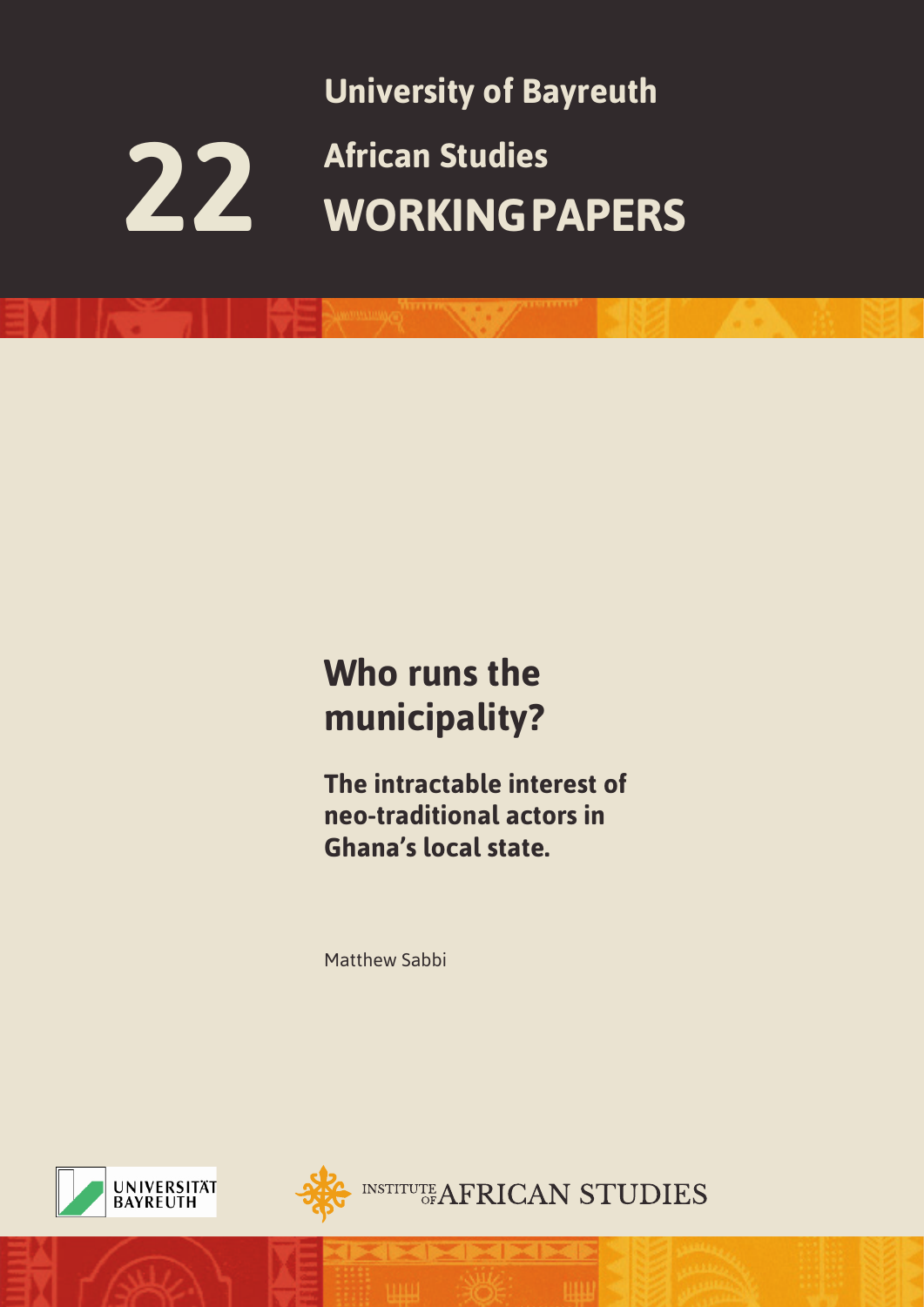# 22 University of Bayreuth<br>African Studies **WORKING PAPERS**

# Who runs the municipality?

The intractable interest of neo-traditional actors in **Ghana's local state** 

**Matthew Sabbi, 2018**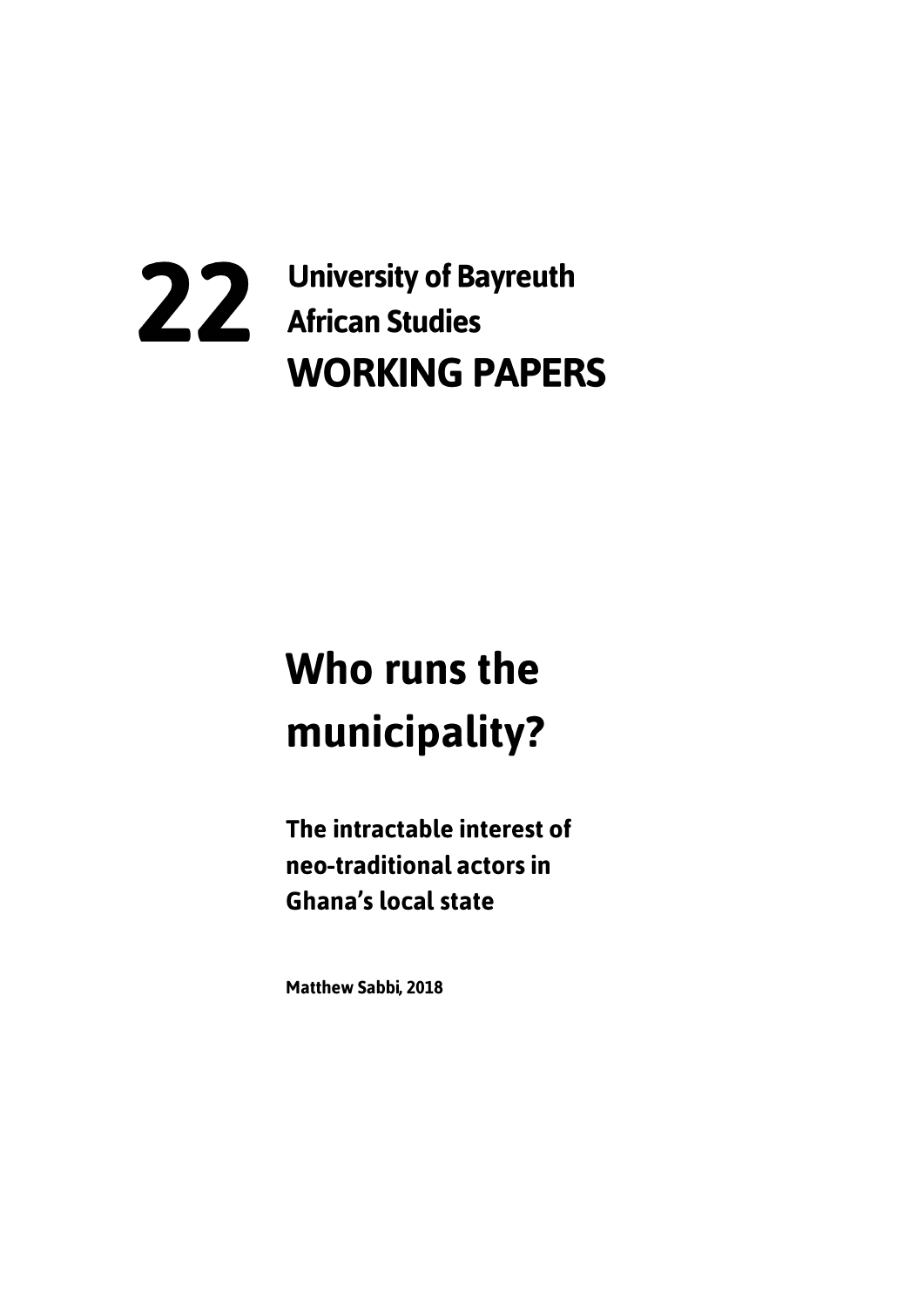## **University of Bayreuth African Studies Working Papers**

The Institute of African Studies (IAS) at the University of Bayreuth promotes and coordinates African studies in 12 subject groups distributed over the six faculties of the University of Bayreuth. It coordinates research and teaching, training junior researchers, and promotes the exchange of information between persons and institutions engaged in research and teaching in or on Africa.

The 'University of Bayreuth African Studies Working Papers' report on ongoing projects, the results of current research and matters related to the focus on African Studies. Contributions may be submitted to the Editor-in-chief Antje Daniel (antje.daniel@uni-bayreuth.de).

The 'University of Bayreuth African Studies Working Papers' is chronicled on the EPub document server at the university library:

■ https://epub.uni-bayreuth.de/view/series/Bayreuth\_African\_Studies\_Working\_Papers.html

Other IAS publications are available here:

- https://epub.uni-bayreuth.de/view/series/Bayreuth\_African\_Studies\_Online.html
- http://www.ias.uni-bayreuth.de/de/forschung/publications/nab/index.html
- http://www.lit-verlag.de/reihe/BzA



#### **Institute of African Studies**

Chair Person: Prof. Dr. Rüdiger Seesemann Deputy Person Chair: Prof. Dr. Cyrus Samimi

> Universität Bayreuth Institute of African Studies 95440 Bayreuth

Phone: +49 (0)921 555161 Fax: +49 (0)921 555102

www.ias.uni-bayreuth.de IAS@uni-bayreuth.de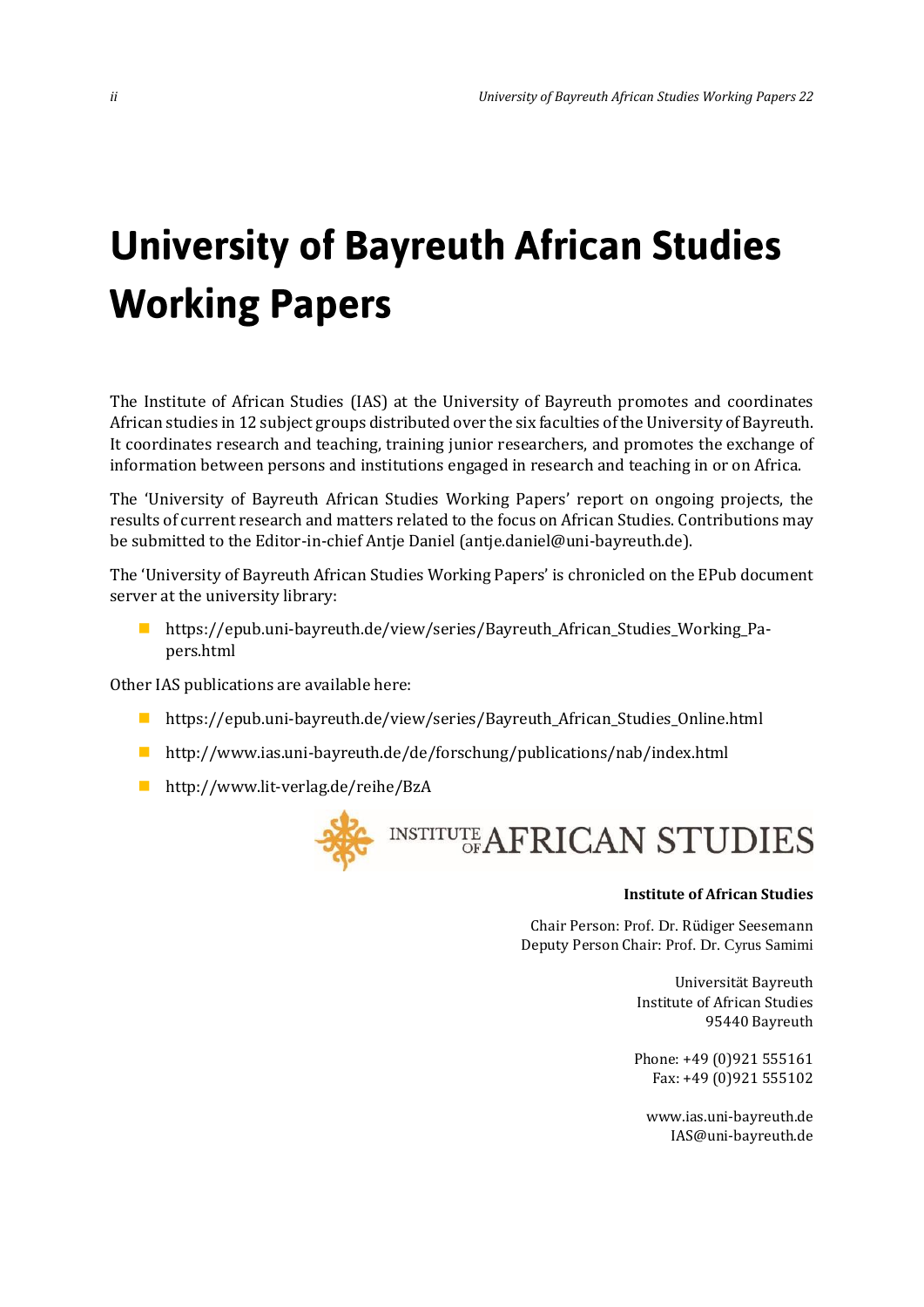### **Contents**

| University of Bayreuth African Studies Working Papers |     |
|-------------------------------------------------------|-----|
| Contents                                              | iii |
| About the Author                                      | iv  |

#### **Who runs the municipality? The intractable interest of neo-traditional actors in Ghana's local state**

| 1 Introduction: pitfalls in the municipal reform debate                 | 1  |
|-------------------------------------------------------------------------|----|
| 2 Local councils and public authority                                   | 3  |
| 3 Alternating resilience: chieftaincy and local legitimacy trajectories | 8  |
| 4 The gap in local authority and revival of chieftaincy legitimacy      | 18 |
| 5 Conclusion: local council as arena for preserving chieftain interest  | 28 |
| 6 References                                                            | 30 |
| 7 Appendix                                                              | 36 |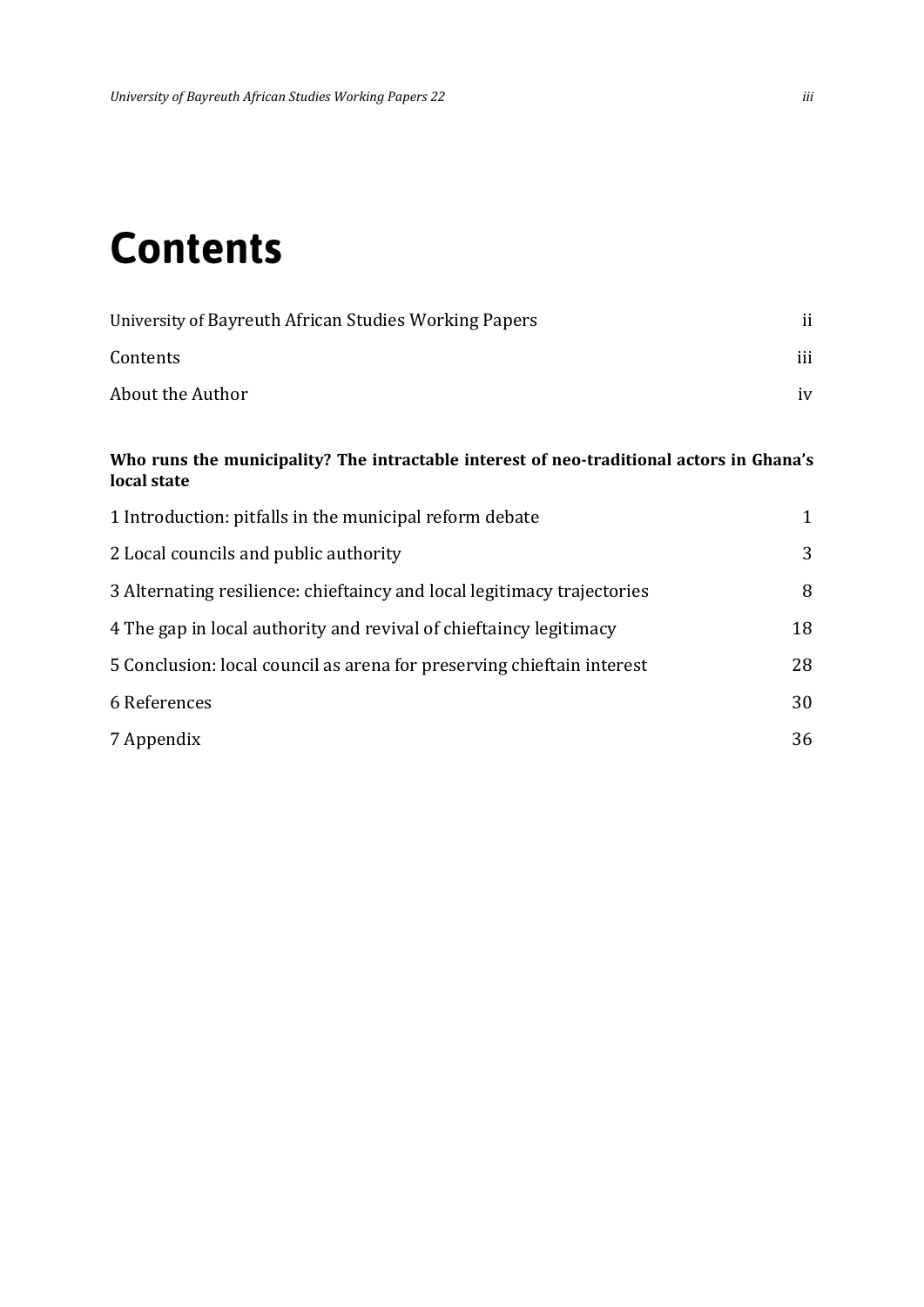### **About the Author**

#### **Matthew Sabbi**

Matthew Sabbi is a Fritz Thyssen Postdoctoral Fellow at the chair of Development Sociology, University of Bayreuth. He is interested in topics on local political reforms, development politics and local public policy especially in the Global South. His current research examines livelihoods and the everyday life of municipal councilors and their specific motivation for running for office in the local councils.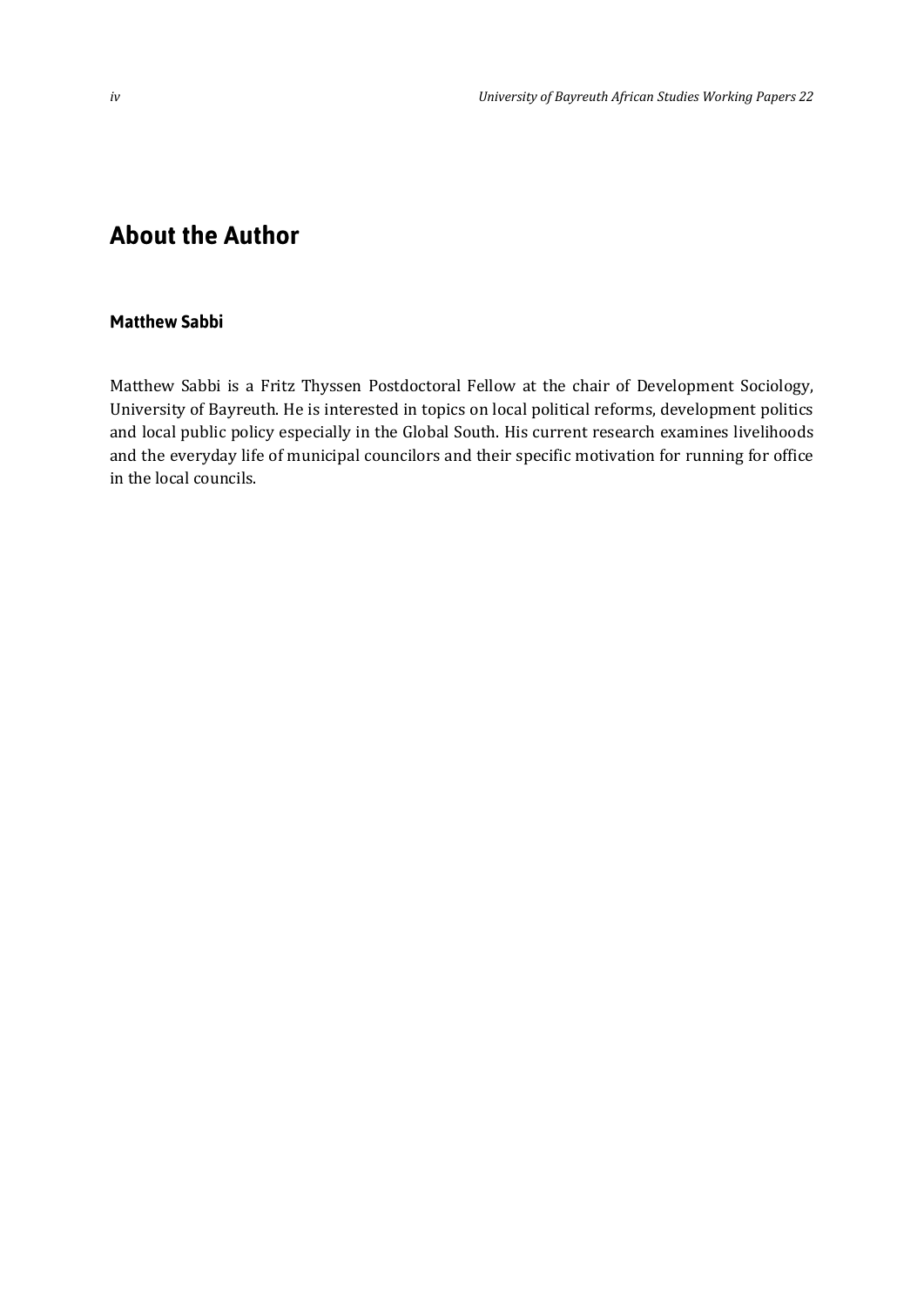# Who runs the municipality?

### The intractable interest of neo-traditional actors in Ghana's local state

**Matthew Sabbi** 

 $\overline{a}$ 

#### **1 Introduction: pitfalls in the municipal reform debate<sup>1</sup>**

It was the chiefs who started local councils long beforelocal government (sic) took over. I feel that if chiefsare not there the local council is of no importance<sup>2</sup>

In July 2016, the chiefs of Kumasi Traditional Council (KTC) gave an ultimatum demanding removal of then mayor of Kumasi, Kojo Bonsu.<sup>3</sup> Commentary on the impasse was largely confined to existing tensions between mayoral leadership style and neo-traditional normative

<sup>1</sup> I am grateful for insightful comments by Dieter Neubert and Peter K. Acheampong. An earlier version of the paper was presented in November 2017 at the ASA conference in Chicago, USA. I thank Kevin Fridy and Justin Williams for a fruitful discussion.

<sup>2</sup> A hint from a prominent chief (Dunn / Robertson 1973: 294).

<sup>3</sup> See Freiku and Alhassan (2016). Some interviewees argued that the mayor was ousted for being arrogant. On-site observation shows that his attempts to exclude the chiefs cost him his job.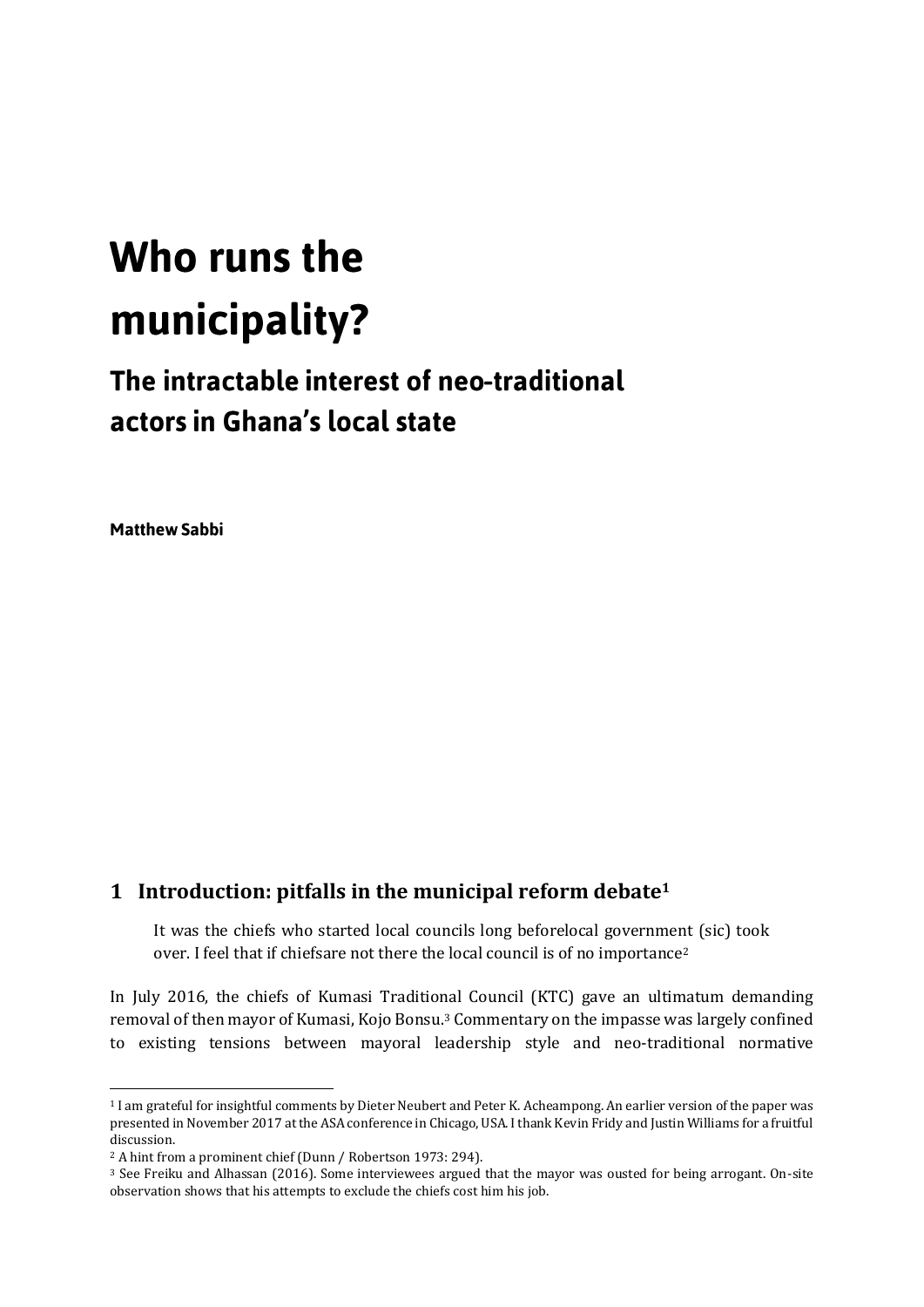expectations. A change in mayoral leadership was hurriedly offered as solution to the deadlock in local governance. A careful examination reveals, however, that the chiefs were reacting to some deep-seated resentment of the local bureaucracy that has largely diminished their political influence since the colonial period. From a typical Weberian sense, one would be startled to find unelected actors with 'customary-moral legitimacy' dictate to state officials. Although different contexts generate their own experience of state and bureaucracy on a daily basis (Migdal / Schlichte: 2005), the Weberian model paradoxically remains the 'default' standard for evaluating local bureaucracies by public officials based on idealized notions of local democracy as promoted by international organizations. As an alternative, then opposition New Patriotic Party (NPP) promised to elect mayors to help address such impasse in municipalities (see NPP 2016: 141). Thus, the tension over local authority was reduced to formal and meritocratic arguments that municipal reforms would simply resolve.

Surprisingly, there is limited scholarly interest in how chieftaincy affects the everyday life of municipal councils and in the delivery of local services.<sup>4</sup> With the state largely absent in much of the countryside, marginal actors fill the gap in public authority (Neubert 2009). Hence, the need to analyze how that ambiguity affects everyday municipal administration as these multiple institutions compete and cooperate to deliver local policy. And among institutions that compete and cooperate with the state to administer public authority (Lund 2006: 685; Ray 1996: 185), chieftaincy stands out. Ghanaian chiefs' influence on municipalities, as regards executive power and development aspirations, remains significant (Ray 2003; Valsecchi 2008).

Yet, the chieftaincy institution has been revered and vilified in the general life of local councils.<sup>5</sup> Indirect rule under colonial administration and programs of successive administrations largely took away the power and authority wielded by chiefs (Arhin 1985: 108; Rathbone 2000: 11). Even then, numerous legislations targeting chiefs and their associates did not deter them from maneuvering the local political project; they still influence the councils in clandestine and overt forms. This begs the questions: what specific functions do chiefs perform in the idealized versions of modern local administration? Why do chiefs' influence on local councils persist despite the ostensible political programs that try to get them out? Can municipal councils produce public authority without chieftain support? Why do state officials persistently present the contrary by making claims of an idealized municipal bureaucracy that does not exist? Hardly have these concerns been articulated by extant explanations on the state and its lower tiers of administration. A helpful approach is to explore chiefs' quotidian construction and negotiation of their relevance in local councils even if such legitimacy is frequently questioned by the state.

Interest of elite politicians is fundamental to the present perspective and although scholars implicitly acknowledge this 'chiefs-state legitimacy' tactic inside municipal councils (see e.g. Ayee 2012; Lentz 1998; Ray 1996), they fail to coherently articulate how such interest persists in

<sup>4</sup> Ray (2003) discusses the topic and offers probable options to involve chiefs in municipal administration. How chiefs interact with the everyday life of municipal councils and practical outcomes remains less articulated.

<sup>5</sup> I use local councils to generically refer to councils designated as: District; Municipal; Urban; Town; and Area Councils set up by the different regimes to administer local government.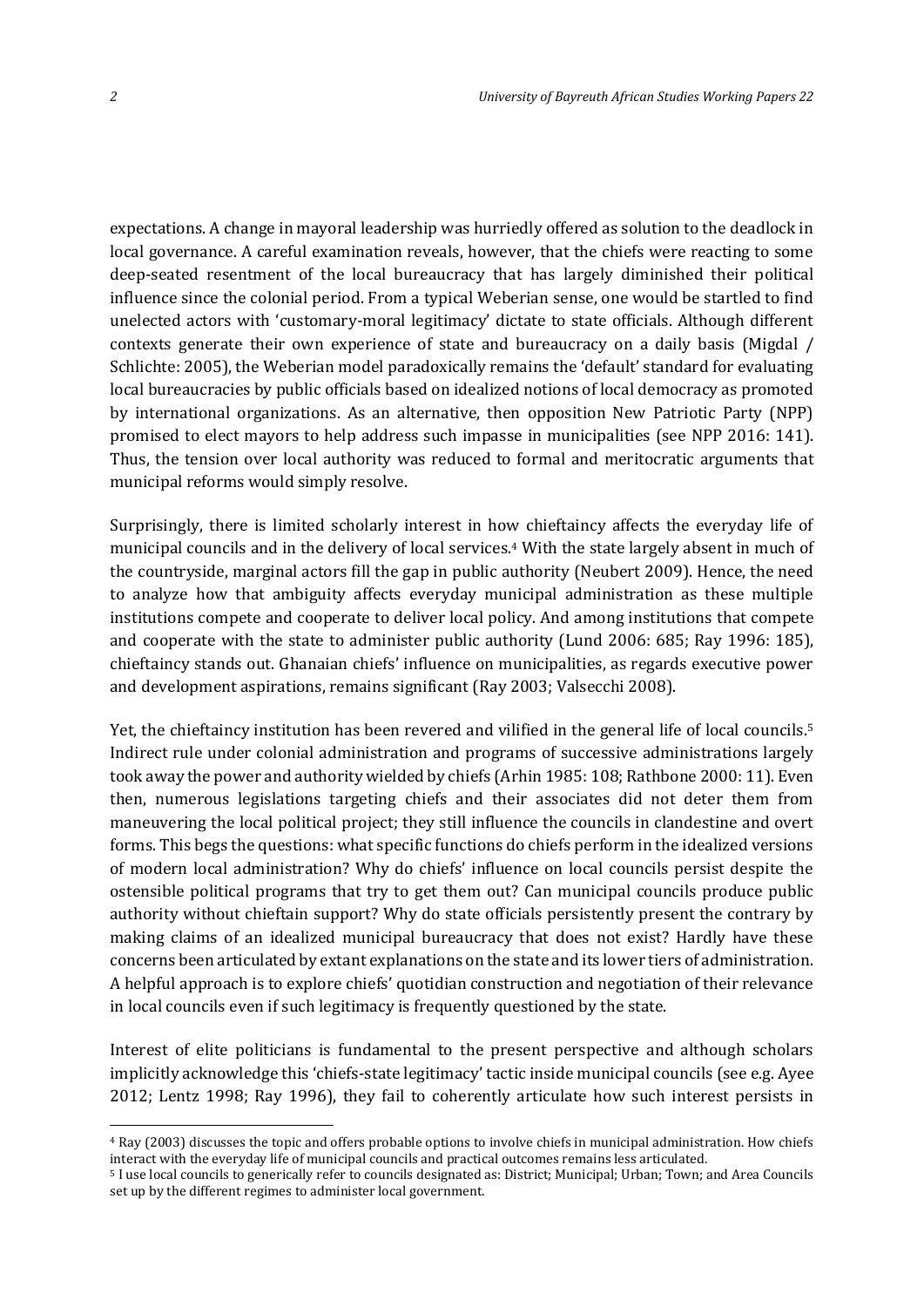everyday projects of local councils. Beyond the dominant notion that sees local bureaucratic reform as a set of uncontested and uninterrupted projects and rules, one would uncover, from specific historical contexts, how actors' interests and preferences shape and entrench the very institutions they publicly claim to change. I argue that while publicly using political programs to alienate chiefs, state actors at once are interested in their own political survival. Hence, they combine a mix of subtle strategies that enhance the resolve of chiefs to hold on to their narratives of being fundamental to local councils. Yet, chieftaincy maneuvers in the headship and task of local councils gravely shape the already fraught councils in delivering local public services (Sabbi 2015). While the two institutions make different claims to legitimacy (see Ray 1996), in practice, state officials view their own claim to legitimacy as contingent on chiefs' affirmation. This eventually leads to ambivalence in proposals for reform and everyday running of the councils.

This paper explores the general ambivalence of five civilian regimes towards the chieftaincy institution namely: the colonial and four independent governments. These administrations evolved coherent political programs for the chieftaincy institution.<sup>6</sup> The paper draws mainly on fieldwork conducted in municipalities of Kumasi and Wa<sup>7</sup> in south-central and north-western Ghana respectively. Chiefs' influence in these localities vary greatly and allows us to evaluate how chiefs and their preferences affect the everyday administration of local councils. Interviews with local politicians and bureaucrats supplemented archival data from the archives department in Kumasi, Ghana<sup>8</sup> providing insights into local councils from colonial and immediate post-colonial eras. Accessible scholarly studies and newspaper articles related to the study augmented these strands of data. From a quotidian perspective in particular, the utterances and writings of leaders of the different administrations allow us to shed lights on how varying notions of municipal reforms vis-à-vis chieftaincy have been pursued to this day. Reflections on context and everyday courtesy accorded chiefs in these local councils highlight the ambiguity and discrepancy between talk and action on bureaucracy-oriented reforms within the councils.

#### **2 Local councils and public authority**

 $\overline{a}$ 

The idea that local political institutions enhance development compared to centrally-determined priorities dates back to the colonial period. Local councils were largely seen as the medium through which local priorities are evolved. Consequently, all post-colonial governments offered varying visions of this ideal although the most ambitious was the decentralization program in the 1980s. One central feature in these programs was the status of chiefs inside and outside of local councils. While some regimes tried to strip chiefs of their powers and get them out of politics, others broadened their powers in local political decisions. The composition of the current municipal councils must be summarized: Ghanaian municipal governments, known locally as the

<sup>6</sup> The military governments did not evolve any coherent local political programs.

<sup>7</sup> Fieldwork conducted in the municipal councils in 2013 and 2014. In 2017, seven municipalities were added from which insights are drawn.

<sup>8</sup> Formally, the Public Records and Archives Department (PRAAD) in Kumasi.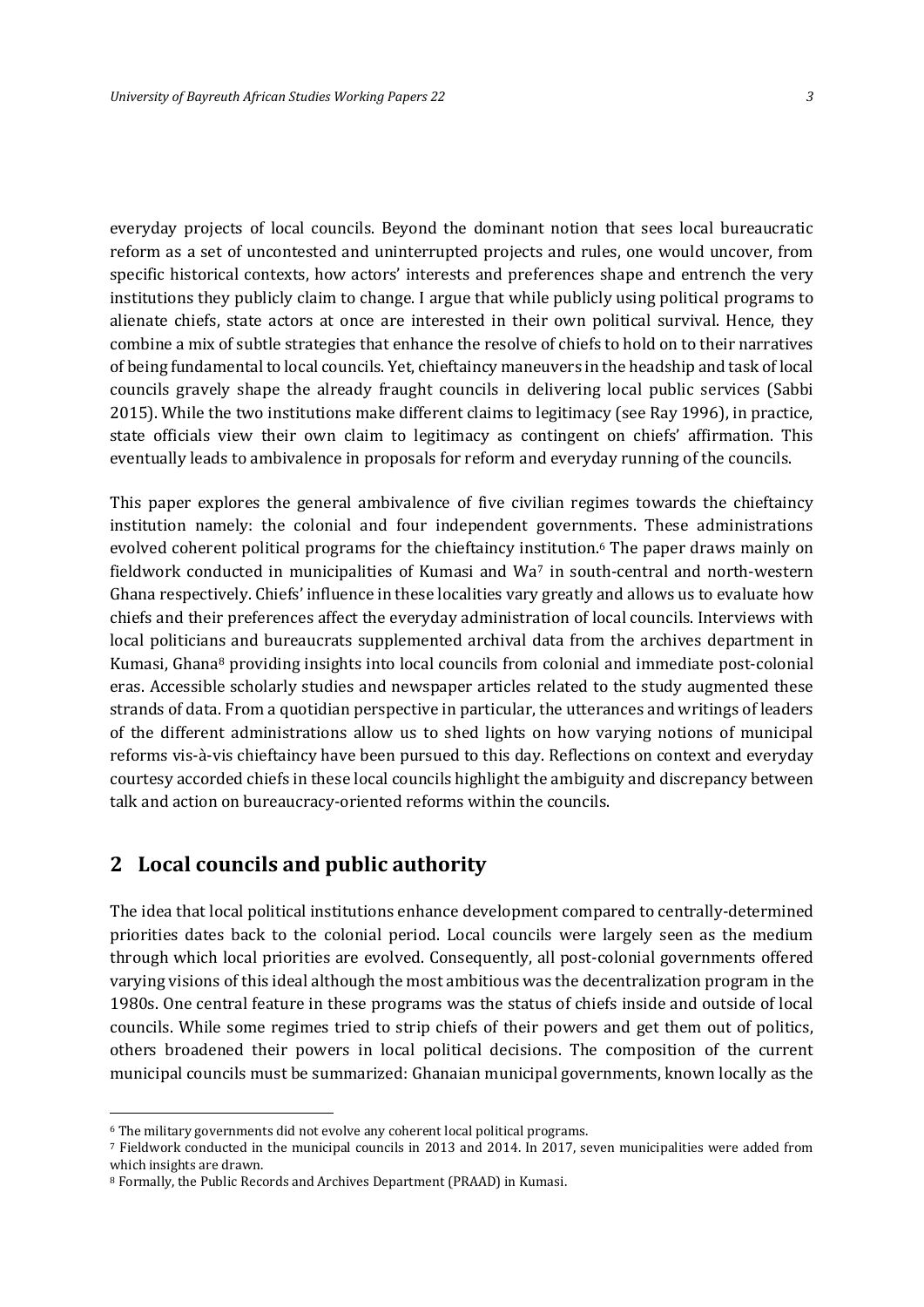District Assemblies (DAs), has a mixed representation. 70% of members are directly elected on a 'no-party' platform while the national government appoints the remaining 30% and ultimately the mayor who heads the executive. Again, in large cities 30% of members on the second-tier council, Sub-Metropolitan District Councils (SMDCs) are appointed by the national government. Starting from the 1980s, chiefs hold (only) consultative and advisory roles in local councils. The puzzle, however, is that these pieces of legislation rarely restrain chiefs from dictating the course of action in local councils. This behavior of chiefs would appear to defy the conventional logic of bureaucracy and administration, at least from the Weberian perspective. However, the critique does not apply in all contexts since public authority is co-produced with actors both inside and outside of administration (Lund 2006). In fact, chiefs straddle both spheres of authority. In fact, there is a more formalized system for chiefs in Ghana compared with most African states where chiefs have either only a ceremonial role or they are outside the formal political system. Statesanctioned and recognized institutions of chieftaincy include the ministry for chieftaincy, national and regional houses of chiefs and the numerous traditional councils.

#### **2.1 Chieftaincy and communal authority**

Let me begin with a short description of what might be read as the official task for Ghanaian chiefs. In contrast to other African states, Ghanaian chiefs enjoy a privileged status in the formal political system. Chiefs are generally considered as trustees of customary law, land and property. Apart from preserving the identity, norms and values of cultural groups, their courts settle mundane disputes that are deemed fit for customary law. In particular litigations over land, customary inheritance, and marriage disputes are handled by chiefs. In terms of local public policy, which is their most potent narrative for legitimacy, chiefs are very active in communal mobilization for service delivery in a self-organized fashion. They bring together youth groups to fulfill public services that the state is unable to deliver. Chiefs often occupy their position based on claims of descent to a particular ancestor of a royal house that sets them apart from nobles and non-royals. Still, the nomenclature of Ghanaian chieftaincy is complex ranging from Paramount, Divisional, and Sub-divisional chiefs through to lower chiefs in small towns and villages (so-called *Adikro)* (Republic of Ghana 2008). This complexity prompts two issues. The first is a problem with definition; chiefs differ not only in their authority but also their personal background and the resource endowments for which they are trustees. In some quarters, chiefs with enormous natural resources and large followers are designated 'kings' while those with fewer resources become 'ordinary' chiefs. Hence, chiefs cannot be seen as a monolithic category with interest in local politics. Despite resource endowments, there is an apparent trend of chiefs' interest in municipal councils in Ghana. Therefore, the term chief is used generically to describe and analyze the interest of neo-traditional actors in municipal politics. Second, the complexity also highlights the different motives underpinning chiefs' interest in contemporary local politics. Although some chiefs engage the political arena in a passive way, others use the space to jumpstart their career in national politics (Lentz 1998: 55).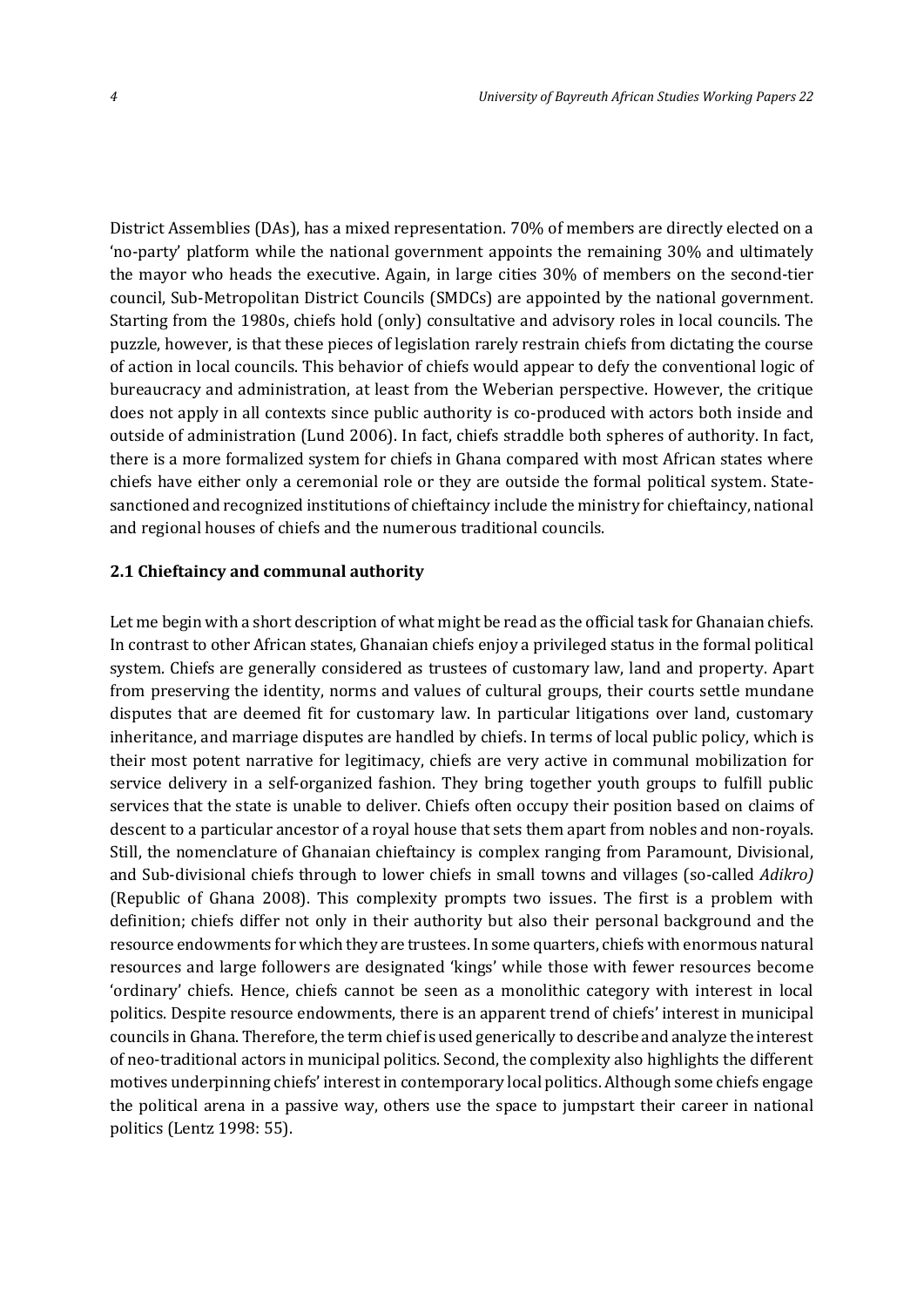Overall, chiefs interested in local politics—either as a launch-pad for political advancement or terminating at the town-village level—could occupy leadership positions. What is more striking is that although their membership in local councils are based mostly on nominations instead of popular elections, neo-traditional actors permeate the top echelons of local administration. One councilor recounted at one point their "Presiding Member [PM] was a chief" although he was unpopular<sup>9</sup> because "he did not know the concept of the Assembly and subsequently lost reelections after two years [to his predecessor]." (Councilor, Kumasi, 02.10.2013).<sup>10</sup> The chiefs themselves decide who represents their seats on the local councils. For one councilor, they

can contact the paramount chief [that] we need a chief for this session [but] it is not the council that specifically selects chiefs' representatives; that is in the domain of chiefs themselves to pick (Councilor, Wa, 31.07.2013).

Again, it should be pointed out that neo-traditional actors enjoy enviable influence within the councils. There is an oft-cited position that chiefs and their institutions have lost their relevance in contemporary political projects but that point ignores the ambiguity that shrouds the role of chiefs in local policy-making. That ambiguous role does not assuage chiefs' influence on local political decisions. One bureaucrat hinted that

it is because [chiefs] are down there with the people and they also serve as miniature court; they handle cases [so] when you're doing any activity, e.g. Farmer's Day, you go looking for the paramount chief for the area (Senior administrator, Kumasi, 28.07.2014).

Thus, chiefs help co-provide public authority given the gap left by the state's apparent absence in communal areas. Nevertheless, the question of why chiefs' interest in local councils persist despite being a target of reforms remains. A closer look at the interests of chiefs in the councils can shed some light on legitimacy preoccupation of actors both inside and outside of local councils.

#### **2.2 Contingent legitimacy: chieftains and the 'hypocrisy' of municipal reforms**

 $\overline{a}$ 

The tactics of Ghanaian regimes to chieftaincy in local politics vis-à-vis local responses from chiefs reflect a credibility dilemma that is mutually contingent for both actors. This dilemma, with its roots in the colonial apparatus, is what I term contingent legitimacy.<sup>11</sup> Persistent efforts to rid chiefs from local councils have been made through local council reform. Therefore, I outline an institutional explanation for reforms and everyday resilience of chiefs and the maintenance of the status quo in Ghanaian municipalities. Sociologically, institutions are interactive meanings that emerge, not so much from availability of incentives or some legal structures, but rather from some

<sup>9</sup> Despite accusations of being manipulated by the executive, it was remarkable that chiefs would lead local councils. <sup>10</sup> The PM chairs full meetings of the municipal council.

<sup>11</sup> The notion of contingent legitimacy is a useful and more open approach that helps to link local political practices as a response to the global project of modern administration, diffused from nineteenth-century Europe via colonial and immediate post-colonial eras (Kühl 2015: 262f.; Meyer 1992).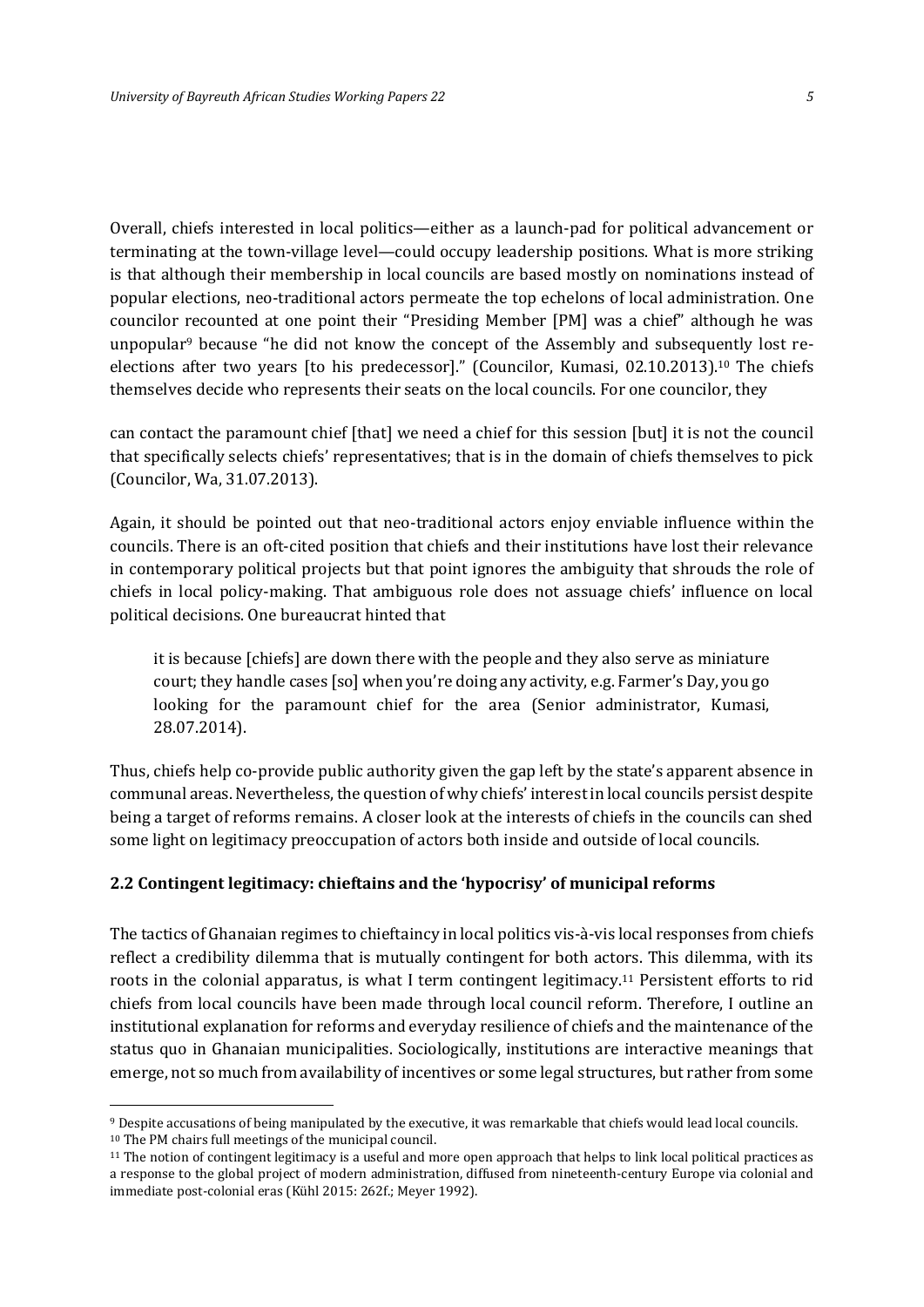societal consensus that gives legitimacy. They are accepted, by a collective, as appropriate and deserve obedience on a quotidian basis (see Habermas 1989; Luhmann 1986; Suchman 1995). This quotidian quality of institutions makes them resilient even in the face of concerted attempts by other legitimate institutions to modify them. Chieftaincy is one channel through which we can explore processes of institutional persistence in spite of concerted reform efforts. State actors, in order to appear credible, forcefully and publicly articulate a commitment to initiate change from the perspective of a responsive, 'modern' bureaucracy that excludes any remit from actors on the margins of the state. Such attempts are instrumental for the state's desired legitimacy.

Meanwhile, there is little discussion on how influential chiefs react to such attempts in the local arena. And a caveat for the few extant studies is that there are disciplinary polemics on the subject of chieftaincy. Neubert argues that "anthropologists tend to be fascinated by these institutions and often argue in favor of them" while "political scientists are mostly more skeptical and take them as an indicator of problems of state building". The challenge with these sympathetic feelings from both camps is that it "may inhibit a more detailed risk analysis of the relationship between the state and the local institutions" (Neubert 2009: 43f.). Unsurprisingly, a section of the literature proposes inclusion of chiefs in current projects of local democracy because their social norms and sanctions inherently produced both responsiveness and accountability in local service delivery (see Blundo 2015: 145; Kelsall 2011: 234-239; Owusu-Sarpong 2003: 54).<sup>12</sup> Nonetheless, critics believe chiefs instrumentally use such claims to strengthen their political power and create hierarchies that defeat the notion of accountability (see e.g. Grischow 2008: 87f.). Since these attributes are among the many deficits of local democracy and service delivery in much of sub-Saharan Africa, the arguments receive much attention.

Regarding local policy, the precolonial era witnessed a sort of proto-local government arrangement in which chiefs and their institutions administered a whole gamut of executive and military portfolios including local taxation, land and royalties. This arrangement was fundamentally altered with the advent of colonial indirect rule that subsequently established native and local councils. This new arrangement ushered in an established practice that chiefs and their associates could either serve on these councils or delegate their candidates of interest. Conventionally, one may expect such institutional practices that loosely emerge to disappear especially when the conditions and incentives that established them are not tenable. However, this is often not the case even if the very reasons that established them no longer exist. Fact is, once established these interests remain linked to subsequent institutional arrangements. They may even become structures for resisting new institutions and their reform. These interests could be covert and subtle, operating from the fringes of formal institutions reflecting so-called "twilight institutions" (Lund 2006: 686). At the same time, they may be expressed overtly such as direct involvement of chiefs in local councils or the creation of parallel institutions and practices.

<sup>12</sup> One should bear in mind that the institution of chieftaincy itself fosters elements of corruption since positions are not fixed and chiefs at any specific instance, have more room to allocate communal resources and privileges to their preferred allies in order to curry loyalty or to diffuse dissent (see Berry 1998).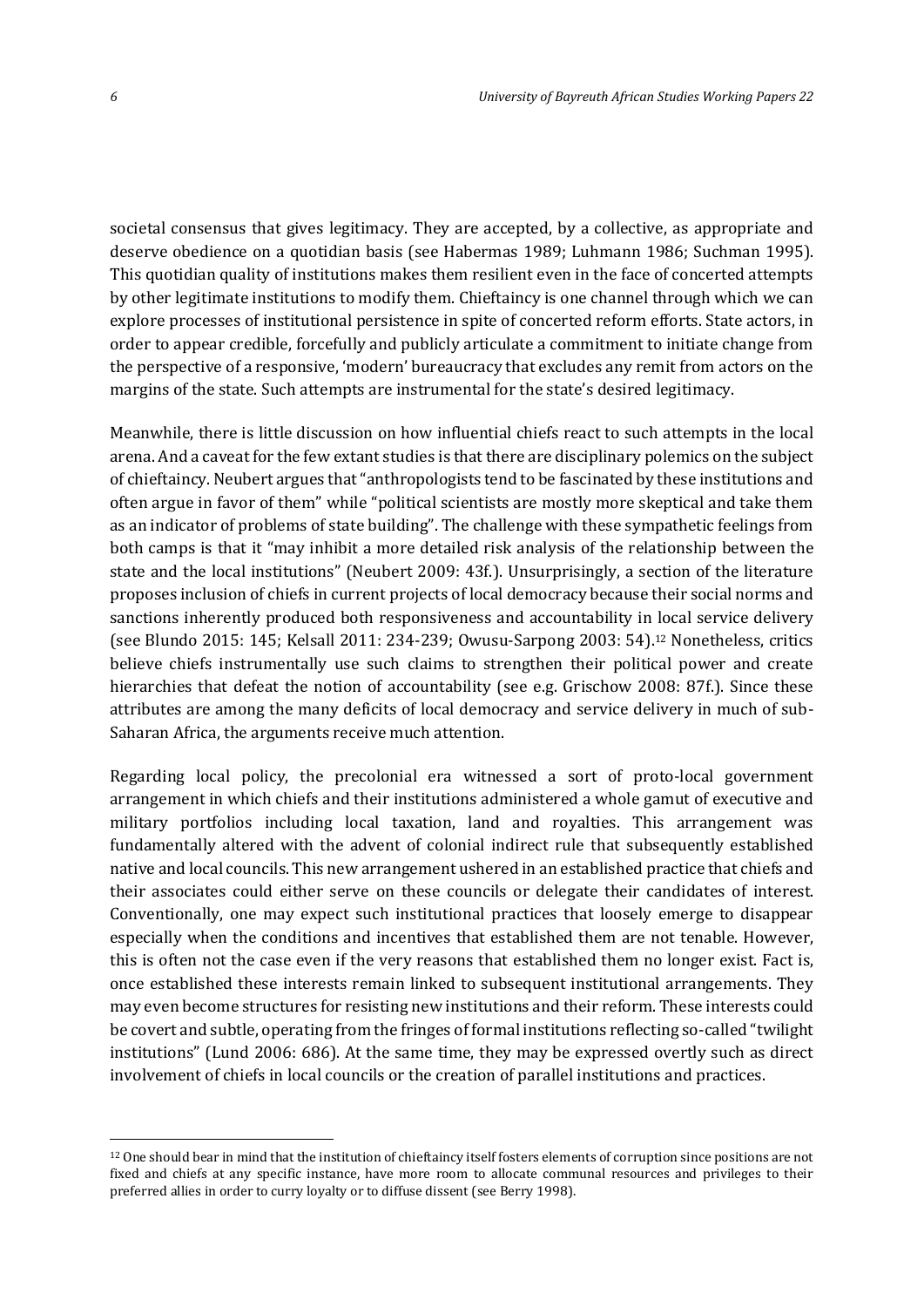Therefore, a conventional logic that frames Ghanaian municipalities as explicitly formal bureaucratic structures based solely on state legitimacy and treats neo-traditional interest as an 'outlier', disguises the institutional remit of chieftaincy in municipal politics. Within the existing local councils, chiefs appear to offer legitimacy to municipal programs and they forcefully dictate the tone for public forums and other social events of municipal councils (see appendix). Meanwhile, chiefs are not the only actors with interest in the local political arena. There are regular politicians whose own political fortunes depend on chiefs and customary loyalty. Despite their divided legitimacy (Ray 1996), the state and chieftaincy "are in reality mutually constituting" (Lentz / Nugent 2000: 16), a practical arrangement that I refer to as 'contingent legitimacy'.<sup>13</sup> Despite their competing claims over the wielder of local legitimacy, the state and chieftaincy practically depend on each other to generate the necessary cultural endorsement that appeals to their constituencies regarding the delivery of public authority and local services. More significant, in the absence of well-functioning state bureaucracies in the Weberian sense, a gap in public authority is created and the state wittingly or unwittingly defers much of its functions to actors on the margins, notably chiefs. The everyday life of municipal councils entails compromises and accommodation with chieftaincy so that basic public services and order are delivered. This tacit arrangement goes beyond the confines of explicit norms to non-formal but practical mix of social and professional norms that complement, divert and subvert explicit norms (see Blundo 2015: 143; Cleaver 2015: 208).

In light of these contingent alliances, crafty comprises and accommodations, the covert political interest of chiefs is reified, leading to a major complexity for the municipal arrangements. Reforms of moribund institutions of local councils are captured by chiefs and used to preserve existing practices. With their roles ambiguously defined, chiefs and their associates conveniently influence local councils and ensure their preferred candidates take up headship positions to address their interests. Thus, analysis of specific institutional practices and their persistence must consider how such practices have historically evolved. With their wealth of influence that transcend local politics, chiefs craftily adapt to realignments in the councils.

#### **3 Alternating resilience: chieftaincy and local legitimacy trajectories**

Although there have been concerted efforts by specific regimes to rid chiefs of their political influence, their institution has undoubtedly remained resilient. The relationship between the different administrations and chieftaincy may be fruitfully appreciated when put in the proper historical contexts. That the state's own legitimacy depended on chieftaincy is illustrated by national political programs designed for local councils as shown in Table 1.

<sup>13</sup> Lund's (2006) concept of twilight institution refers also to the fact that chiefs gain part of their legitimacy through the state that accepts their role either formally or by informal recognition by offering some sort of respect. The concept of "contingent legitimacy" elaborates this idea further by highlighting the mutual legitimization of both the state and chieftaincy institution.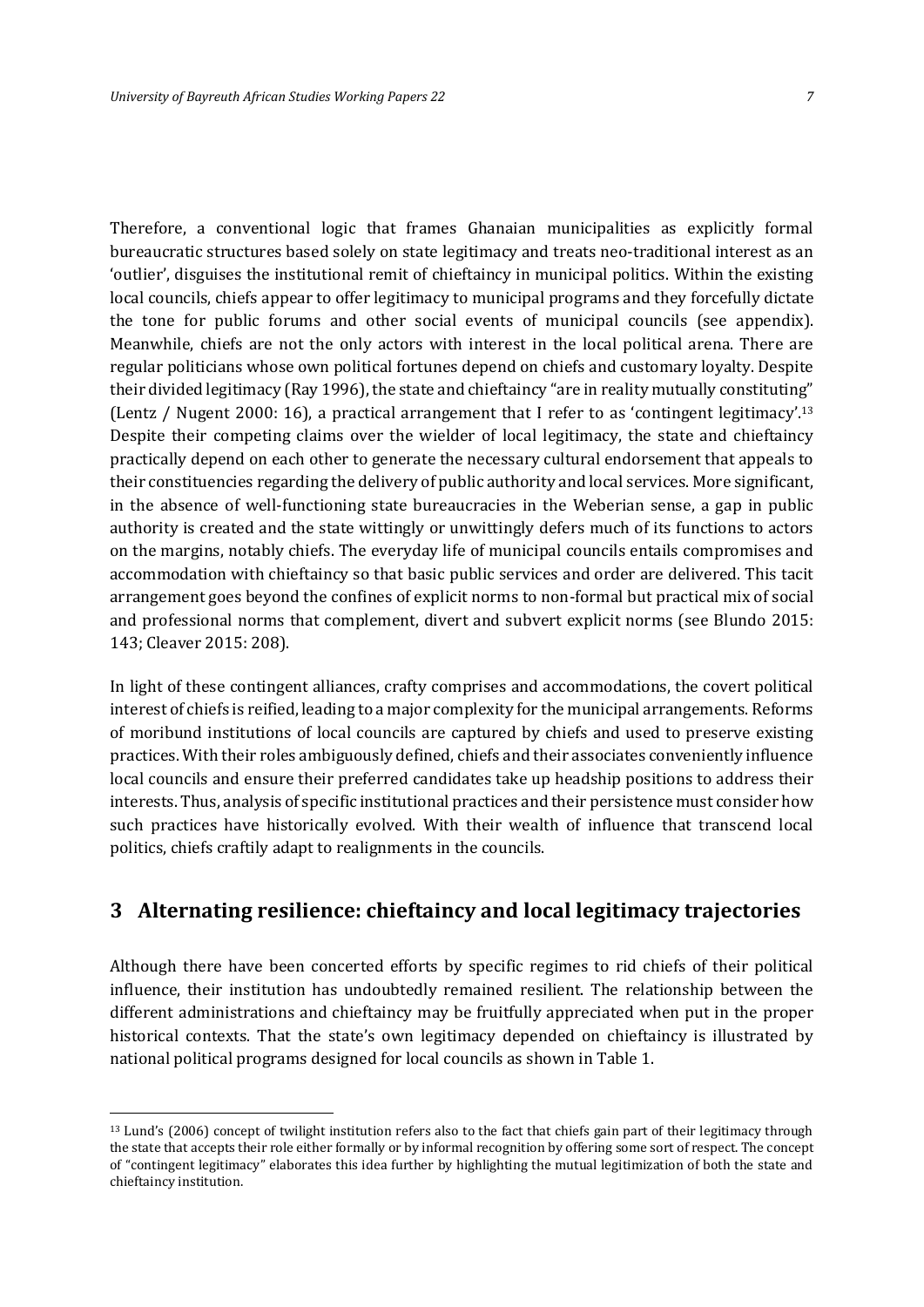#### **3.1 Colonial bureaucracy and the remit of chiefs**

Despite their nibbling resistance to indirect rule, chiefs were the 'go-between' actors straddling the local population and the colonial administration. Local government was administered through chiefship patronage. When indirect rule assumed the narrative for local development, chiefs quickly adapted their 'go-between' role into development brokers—brokering deals with colonial officials on behalf of their subjects (Bierschenk et al. 2002: 12; Neubert 1996: 2).

**Table 1. Key legislation and their object for chieftaincy and local councils. Source: Author's compilation based on Ahwoi (2010) and Thomi (1999)**

| <b>Regime</b> |                         | <b>Legislation</b>                           | <b>Year</b>    | <b>Object</b>                                                           | <b>Implication</b>                                                          |  |
|---------------|-------------------------|----------------------------------------------|----------------|-------------------------------------------------------------------------|-----------------------------------------------------------------------------|--|
|               | Colonial Administration | <b>Municipal Councils</b><br>Ordinances      | 1859           | Coastal<br>Municipalities<br>create                                     | Partly elected<br>members with<br>appointee chiefs                          |  |
|               |                         | Native Jurisdiction<br>Ordinances            | 1878 /<br>1883 | Paramount and<br>division chiefs<br>recognized                          | Chiefs make byelaws<br>and adjudicate civil<br>and criminal cases           |  |
|               |                         | Native Administration<br>Ordinances          | 1927           | State councils as<br>highest authority                                  | Chiefs consolidate<br>local political power                                 |  |
|               |                         | Native Treasuries<br>Ordinances              | 1936 /<br>1939 | <b>State Councils</b><br>impose levies and<br>keep records              | Chiefs could levy and<br>spend locally                                      |  |
|               |                         | Native Authority<br>Ordinance                | 1944           | Separation: State<br>Council<br>(customary); Native<br>Auth. (regime)   | <b>Native Authorities</b><br>challenge chiefs'<br>levying competence        |  |
|               | Elect. Assembly         | <b>Local Government</b><br>Ordinance         | 1951           | Chiefs preside over<br>local councils. New<br>councils created          | Regime recognition of<br>chiefs in local councils                           |  |
|               |                         | <b>Municipal Councils</b><br>Ordinance       | 1953           | Urban councils<br>created. Markedly<br>different from local<br>councils | Led by educated<br>urban Africans. Chiefs<br>limited to local<br>councils   |  |
|               | Post-Colonial           | <b>Local Government Act</b>                  | 1961           | Redefines<br>membership of local<br>councils                            | Restricts chiefs'<br>influence in local<br>councils                         |  |
| Democratic    |                         | Chieftaincy Act<br>[Act 81]                  | 1964           | Redefines<br>chieftaincy and<br>mode of recognition                     | Multiple routes to<br>chiefship. 'Compliant<br>chiefs' on local<br>councils |  |
|               |                         | <b>Local Administration Act</b><br>[Act 359] | 1971           | Redefines<br>chieftaincy in local                                       | Chiefs could head<br>local councils                                         |  |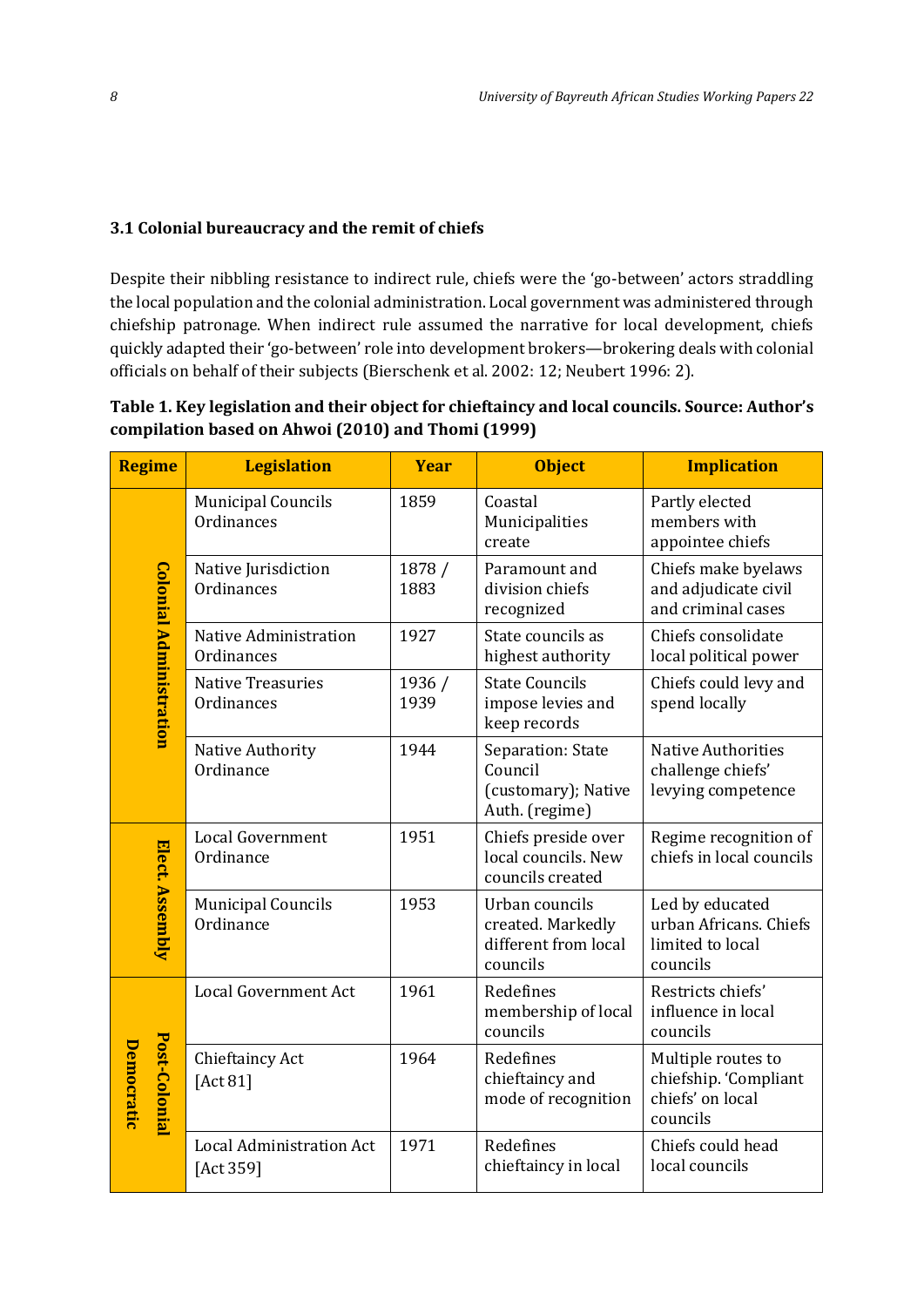|  |                                   |      | councils. Half the<br>members are Chiefs           |                                                                                |
|--|-----------------------------------|------|----------------------------------------------------|--------------------------------------------------------------------------------|
|  | Chieftaincy Act<br>[Act 370]      | 1971 | Redefines<br>chieftaincy based on<br>customary law | Primacy of chiefs in<br>local councils. Regime<br>funds chieftaincy            |
|  | Local Government Act<br>[Act 462] | 1993 | Reforms local<br>councils and defines<br>new roles | Consultative<br>and<br>appointive roles for<br>chiefs                          |
|  | Chieftaincy Act<br>[Act 759]      | 2008 | Re-aligns chiefs'<br>primacy to<br>Constitution    | Chiefs with own funds,<br>could undermine<br>authority of<br>local<br>councils |

However, their specific role and relationship with the colonial administration soon became ambiguous. This was marked especially when local government became the official platform for development preferred by the colonial government.<sup>14</sup> Impliedly, local political leadership became formalized—a development that alarmed non-literate chiefs. They feared that leadership and decision-making roles would end up in the hands of non-royals. At the same time, indirect rule and local political programs pursued by the colonial administration created leeway for chiefs to circumvent local government arrangements. Fact is, the colonial administration vaguely pursued local government that allowed them to divide and rule the interior (Dunn / Robertson 1973: 86) without any commitment to develop robust institutions for administration. The chiefs would then manipulate the vague rules of local administration. That was marked in the Northern Territories,<sup>15</sup> where the colonial administration structured local councils to by-pass the almost immutable position of chiefs by promoting literate chiefs and commoners into position of authority (Grischow 2006: 170). In response, chiefs and their associates craftily devised ways to offset the new rules. They promoted educated princes while those with royal connections were elected or appointed to local councils in order to serve the chiefs' interest. Educated nobles in southern Ghana were enticed to abandon their posts and take up local government appointments in the north (Staniland 1975: 117ff.).

It should, however, be noted that attempts by the colonial administration to short-change chiefs in favor of elected representatives and educated commoners was a program that appeared feasible mainly with local councils in northern Ghana for two reasons. First, chiefs in north did not pose serious threats to the administration compared with their counterparts in the south. Second, educated commoners were the targets for jobs in those local councils so that unemployment did not become an avenue for dissent against the administration. This divide and rule tactic was apparent in a 1954 legislation that specified the membership of chiefs on local councils:

<sup>14</sup> Indirect rule was rationalized into a local, self-organized, development project, which required intermediaries and chiefs were ideal brokers. Later, when local government became the new agenda, the relevance of chiefs waned (see Grischow 2006: 170).

<sup>15</sup> Comprising today's Northern, Upper East and Upper West regions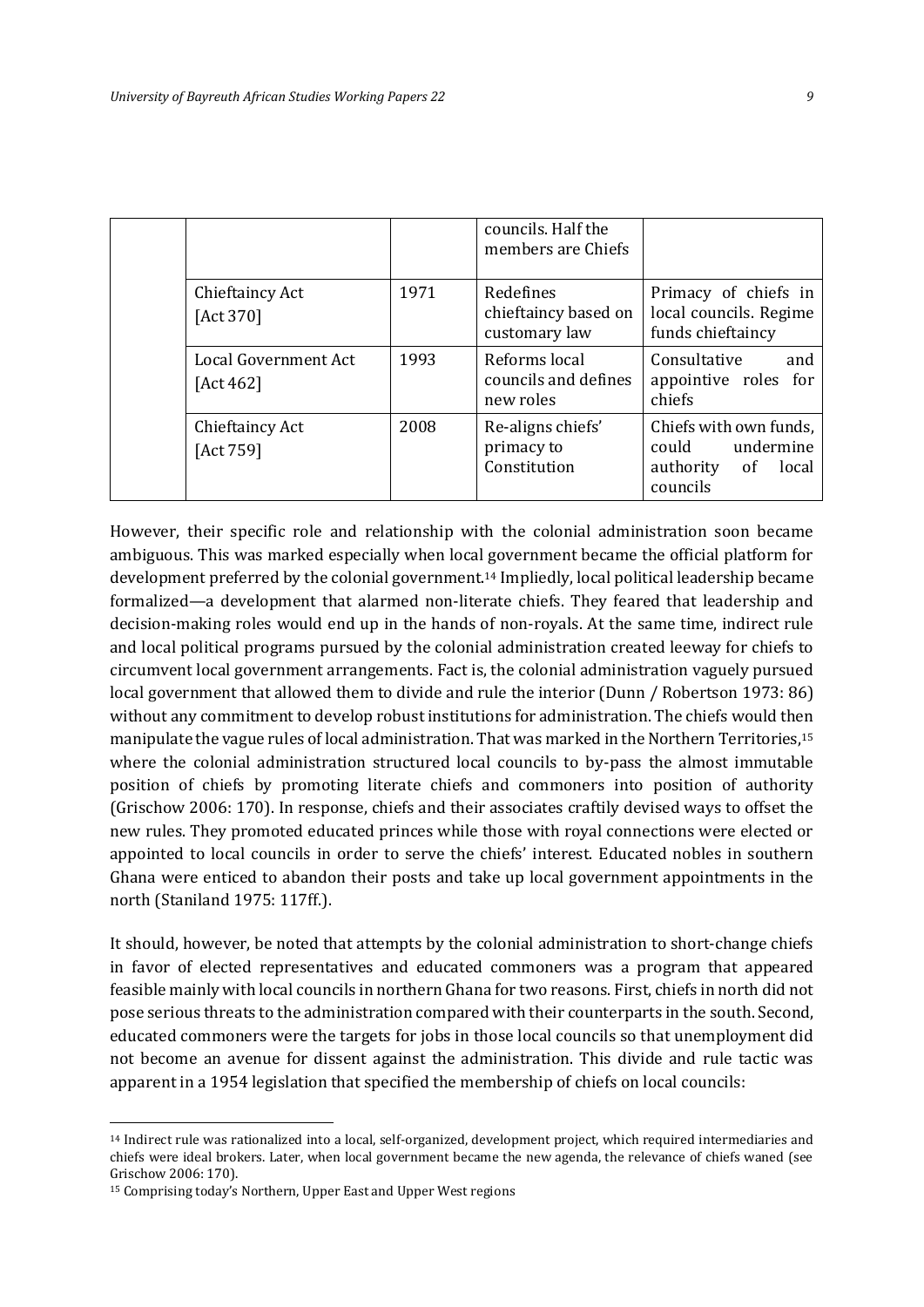The principle shall be observed that one-third of the membership of local government councils shall be reserved for persons appointed by traditional councils. In the Northern Territories, departures from this ratio may be permitted by the Minister of Local Government (Asafu-Adjaye 1951. Folder No. ARG2/11/1/1).

Thus, the colonial administration sought to capitalize on the weakness of northern chiefs to further erode their authority in order to contain probable dissent from educated Africans who were looking for jobs. One may infer that the colonial administration capitalized on the presence of so-called chiefless societies, or strategically ignored elites inside such groups, and used the local councils to contain popular dissent. Even for southern chiefs, joining the councils entailed giving up their royalty, which was always an uphill task. For that reason, delegating this role to nonchiefs might have appeared reasonable. The regulation stated that:

persons appointed by traditional authority shall not necessarily be members of the traditional body, but in the Colony and Ashanti, they shall exclude paramount chiefs … Where a chief is appointed to a local authority by a traditional council, he shall, on ceasing to be a chief, relinquish his seat upon the local authority but will be eligible for re-election (Asafu-Adjaye 1951. Folder No. ARG2/11/1/1).

With the intent to curtail southern chiefs' authority, the administration systematically and persistently pursued projects to get rid of chiefs from local councils. Most of these chiefs had to constantly strike a delicate balance between abstaining from local politics, giving up their royal privileges or delegating individuals to represent their interests. None of those possibilities could be taken lightly by the traditional authorities.

The persisting interest of chiefs in local councils stems from the strategy of the colonial administration. The inclusion of chiefs in local councils was not to develop some 'modern' form of participatory local political structure per se. Instead, their inclusion was implicitly used to quell any resistance that chiefs posed to the colonial government. Put bluntly, it was a technique for "dividing and ruling" the local people (Dunn / Robertson 1973: 86). This tactic manifested in the different legislation for municipal councils (Municipal Council Ordinance of 1953) and native ordinances for rural areas (Local Government Ordinance of 1951) particularly and (see Ahwoi 2010: 9–14). This tactic allowed the administration to manipulate, in particular, village-level councils dominated by chiefs. Despite colonial bureaucrats' privileged status, they appeared indifferent to local government since their operations were based on individual preferences<sup>16</sup> and focused on the maintenance of the colonial apparatus. After all, their vision of local development was not linked to any particular local political project. As Hyam (2010: 224) points out, development at the time was more or less an attempt to fight disease and build physical projects

<sup>16</sup> They came from elite universities with rich experience in military, surveying, road construction, law, and rudimentary medicine (Kirk-Greene 2000: 136–146) but were no specialist in the field of local administration. Rathbone's (2000: 11) designation of these actors as a bunch of "confused colonial bureaucrats" who oversaw local government is very apt.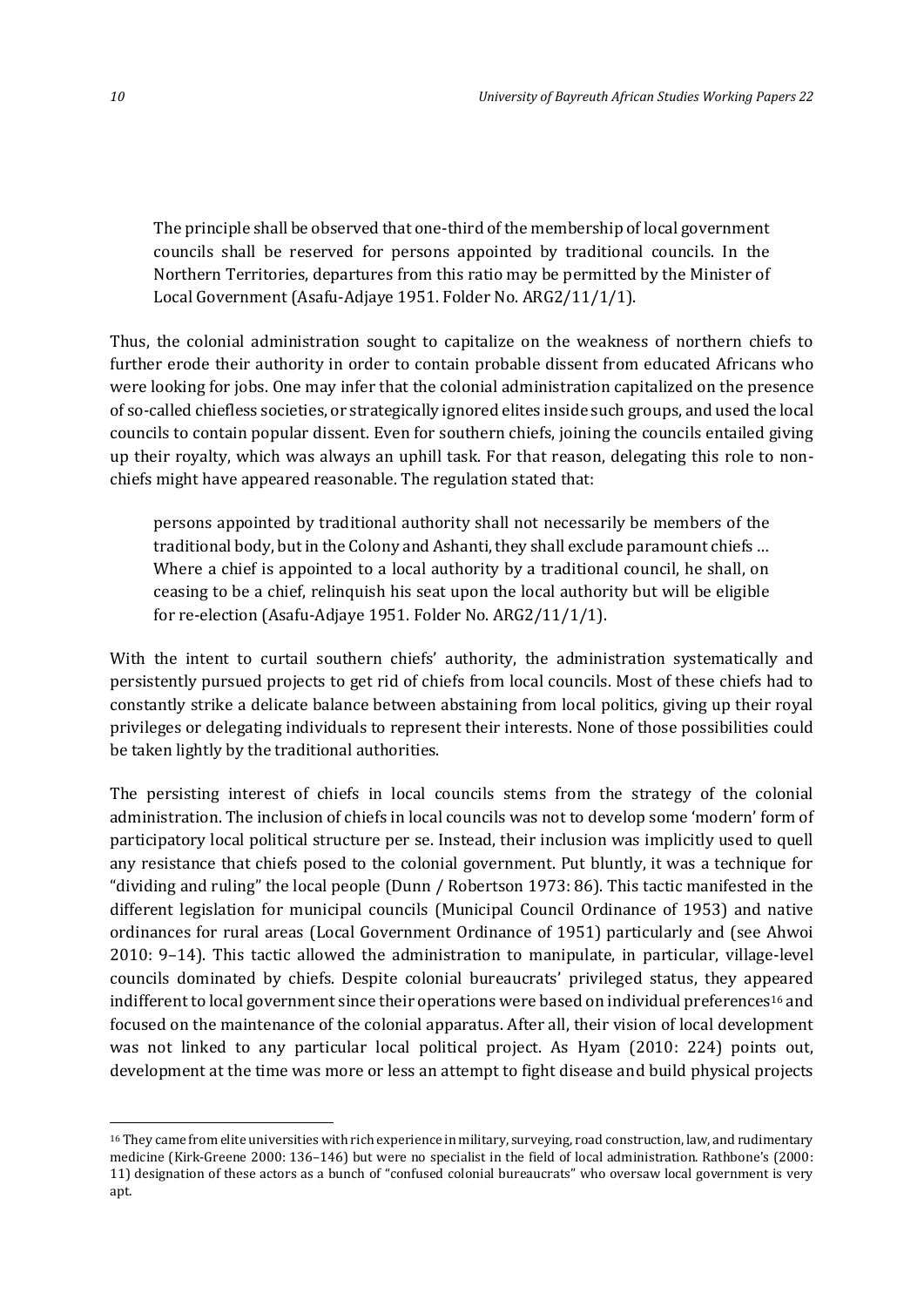such as roads and railways without any coherent local political program. <sup>17</sup> In general as Fieldhouse highlights, the colonial project was "a particular, largely unplanned and … transient phase" in the contact between the colonizers and territories that were colonized (1981: 49).

Once chiefs had adapted to tactics of the colonial administration, it was less surprising that they resented proposals for local political reforms after independence. At the time, a new political arrangement involving popular representation was mooted to replace the existing arrangement of delegation. Naturally, the chiefs took no interests at all in the promises touted by the changes. Dunn and Robertson (1973: 298) explain that the chiefs preferred appointees come to consult them and take their interest to the councils. Nonetheless, we also find that chiefs were resenting the colonial and post-colonial arrangement that created a hierarchy above them. They always wanted to run the councils and administer public order. After all, chieftaincy was largely a local representative political arrangement.

#### **3.2 Anti-chieftaincy maneuvers of Kwame Nkrumah's administration**

That the independent state of Nkrumah pursued a somewhat aggressive program of local governance that envisaged the Weberian model, at least in intent, is not surprising. Even before independence, the actions and demands of councilors were under scrutiny with an unequivocal reference to the British model. The Local Government Minister in 1952 emphatically cautioned councilors' demand for better remuneration with reference to the British model:

I regard it as fundamental that members of local government bodies should not receive any payment, other than the repayment of out-of-pocket expenses, for their "part-time" services on the council … In Britain, the concept that local government is a proper field for voluntary service, rather than a profession … has produced a class of councillors who, by reason of looking to the ideal of service rather than of personal gain, have proved themselves to be fit and worthy representatives of the communities which they serve (Asafu-Adjaye 1952. Folder No. ARG2/11/1/5).

With Nkrumah's blatant distrust for chiefs, that caution very pointedly threatened the perquisites the latter enjoyed on the councils. His rhetoric that chiefs would one day "run away fast and leave their sandals behind them" (Nkrumah, 5 January 1950) was also systematically implemented. In fact, Nkrumah's program anticipated fewer chiefs and their influence in local councils. This objective was evident in flattery comments by one official on the exclusion of chiefs from new local councils in 1958:

The instrument makes no provision for traditional membership on the new councils. I understand that it is Government's wish that these members be eliminated from the local councils. There are additional reasons against including such a representative

<sup>17</sup> The notion that modern bureaucracy is a "happy accident" of the colonial apparatus in Africa (Anyaoku 2007: 19; cf. De Jaun / Pierskalla 2017: 162) rarely holds because rigorous institutions were not pursued.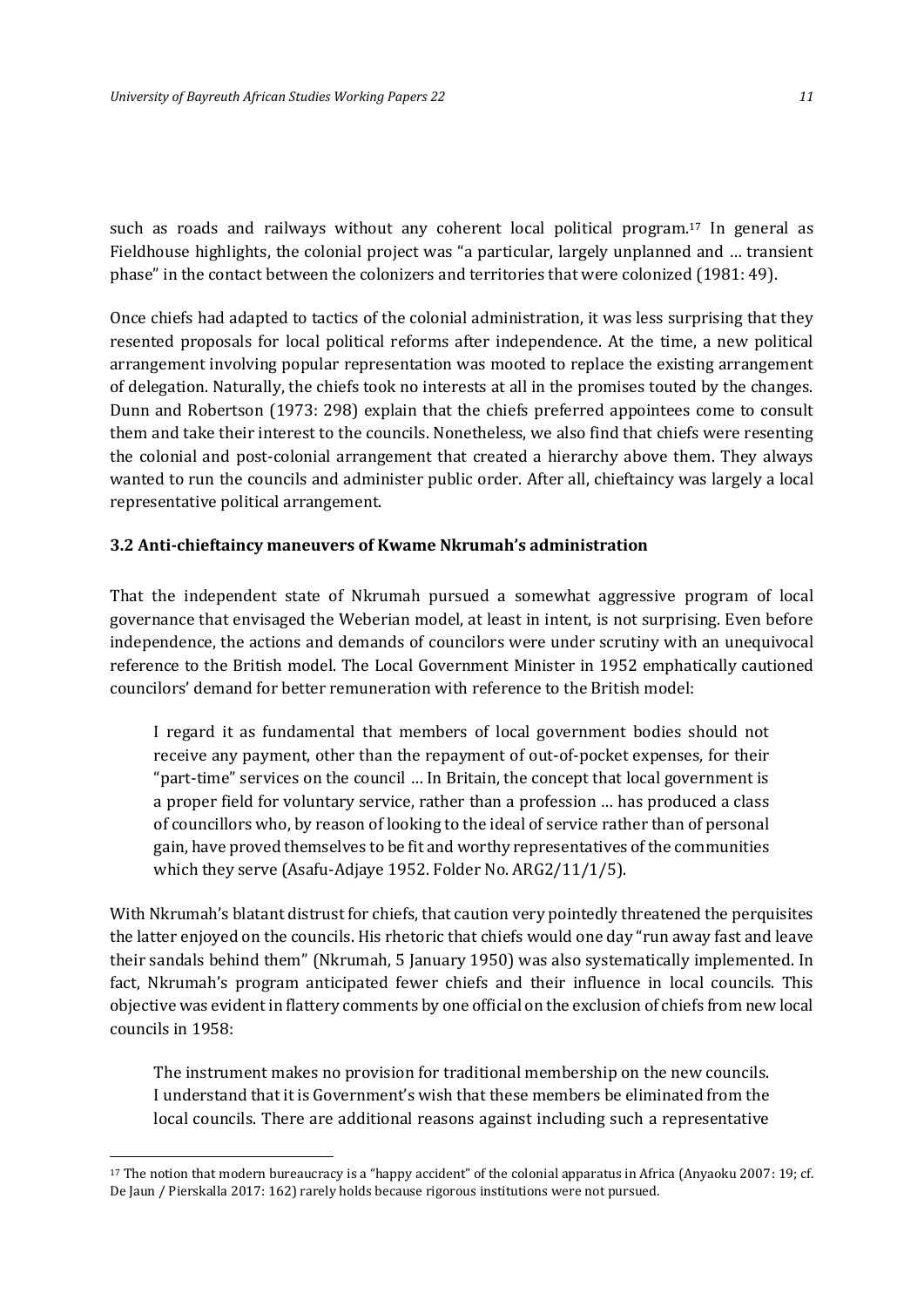(i) that if only 1 [one] representative is included, the councillors would be an even number making it possible for an even decision to occur and (ii) that it would be very difficult to decide how one representative would be elected by the various traditional authorities represented within the council's area (Townsend 1958. Folder No. ARG2/11/1/12).

Despite attempts to rationalize exclusion of chiefs, the intent was evidently clear that chiefs were a nuisance to formal bureaucratic and policy processes. Municipal reforms in 1961 (see Act 54) allowed Nkrumah to dissolve several councils on grounds of corruption but that was clearly a pretense to rid non-compliant chiefs of political influence. That explains why the regime's programs of "creating larger local government units" by sometimes joining old ones was "hotly contested by many chiefs who stood to lose even more authority" (Rathbone 2000: 135). Chieftaincy corruption was often invoked as a cover for the regime's fear of losing its legitimacy. With the reorganizations of the councils, Austin (1970: 260) notes that chiefs and their institutions:

were pushed aside to make way for the new local authorities with their two-thirds elected membership. Government subsidies were still paid to the chiefs...but the substance of their power, including the levying of the local rate, passed to the new urban and local councils. The future looked still more bleak, for the views of the CPP were well known, and their refusal in 1953–4 to recommend the establishment of a second chamber confirmed the chiefs' forebodings.

Nkrumah certainly continued the colonial project of divide and rule and the ambivalence became clearer when he at once created and elevated paramount chiefs by side-stepping existing customary arrangements, and prohibiting 'troublesome' chiefs from local councils. This approach was seen as broadly enhancing the socio-economic standing of non-royal elites (Thomi 1999: 104) but it was resisted especially in parts of southern Ghana, where his Convention Peoples Party (CPP) was disparaged and hated.<sup>18</sup> Only an aggressive policy of destoolment and detention could subdue the chiefs. Quite surprising was the marked deviation from the norm, by promoting educated and loyal commoners onto the local councils. Nkrumah tactically used legislation to appoint his protégés and sympathizers to replace chiefs who opposed the regime. In one rare instance, Nkrumah elevated a woman as paramount chief (Figure 1 shows a pose of Nkrumah and Dwaben Serwaa, presumably the female paramount chief) because she "was also a staunch CPP supporter" which generated criticism and protesters from youths "who argued that it was 'in flagrant violation of custom'" (Rathbone 2000: 144). <sup>19</sup> Unsurprisingly, sympathizers and administrators managed to convince the youth to withdraw their protest. Again, Nkrumah altered extant chieftaincy arrangements in northern Ghana by elevating leaders of hitherto 'acephalous'

<sup>&</sup>lt;sup>18</sup> The opposition fruitfully linked existing family and chieftaincy disputes to their political project to resist the regime (Rathbone 2000: 92–97).

<sup>19</sup> Presumably, this was the famous Dwaben Serwaa II. I thank Peter. K. Acheampong for drawing my attention to this event.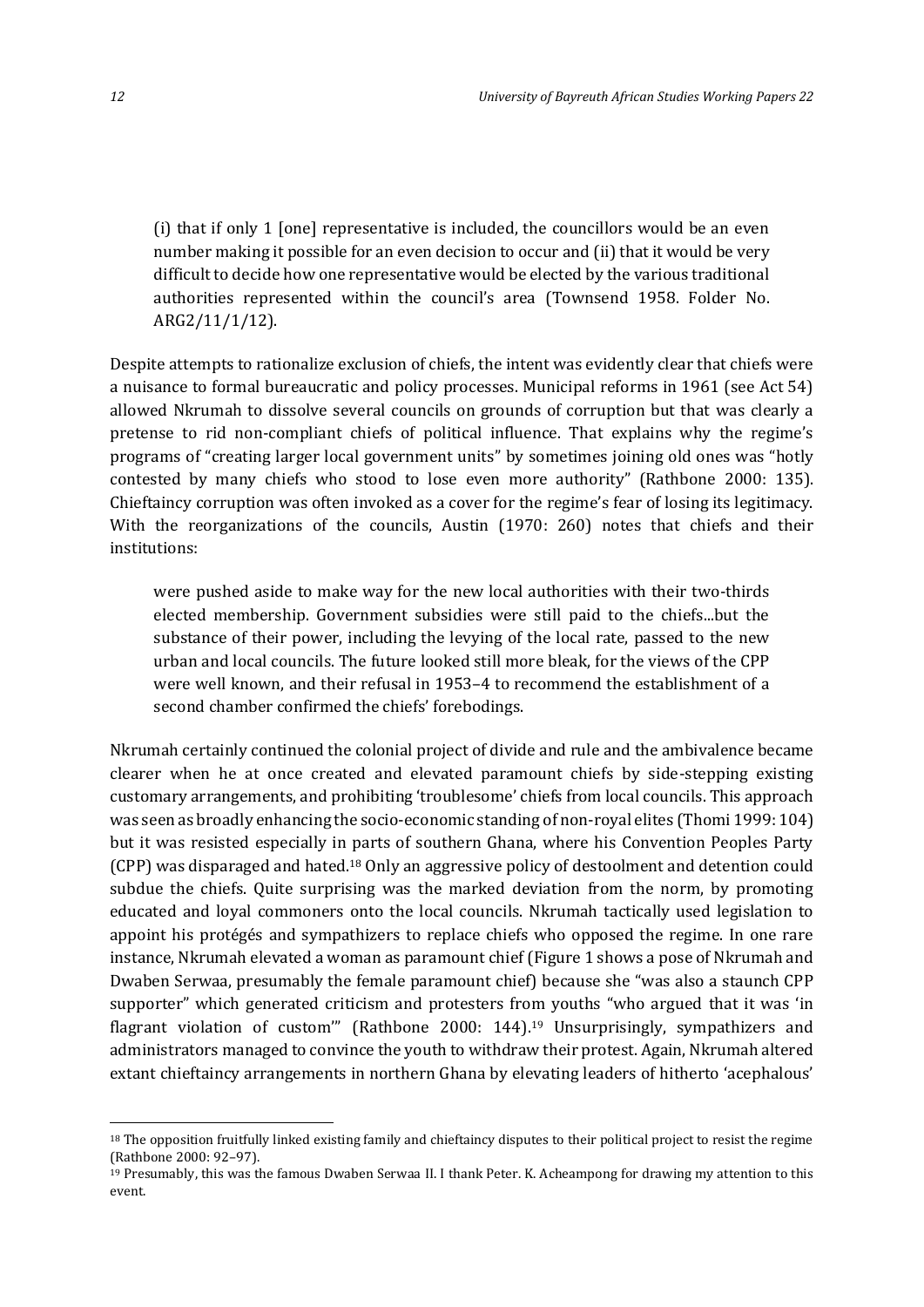societies to paramount chiefs in order to sway their support and votes in his favor (Lund 2003: 593).

**Figure 1: Nkrumah and his wife in a pose with Dwaben Serwaa c.a. late 1950s. © New Juaben Akwantukese 2012.**



The cherry-picking tactic by Nkrumah affected the everyday life of the councils. In Ashanti where he pointedly tried to curb the power of chiefs, his officials at once sought to promote 'obedient' chiefs to top echelons of new councils. One official pointed out in 1958:

I recommend that only Paramount Chiefs in the area of each council may be appointed presidents of the council and provision has accordingly been made in the draft Instruments (Government Agent 1958. Folder No. ARG2/11/1/4).

Particularly striking, Nkrumah's administration defined a chief as: "an individual who has been nominated, elected and installed as a chief in accordance with customary law, or as a person recognized by the minister responsible for local government" (Act 81, Art. 1: 1). Impliedly, Nkrumah could afford to appoint, recognize and depose a person without customary approval, to represent his interest especially on the councils. That may explain why he went ahead to appoint a woman as paramount chief in striking violation of customary arrangements. One could surmise that Nkrumah's interest in delegitimizing powerful chiefs cost him a great deal, as his own source of legitimacy from the state and his preferred cronies was not enough to overcome the resolve of powerful chiefs that contributed to his overthrow.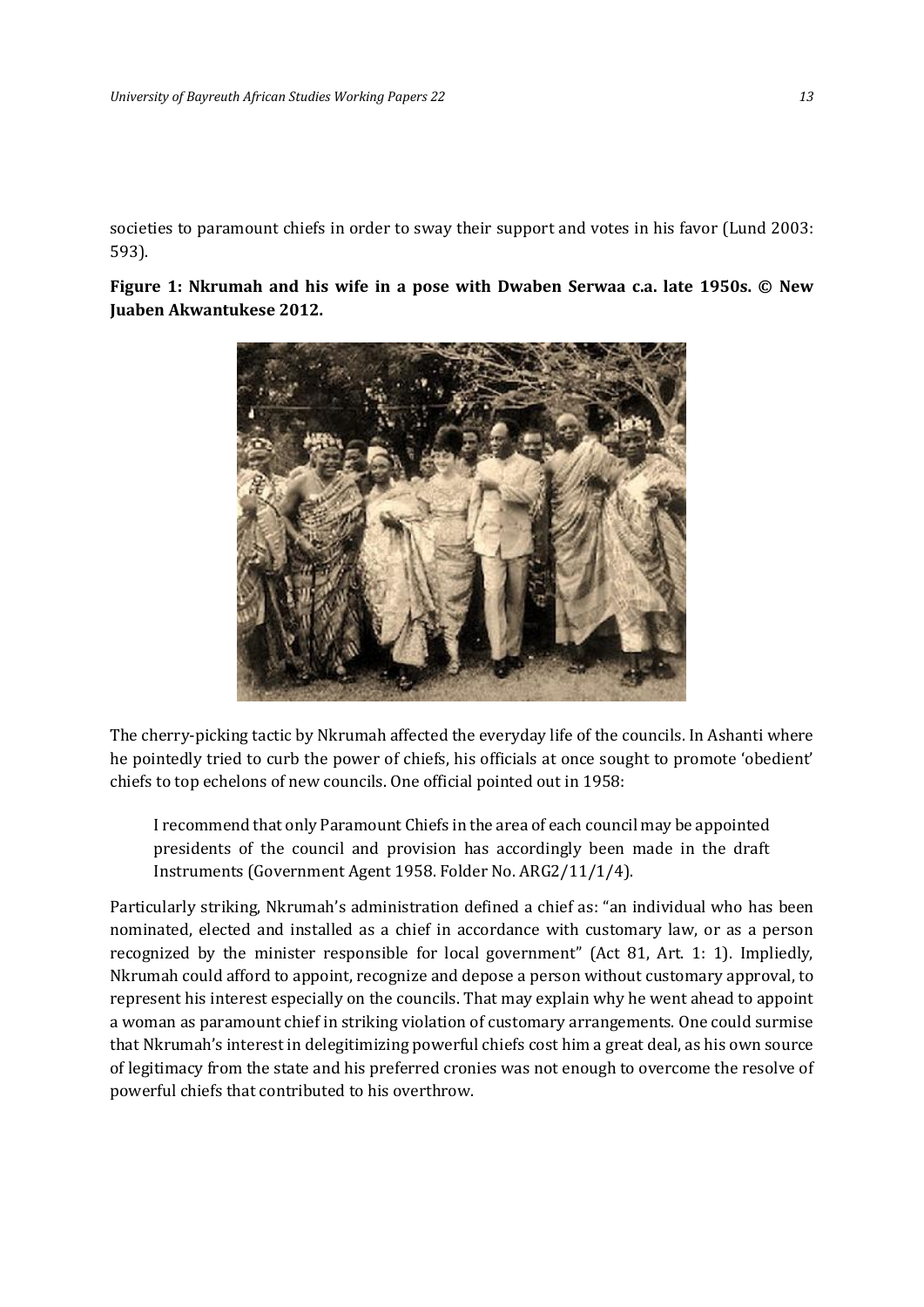#### **3.3 Bringing the chiefs back in? Kofi Busia's pro-chieftaincy municipal project**

Perhaps due to ideological differences with Nkrumah and his own royal inclinations, Busia's administration, from 1969 to 1972, brought the chiefs back into local administration. He was largely a man of the chiefs especially in Ashanti.<sup>20</sup> Unlike Nkrumah and other elites who saw chiefs as anti-progressive, Busia variously asserted the democratic and resilience of chieftaincy (cf. Busia 1968: 7–13; Busia 1971: 22–26). He went further to defend chiefs and their institutions against claims that they stood in the way of political change and development:

the fact that each lineage, village, or part of chiefdom managed as much of its own affairs as was consistent with the unity of the whole chiefdom enabled many to share in decision-making in local affairs; for the head of each unit was, like the chief at the centre, obliged to act only on the concurrence and with the advice of his own council (Busia 1971: 24).

it is resilient, as those who have tried to suppress it have discovered. For the majority of African communities, the kinship systems represent a secure sheet anchor in a sea of bewildering social change, and they cling to it with intense loyalty (Busia 1971: 36).

Having bemoaned the shrinking influence of chiefs in local policy-making, Busia's political tradition embraced chieftaincy as crucial for local transformation. This was done largely to curry favor with chiefs, who in return, legitimized his rule. His electoral fortune in Ashanti with powerful chiefs attests to that assertion. Nevertheless, Busia's position was contradictory, having criticized the institution of chieftaincy as inherently corrupt (Busia 1968: 172, 200) all the while generating his own popular legitimacy from it. Thus, not only did Busia attack the anti-chieftaincy programs of his predecessors but also argued for preservation of chieftaincy in modern politics. Two pieces of legislation were useful for Busia's projects: the Local Administration Act 359 of 1971, and the Chieftaincy Act 370 of 1971. <sup>21</sup> These laws realigned chieftaincy with local administration, in contrast to Nkrumah's tactics. To be sure, Busia openly embraced a trend where local politics would mix with kinship and chiefs' loyalty, and in so doing brought his political legitimacy into the limelight (Busia 1971: 119; Danso-Boafo 1996: 27). This assertion is quite evident in Busia's address to Bolgatanga chiefs in 1969:

I would like to assure you, the chiefs, that under the constitution of the Second Republic, my Government is committed to the maintenance of the institution of chieftaincy and will encourage our chiefs to play an increasingly important role in national development as well as in local and regional affairs (Busia 1970: 27).

Very remarkable is the fact that while Busia strongly favored chiefs in politics, they were only active in local- and village-level politics and largely cut-off from national political decisions

<sup>20</sup> His academic writings heralded the invaluable role of chiefs in communal politics.

<sup>21</sup> This piece of legislation was quite fundamental that it remained in force until it was modified in 2008.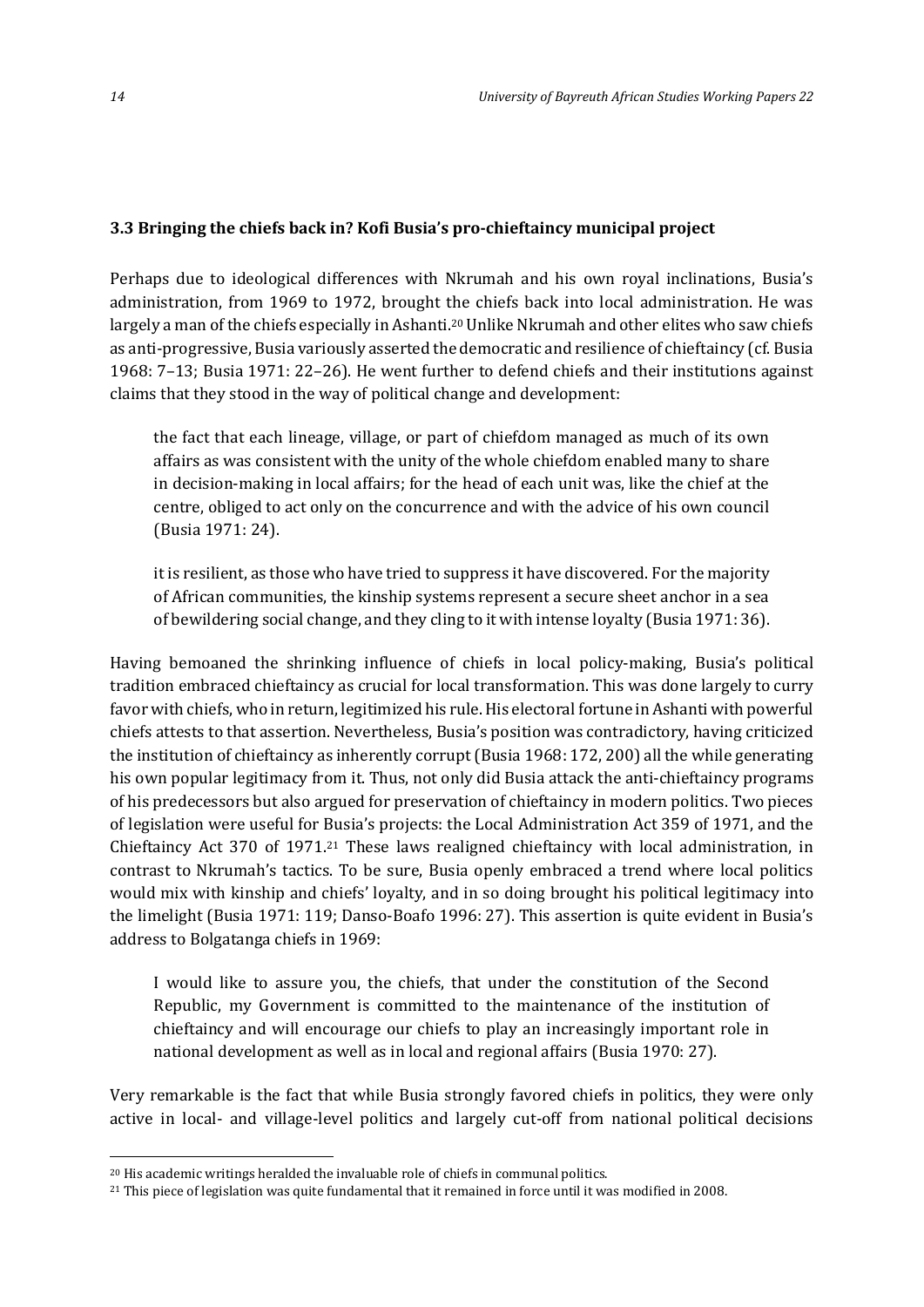(Knierzinger 2011: 13). Thus, although Busia held pro-chieftaincy views, this strategy largely allowed him gain local and national legitimacy while constraining chiefs and their influence to communal politics. This attempt to extend his rural political base gave impetus to the comprehensive rural-biased development projects for which he is famously remembered (see Aryeetey / Goldstein 2000: 14).

Taken together, the apparent contradictory visions of Nkrumah and Busia regarding chiefs in local politics is interesting for at least two reasons. True, they differed on the nature of local governance: centralized vis-à-vis decentralized councils with or without chiefs. Yet, not only were these competing political visions of two administrations but were strikingly similar as they sought to play and strengthen their political bases at the countryside. Neither of them was really committed to strengthening the local political system or its administration per se. Their main disagreement was over the means to get to their desired end. While Busia employed prochieftaincy views, Nkrumah largely undercut 'opposition' chiefs towards the same goal. These competing perspectives have shaped political projects of contemporary administrations.<sup>22</sup> In contrast to their proffered ideological and political projects namely African socialism versus liberal democracy (Agyeman 1988: 17)23, chieftaincy became a disguised and well-calculated idea to extend their ethno-political bases. These tactics were "were strategic, not dogmatic; rulers responded to threats and opportunities emanating from rural society" (Boone 2003: 175). They are used to generate popular legitimacy as regimes attempt to consolidate national political power.

#### **3.4. Chieftaincy and contemporary municipal politics**

 $\overline{a}$ 

Ghana's democratic transition in 1992 held much promise and ushered in ambitious political programs. It promised to introduce modern local politics institutions that are accountable and responsive to the needs of local people. These institutions, the local councils, were to be robust and participatory for representatives and their electorates. Despite the many administrative reforms, the question and uncertainty surrounding chiefs in the councils were hardly confronted, perhaps as I argue, this was due to the mutual constitution of the state and chieftaincy for legitimacy. Therefore, the ambiguity to that question has remained resolute.

<sup>22</sup> Hilla Limann's short-lived administration (1979-81) followed largely the prevailing political tradition of Busia, which was pro-chieftaincy despite Limann's 'Nkrumahist' claims. His Local Government (Amendment) Act 403 of 1980 did not fundamentally alter the one designed by Busia.

<sup>&</sup>lt;sup>23</sup> Nkrumah's African socialism in principle aimed to integrate indigenous political institutions into existing notions of socialism. Busia's testimony at the US Senate hearing in 1962 did not only cast an image of him as liberal and westernleaning but also made a mockery of Nkrumah's African socialism ideals. Paradoxically in practice, Busia's liberalism was anchored on conservative chieftaincy privileges while Nkrumah's African socialism antagonized chieftaincy (see Is U.S. Money Aiding Another Communist State? 1962).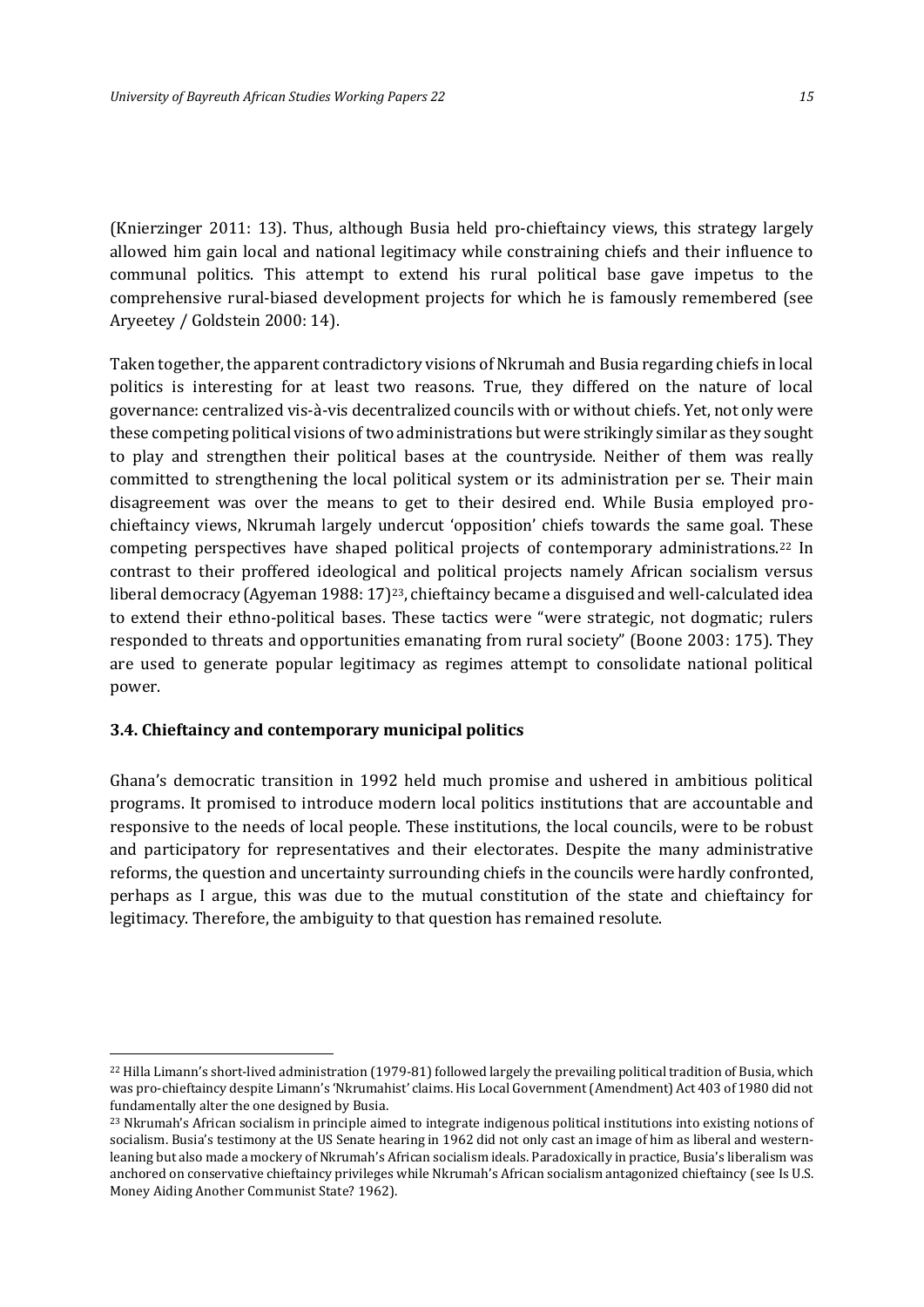#### **3.4.1 Rawlings' NDC and chieftaincy ambivalence**

Rawlings' National Democratic Congress (NDC) has its ideology of social democracy linked to the political project and tradition of Nkrumah. However, it held somewhat ambivalent and covert orientation towards chiefs in local councils compared with overt pro-chieftaincy rhetoric of the New Patriotic Party (NPP). Rawlings' populist programs, prior to the 1992 democratic transition, were implicitly anti-chieftaincy, especially in politics. That became clearer when local councils in towns and villages were taken over by so-called Committee for the Defence of the Revolution (CDR) and the People's Defence Committee (PDC). Members of these committees suspiciously viewed chieftaincy as an avenue for amassing private property, particularly in the cocoa producing areas, home to the most powerful chiefs in Ghana. In the early days of his so-called revolution, as Christian Kohrs notes, Rawlings perceived non-compliant chiefs as saboteurs of his political project. And although some chiefs were coaxed to join the PDCs, that was not enough to assuage the regime's doubts of the logic of action of chiefs inside and outside of his committees:

The reports of conflicts between chiefs and PDC's (sic) reaching us indicate that some chiefs either do not understand the PDC idea or are opposed to it (Kohrs 2001: 112).

This position was contradictory as his regime continued to enjoy the support of 'friendly' chiefs in some communal areas such as the Volta Region (Nugent 1996: 218; Ray 1996: 191). The ambivalence is quite vivid if one looks at how the legislation constituting local councils was framed in the NDC era. Indeed, the selection of non-elected members still remains the reserve of chiefs:

any other persons not exceeding thirty percent of the total membership of the Assembly appointed by the President in consultation with the traditional authorities and any other interest groups in the district (Republic of Ghana 1993).

Thus, while one legislation (the Constitution), somehow alienated chiefs from active political functions, chiefs nonetheless were empowered by another legislation in the everyday running of the local councils to select their protégés and help assert neo-traditional interests and preference. This reminds us of the observation that the chiefs prefer to send their protégés who would consult and do what they wished on the councils (Dunn / Robertson 1973: 298). That is in addition to their active service on key committees of the councils. Rawlings' ambivalence with chiefs found expression in his apathy towards chieftaincy legislation. His administration maintained the existing legislation (Act 370) in apparent disguise of non-interference in chieftaincy affairs. Yet, the regime's cloaking was obvious in 1996 when Rawlings began contemplating constitutional changes for chiefs to enter into party politics (Lentz 1998: 52). Rawlings' contradictory position on chieftaincy emerged when he held that chiefs have to:

retrieve and revive our simple cultural disciplines and values which have been weakened and even abandoned in the name of so-called modernism...At the same time, you must acknowledge progressive and positive ideas, be they local or foreign,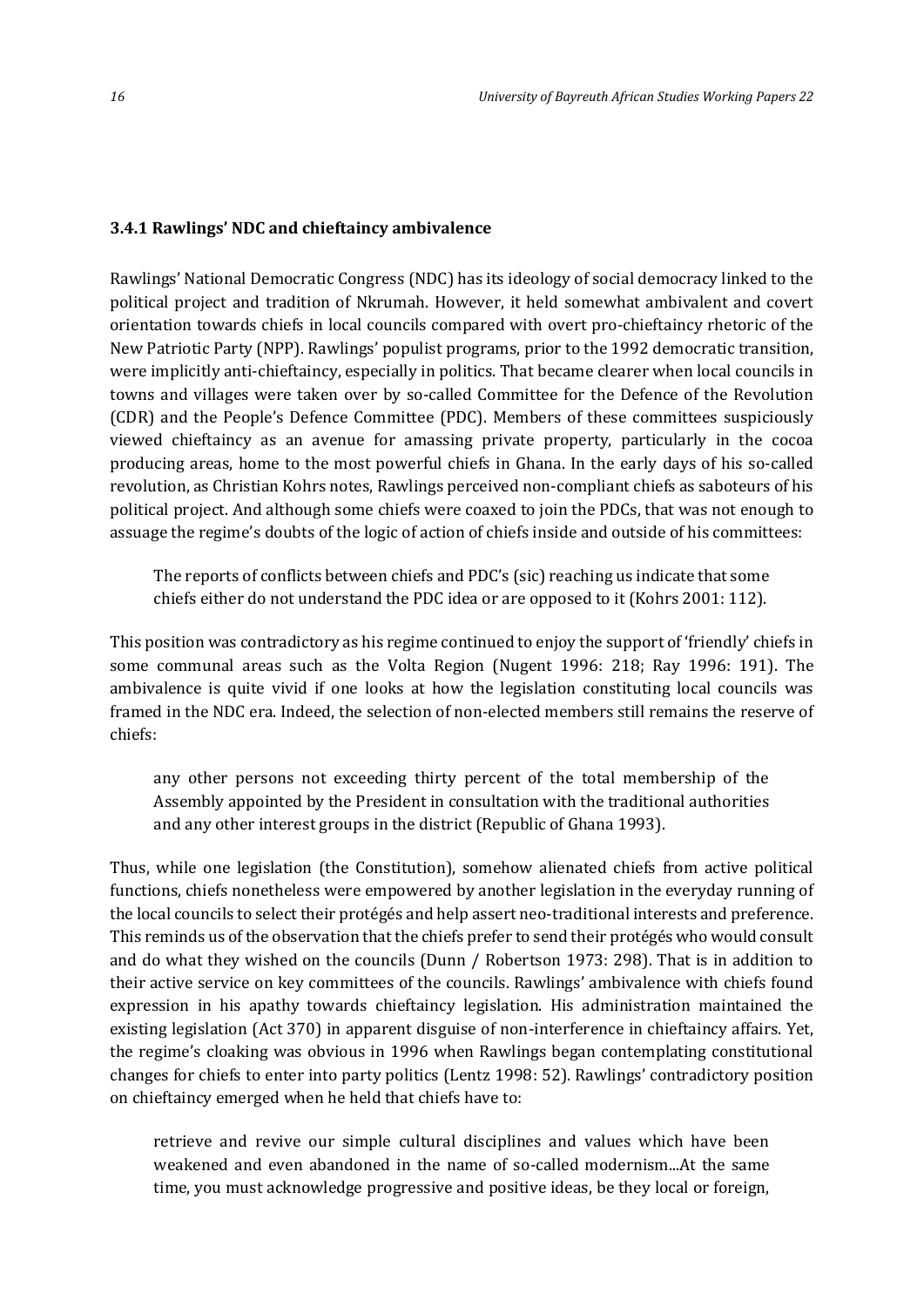which will promote social and economic wellbeing of our people [through chieftaincy] as custodians of our cultural heritage and trustees of those qualities (Rawlings 1993).

Despite close affinity with Nkrumah's ideology, Rawlings' chieftaincy tactics were largely ambiguous since he somehow reposed in chiefs a governance responsibility in local councils.<sup>24</sup>

#### **3.4.2 The pro-chieftains return: NPP administrations and local government**

When the NPP came to power in 2001, its approach to chiefs was rarely surprising given its support base in the Akan-speaking areas where chiefs wield enormous political influence. A case in point is the promise by the current Akufo-Addo administration to "strengthen the role of traditional authorities within the local government system" (NPP 2016: 142). This, bluntly put, is a continuation of old political traditions of the Dankwa-Busia-Dombo, a pro-chieftaincy political ideology,<sup>25</sup> and founding pillar of the NPP. Former President Kufour numerously revered Busia's writings on chieftaincy and the importance of that institution for contemporary Ghanaian politics (Knierzinger 2011: 13). He would go ahead to re-interpret the governing structure for chiefs. The Regional and National Houses of Chiefs, that keep a register, gazette chiefs and settle chieftaincy disputes, are seen by many as attempts to regulate and restrict the autonomy enjoyed by chiefs (Ray 1996: 189–192; Nugent 1998: 221–222). For Kufour however:

the establishment of the Ministry [of Chieftaincy and Culture] should not be misconstrued as an act of interference in activities of traditional rulers…[the Ministry] was established to serve an effective link between Government and the National House of Chiefs in recognition of the important role traditional authorities played in the country's development and you the traditional authorities (Kufour 2006, 30 August 2006).

To be sure, Kufour's pro-chieftaincy strategy was much deeper and went farther than Busia's. By 2008, Kufour had sought to strengthen the role of chiefs and remove several inhibitions to their participation in national politics unlike Busia. The promulgation of the Chieftaincy Act, 2008 (Act 759) is very illustrative. After leaving office, Kufour made a clarion call for the establishment of a second chamber of parliament to be composed mainly by chiefs and other patrichal elites.<sup>26</sup> Considering the pro-chieftaincy views of the NPP, it is less striking that the current NPP administration has promised both continuity and break with chiefs on local councils, thus enhancing further the existing ambiguity. President Akufo-Addo reiterated his commitment to:

work closely with chiefs across the country by consulting them in the appointment of the District Chief Executive (DCE) …'in 2018, we are going to move to fully elected

 $24$  This ambivalence was evident in the general life of local councils as the regime was compelled by international pressure to decentralize in return for aid (see Mohan/ Stokke 2000: 254).

<sup>25</sup> One should bear in mind Akkufo-Addo's royal ties and links to chieftaincy. Indeed, among his first trips as president were visits to high-ranking chiefs across the country.

<sup>26</sup> See Baako (2013).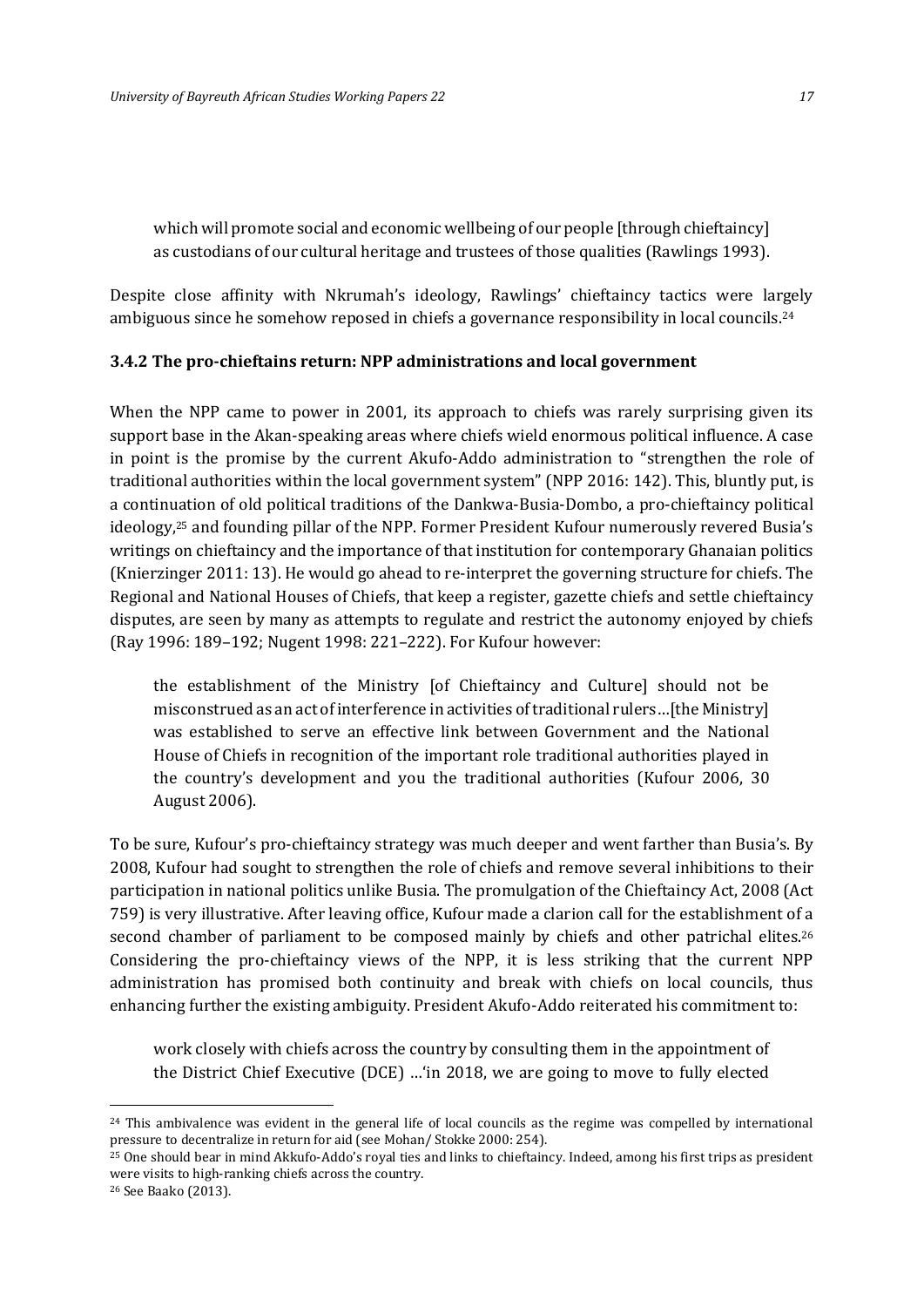District Assembly representations including the choice of the District Chief Executive (DCE) …'But between now and then, all appointments to the District Assemblies is going to be by close consultation between my government and *you the traditional authorities'* (Nyabor 2016) (italics added by author).

That promise has to be read with care in view of previous assurances by former administrations to reform the composition of local councils. In other words, chiefs will continue to dictate the tone for local councils until the state implements such changes.

#### **4 The gap in local authority and revival of chieftaincy legitimacy**

Bearing in mind the caution on academic polemics between anthropologists and political scientists regarding marginal actors in local democracy (Neubert 2009: 43f.), the key question facing us is: in the absence of well-functioning institutions, what are the alternatives for delivering public goods? Chieftaincy is one marginal actor that fills the public authority gap. Against this backdrop, the relationship between chieftaincy and local councils could be analyzed in an impassionate way. The institution of chieftaincy has changed dramatically over time. In terms of background, most chiefs are relatively highly educated with public sector jobs while others live and work abroad, sometimes playing their role as part-time chiefs. Their associated social and economic statuses thrust them into positions of authority in local councils. Ideally, these changes in the institution of chieftaincy might imply adherence to so-called modern ideals of the nationstate including fundamental rights of citizens and respect for rule of law. However, this does not always happen as some well-educated chiefs (including lawyers, judges, and university professors) are often 'seduced' by communal sentiments—against their professional ethos and blatantly disregard the rule of law. As I discuss below, some of these chiefs have variously issued ultimatum for sacking and forced removal, denied some residents their citizenship rights as well as issued death threats to state representatives who work in municipalities where such chiefs have customary legitimacy. Regarding their functions and rights in the political system, chiefs still control much of the land and their courts are used as local and family courts. Nonetheless, with their particular role as repository of culture, chiefs' influence in development aspirations and design of specific projects has surged inside and outside of local councils within their customary jurisdiction. This is further enhanced by the 'co-optation' of chiefs to broker specific local political deals on behalf of the state (see e.g., Bogner / Neubert 2010: 54).

#### **4.1 Chiefs and delivery of everyday local services**

Local taxation remains an interesting topic for chiefs in the local councils. Chiefs administered pre-colonial taxation but their authority waned when the colonial government and their local councils blocked most of the financial channels open to chiefs. Local government officials managed revenues from land poll tax, property tax and market tolls to provide local services on behalf of the regime. In fact, the councils' main functions revolved around local taxation in order to reduce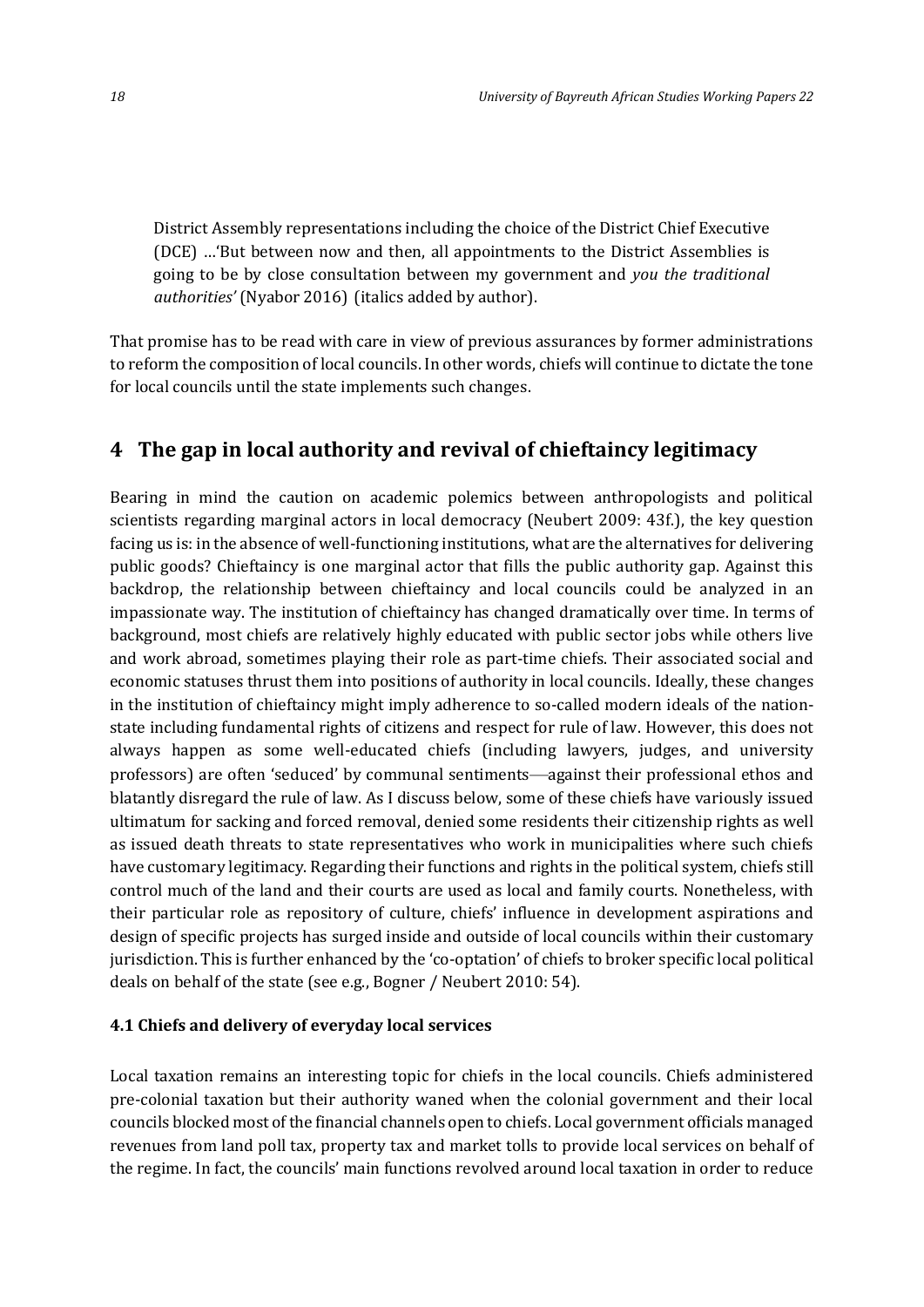the financial burden on the government's budget. To date, local taxation remains vital to the life of local councils to the extent that even narratives and struggles over citizenship and micronationalistic overtones are very much based on 'custodians' of local taxation. In some sense, the right to collect or pay local taxes is tied to one's origin, whether as native or settlers (Lentz 2006). This partly explains chiefs' persistent intrusion in decisions of their local councils. If chiefs could control the making of local executive deals, their interests are secure just as the municipal council in Kumasi where chiefs from the Kumasi Traditional Council, KTC still hold six of the 30 percent appointee mandates.

In the realization of everyday local public goods, chiefs remain the most influential. The chief of Kumasi, the Asantehene, enjoys a *primus inter pares* status with his own court and development apparatus (Ubink 2007: 145). This gives him so much clout to the extent that the local bureaucracy has to submit to his preferences. As the chair of the KTC, he was responsible for the removal of the mayor as mentioned earlier because he implicitly instructed his sub-chiefs, acting on his behalf, to reject the mayor's apology (see Figure 2).

#### **Figure 2: A depiction of the apology from the mayor to Kumasi Chiefs. © StarrFM Online, 9 July 2016.**



Thus, although their presence in local administration is viewed as adding a 'cultural character' to local councils within their precinct, chiefs influence local administration in its quotidian sense even if such roles are only implicit in legislation. Everyday political programs and procedures are frequently subsumed under the subjective logic of neo-traditional interest and preferences. For most councilors, the decision to contest for municipal elections is subject to the approval of chiefs. One female councilor assuredly "took the kola to the chiefs" because "over here, if you want to contest, you have to inform the chiefs to give their assent and support your request." (Councilor, Wa Municipal Assembly, 21.09.2017). This recognition is very significant because chiefs are active members in political mobilization for votes and going against their preferences on the council has political costs. Jonah (2003: 218f.) had elaborated how some Ghanaian chiefs influence how councilors are selected by promoting their preferred candidates to be elected unopposed via either persuading or discouraging others not to contest. Should council aspirants refuse to heed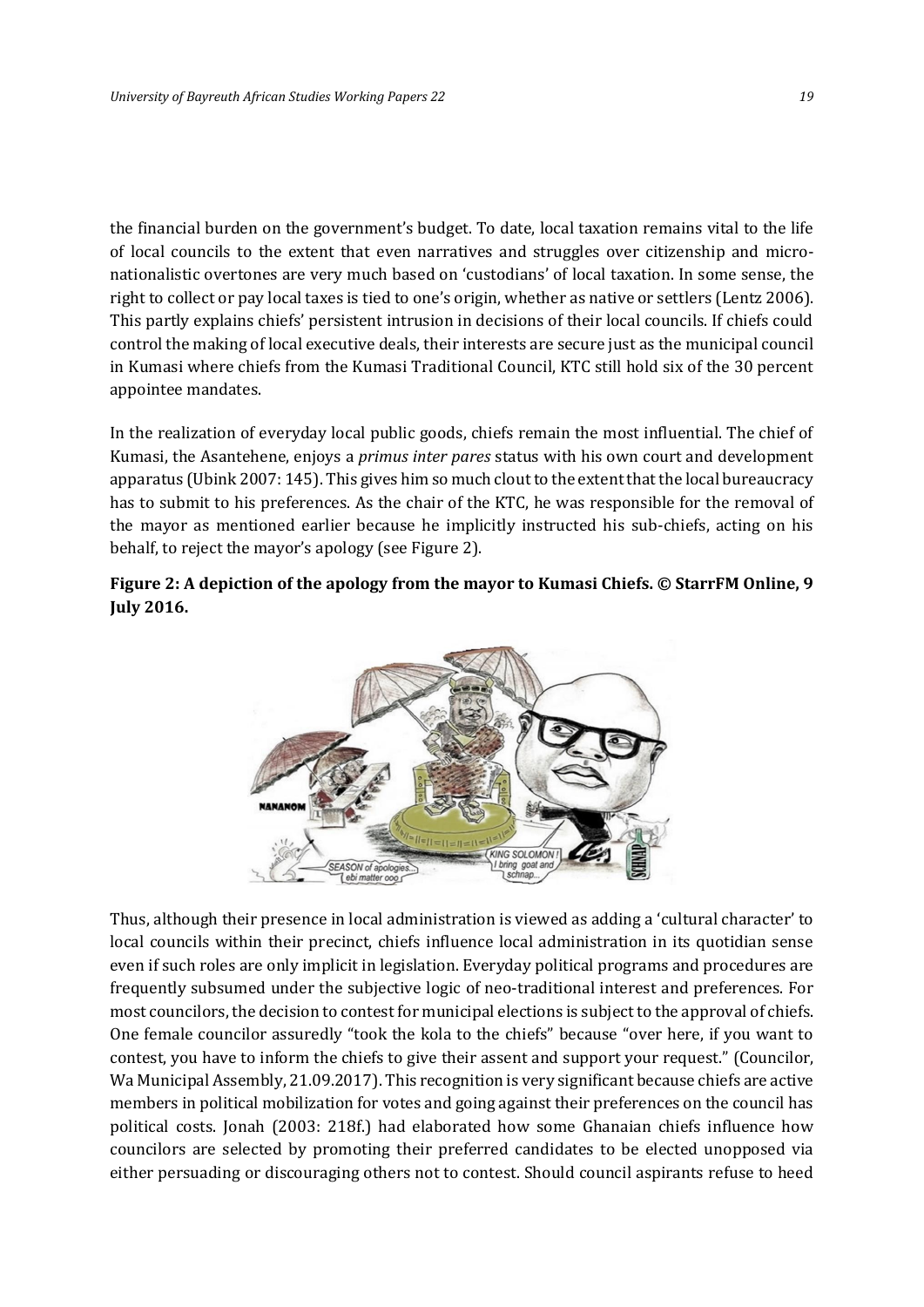to such advice, chiefs and their sub-chiefs would wield their influence to promote their preferred candidates and mobilize votes for them. Among feuding chieftaincies in a municipality, each chief would may present and promote several councilors on the municipal council in anticipation of tilting the political strength of the municipal council in their favor. Measured statements from two councilors were just apposite:

when I was seeking the mandate, I first spoke to the chiefs and opinion leaders. They gave me support so I can't tell whether to contest again. The electorates will also decide (Councilor, Wa Municipal Assembly, 18.09.2017).

I'll continue to serve on the council until a collective decision from the chiefs and opinion leaders in the area comes up that I should not go [contest] again (Councilor, Tamale Metropolitan Assembly, 16.09.2017).

On their part, bureaucrats rarely go against chiefs' interest for after all, the construction of physical projects such as school blocks and hospitals is possible only on parcels of land owned and donated by chiefs. This affects the overall attitude of officials in local councils as they give primacy to their chiefs. Some officials deftly mention the usurpation of powers of their legitimate rulers, i.e. chiefs, by the state. This behavior drastically affects the quality of municipal services delivered.

Going back to accountability, one current —though overlooked —for non-executive role of chiefs in local politics, regards private acquisition of wealth. Aside from being perceived as 'anachronistic' for modern local politics, was the additional concern that chieftaincy held features of corruption, a notion derived from its very composition.<sup>27</sup> The institution of chieftaincy thrives on the selection of individuals based on given criteria that are not formerly fixed, and subject to preferences of office holders and their electors. Their subjects generally saw the ever-shifting allegiance over preference and perquisites of office holders as corruption even in the colonial era (Berry 1998: 29; Busia 1968: 172–200). When chiefs felt their position and material interests were threatened, they often tried to re-centralize authority (see Grischow 2008: 88f.). Such calculative and micro-nationalistic features still persist and underpin criticisms of chieftaincy's responsiveness and accountability as advanced by sympathizers.

#### **4.2 Chieftain intrusions in decisions of decentralized local councils**

Neo-traditional actors do not only influence decision-making of local councils, but are equally vocal about central government programs for their local councils. The first of such intervention regards the siting of municipal capitals, the seat of the municipal government. Under both NPP and NDC administrations, preferences based on hierarchy of chiefs has become pronounced (Ayee

 $\overline{a}$ <sup>27</sup> Some scholars romanticize the pre-colonial chieftaincy arrangement as democratic. However, we cannot equate a representative political arrangement with a body that has an elected mandate and formally fixed positions (see Sabbi 2017: 118f.).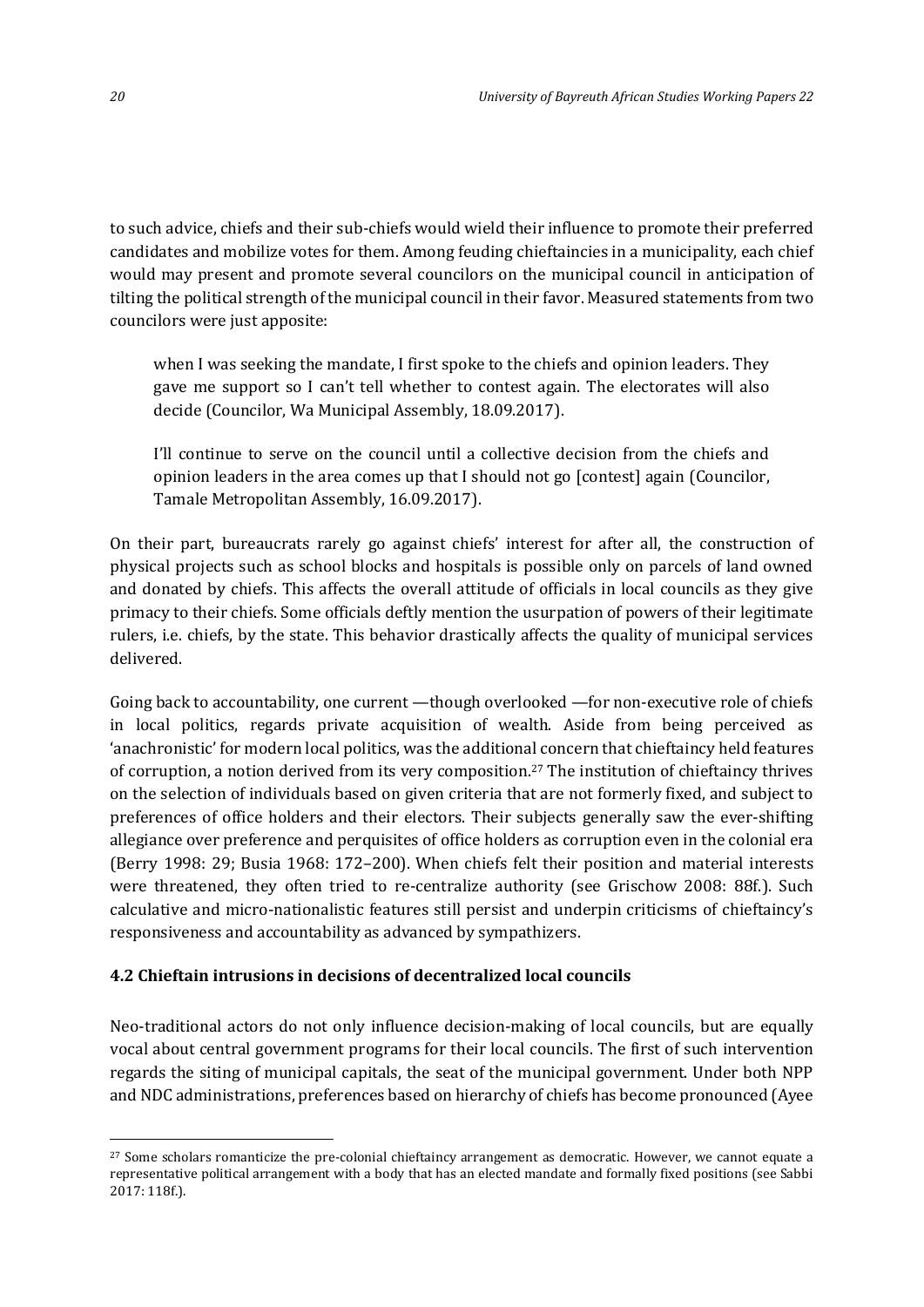2012: 637). Ideally, the rationale for districts and their capitals is that these should be robust socio-economic hubs to generate own funds for local initiatives. However, chiefs make incessant demands on the regime to select specific geographical locations as administrative capitals without recourse to bureaucratic and economic viability.

**Table 2. Selected chieftain intrusive actions in municipal councils affairs (source: Author's compilation based on newspaper and electronic sources. \*Based on indigene-settler narratives)**

| <b>Date</b>           | <b>Subject</b> | <b>Chiefs' Action</b> | <b>District</b>     | <b>Region</b>      | <b>State Response</b> |
|-----------------------|----------------|-----------------------|---------------------|--------------------|-----------------------|
| 03.09.2004<br>Capital |                | Recommend             | Adaklu              | Volta              | New municipality      |
| 14.03.2008<br>Capital |                | Reject                | Gomoa East          | Central            | Capital maintained    |
| 09.06.2008            | Mayor          | Endorse               | Nabdam              | <b>Upper East</b>  | Nominee<br>confirmed  |
| 15.04.2009            | Mayor          | Reject                | Agona West          | Central            | Nominee<br>withdrawn  |
| 21.04.2009            | Mayor          | Reject                | Kadjebi             | Volta              | Nominee<br>confirmed  |
| 12.07.2013            | Mayor          | Reject*               | <b>Kwabere East</b> | Ashanti            | Nominee rejected      |
| 09.10.2013            | Mayor          | Reject                | Dormaa East         | <b>Brong Ahafo</b> | Different nominee     |
| 25.11.2013            | Mayor          | Reject                | Kadjebi             | Volta              | Nominee<br>confirmed  |
| 07.01.2016            | Mayor          | Reinstate             | Ada West            | Gt. Accra          | Different nominee     |
| 25.02.2017            | Mayor          | Recommend             | Atiwa               | Eastern            | Candidate ignored     |
| 27.04.2017            | Mayor          | Reject                | Tolon               | Northern           | Nominee<br>withdrawn  |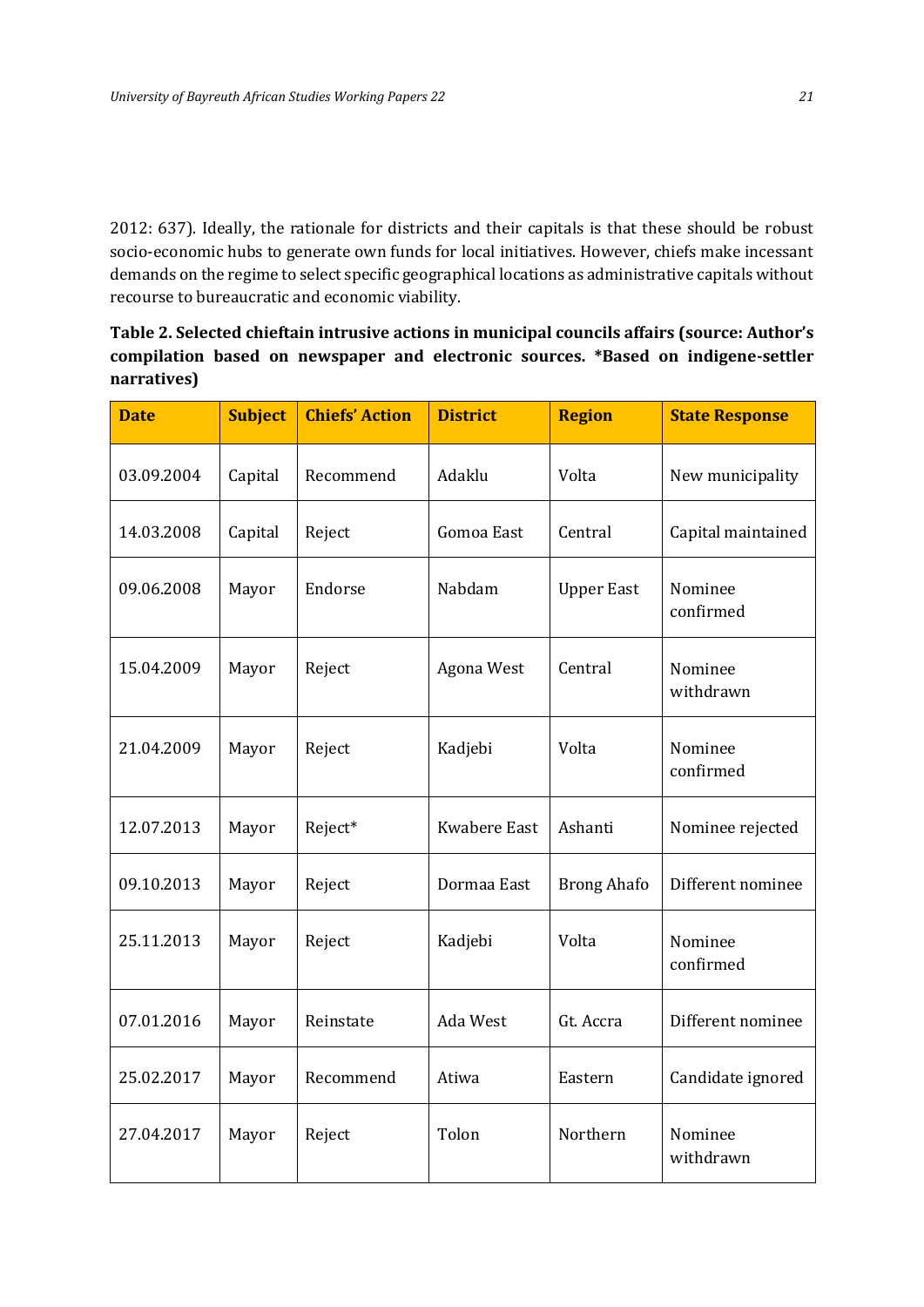| 08.05.2017 | Mayor | Endorse | Shama | Western | Nominee<br>confirmed |
|------------|-------|---------|-------|---------|----------------------|
|            |       |         |       |         |                      |

Second, they influence the selection of heads of local councils (Table 2) based on their individual and collective preferences. These actions from the chiefs are sometimes far-reaching, going beyond the struggle for local political resources, to broader definitions of who can access those resources. Chiefs often endorse or reject nominees for the councils based on some micronationalistic descriptions and vague definitions of citizenship using 'settler-indigene' narratives. Cases from two municipal councils help us to clearly illustrate this point:

[the councilors] were uncomfortable whether to endorse the President's nominee or not as some chiefs in the area, had expressed their disappointment with the President for nominating a *non-indigene* as political head of the [municipality] … A section of the chiefs in the area even petitioned the late President to consider revoking the nomination … in favour of an *indigene* who can better address their concerns, rather than a *settler* (Anane 2013) (italics added by author).

And in 2009 following the Ghanaian President's nomination of a candidate, who was born, has lived, and worked in a municipality, to assume local executive power, the vitriolic settler-indigene narrative assumed even greater impetus.<sup>28</sup> The confirmation vote had to enter a second and final phase after the chiefs asked 'native' councilors to reject the nominee or face their threats of anarchy and bloodshed. Upon confirmation of the nominee by the council, some instances of violence occurred but the chiefs were somewhat [and unwillingly after the elite body of chiefs intervened] compelled to recognize the state and its representative. As captured by local reporter:

the omanhene [paramount chief] of Atebubu, Nana Owusu Akyeaw Brempong II has formally recognised Mr. Sanja Nanja, the Atebubu-Amantin District Chief Executive (DCE). The news of the acceptance and recognition of Mr. Sanja as the DCE of the area by Nana Brempong and his elder last Monday afternoon spread like wildfire […] [the chief] together with his elders about a year ago, kicked against the nomination of Mr. Nanja as the DCE for Atebubu-Amantin […] that he was not an indigene or native of the area […] Mr. Nanja, was born and bred in Atebubu and until his appointment as DCE, was a teacher in the district (Doudu 2010).

The nominee politically advanced when elected as parliamentarian of that constituency, thanks to support from migrants and settlers in the area. But these people with 'settler roots' were the subject of persistent verbal and violent attacks by so-called indigenes. In a contest of widening inequality and access to societal resources, the 'settler-indigene' narratives and tensions have broader implications for personal belongings, businesses and material acquisitions of 'settlers'. Land and other properties (e.g. cash crops, houses, and businesses) of both politically-active and

<sup>28</sup> For a detailed discussion on this topic, see Lobnibe (2017).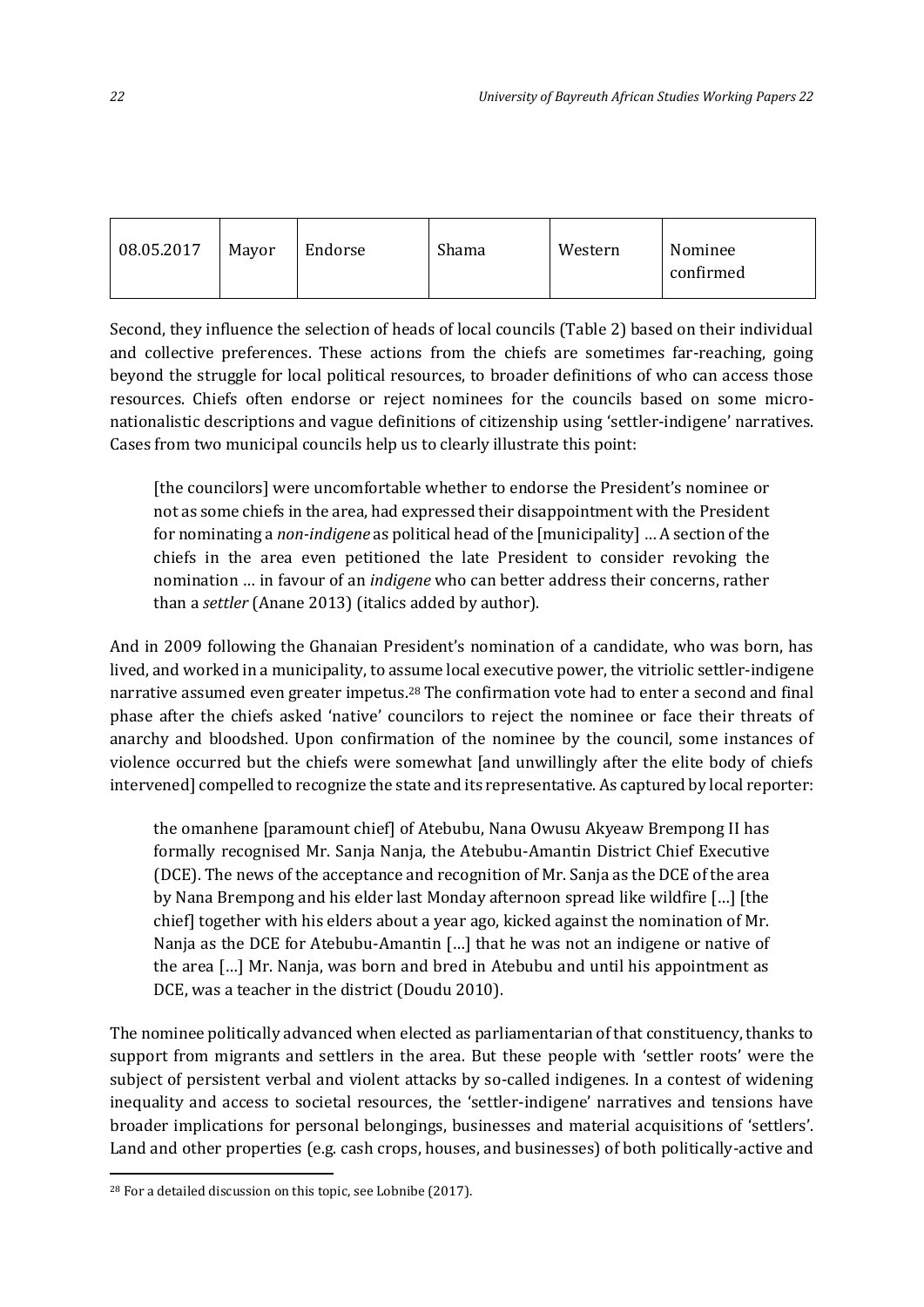a-political individuals with migrant background have at times become the focus of attention, seizure, destruction, eviction and banishment by so-called indigenes, with the support and connivance of *indigene* municipal officials (Boone / Duku 2012: 679–681; Valsecchi 2008:152– 155).

Startlingly, some elected officials also confront these narratives on a daily basis. A female councilor was bitter that female electorates in her ward were the "worst offenders" to remind her of being "a stranger but behaves as if she is an indigene to dictate to them in the community" (Councilor, Nkwanta South District Assembly, 12.10.2017). The chiefs' action reflects 'elites' anxiety' that patronage benefits would not trickle down to them given their preferred candidates have not been selected. In some cases, the regime was cowered into accepting such demands from chiefs. Where that is not possible, they were compensated with other development projects in their respective communities. We may infer that in spite of the changes in the make-up of chieftaincy, that emergent idea of 'modernizing' chieftaincy has hardly changed ethno-political sentiments, persuasions, and mobilization. The 'indigene-settler' narratives and persuasion are more pronounced in geo-political areas with feuding chieftaincies. In such councils, development projects are often assigned to specific localities based on calculations of which chiefs favor the incumbent administration. One councilor lamented that:

the chieftaincy rift has entered the council such that if you come from [this place] you are always seen as an opponent. For all three councilors from [this place], it is very difficult for us to ask for a development project and succeed… Although I have the same party affiliation as the council leaders, they have stopped inviting me to meetings. They believe that I might leak information to my chiefs (Councilor, Jaman South District Assembly, 27.08.2017). 29

These chieftaincy rifts not only bring division but also cripple the everyday function of the already fraught local councils. The case of a sub-council in the Wa Municipality illustrates how

existing chieftaincy and land disputes permeate the work of the council such that residents of one of the feuding wards refused to pay their tolls and taxes to a council that is located in 'enemy' electoral ward (Councilor, Wa Municipal Assembly, 19.09.2017).

Consequently, their respective councilors appeared helpless as the council could hardly convene to implement development and taxation programs. These rifts also stoke up ethnic sentiments in local councils with multi-ethnic composition and competing chieftaincy claims.<sup>30</sup>

 $29$  The council was elevated to municipal status in March 2018, there was agitation from one chieftaincy faction for the area represented by this councilor to be named the 'authentic' municipal capital. By 15 October 2018, this underlying tension together with other land disputes had escalated into a full-blown conflict.

<sup>30</sup> In September 2018, similar observations were made in an adjourning council, the Wa East District, which has three dominant ethnic groups: Sissala, Waala, and the Chakali. Comments by councilors revealed inherent animosity by some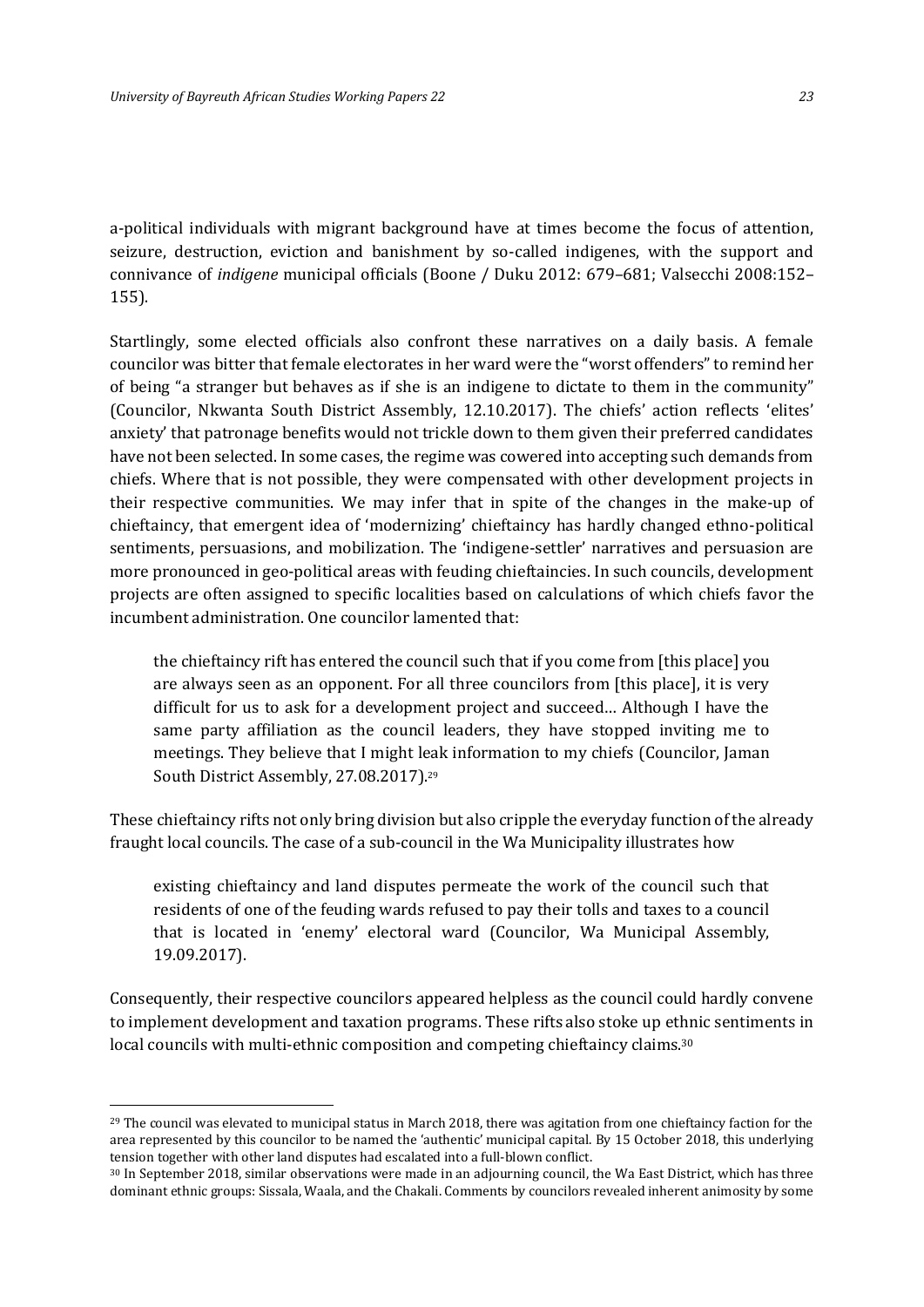Beyond their influence in the selection of leaders for local councils, chiefs would cajole or even insist that council representatives 'listen' to them and 'do' their wishes. Any attempt to thwart such demands is labelled as 'disobedience' or 'disrespectful' and attracts the chiefs' wrath. Indeed, the removal of the mayor of Kumasi in 2016 was based on the mayor's attempt to curb chiefs' influence and interest in the realization of development projects. As one report pointed out:

the mayor of the KMA had to finally succumb to the immense pressure by the Kumasi Traditional Council (KTC) as he tendered in his resignation letter … His resignation was triggered by enormous pressure by the Kumasi chiefs, who had done everything possible, including a ritual sacrifice of sheep, to see [the mayor] whom they accused of gross insubordination – out of office. The chiefs, at a crunch meeting … preferred six charges against Mr. Kojo Bonsu [the mayor], with the main charge being that he had continually displayed acts of disrespect towards the chiefs (Awuah 2016).

The mayor fell out of favor for questioning extortions by one chief from the KTC who served on a municipal committee for market renovation (Freiku / Alhassan 2016). Implicit in the chiefs' reaction is the belief that they own the councils. Reacting to a resettlement impasse between marketeers and the municipal council, one lead chief was unambiguous that "Kumasi belongs to the [Asantehene] and now the government has brought the council but the city's 'owner' cannot be ignored." (*Manwerehene* Baffour Brentuo Hyiaman, Kumasi, 01.11.2017). Impliedly, chiefs should not only be accommodated on municipal councils but councilors must also learn to succumb to chiefs' preferences. Additionally, chiefs sometimes create parallel institutions in the communities where they exercise chieftaincy responsibilities:

I have five elected unit committee members for the electoral area but they do not get any incentive, therefore, they are dormant. The chiefs are also a hindrance to all this; when I assumed office, I took them [unit committee members] to the chiefs but they said they [also] have their own Committee Members. What I had to do was to ask them to bring their committee workers to join the [elected] unit committee members so they could work together … because of that, the unit committee is not active (Councilor, Kumasi, 02.08.2013).

The chiefs' behavior suggests a clash of local institutions with competing claims to authority and the legitimate trustees of communities in the electoral wards. It is of course not problematic if chiefs use their clout to support local initiative via development committees. However, for most councilors, it is inconceivable that initiatives by neo-traditional authority would antagonize the task of representatives who hold elected mandate. That does not only complicate but also demotivate them from serving the common good. It is even more problematic when, in a decentralized political system, positions are defined on micro-nationalistic markers of indigene versus settler. While this makes nonsense of the local political project, the very design of the

Waala councilors towards the sitting of the capital at Funsi. Some Sissala and Chakali councilors on their part felt Waala councilors and bureaucrats were intentionally undermining the functioning of the local council.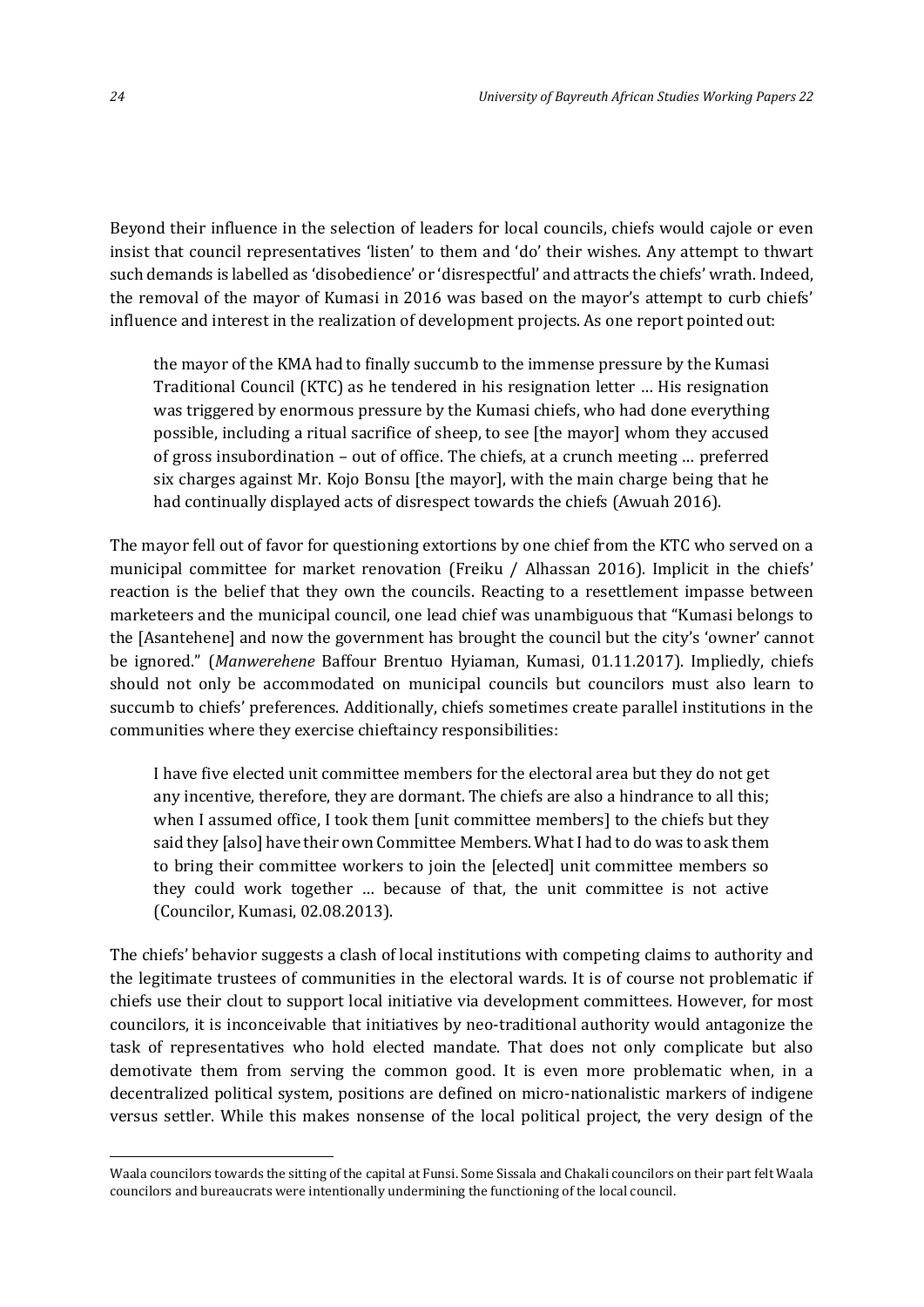structure that allows for unelected positions on the councils enhances the practice even more. It appears chiefs are still wailing from the loss of much of their influence in local councils.

#### **4.3 Chiefs and practical delivery of local services: the 'new' brokers of development deals**

Chiefs' role in communal politics should not be narrowly interpreted as always obstructive to the task of local councils. In fact, there are several instances when chiefs and their associates lead local development initiatives, shaming the councils to work. When chiefs, especially appointee 'developmental chiefs', put up projects such as libraries, primary schools, hospitals and police cells, etc. that the state has been unable to provide, they do not only challenge but also humiliate the state to come to terms with its claim of unrivalled authority and depth over its territory. The point raised by a bureaucrat on the quotidian realization of local projects is illustrative:

We told the mayor that we need one building for a clinic and they used their [District] Assembly] Common Fund to support it. They built a clinic at Breman [in Kumasi] and the chiefs and opinion leaders are interested in its operation. Sometimes they do communal labor, sometimes they provide chairs for visiting nurses during immunization. So the chiefs are playing a role like other stakeholders (Senior Health Administrator, Kumasi, 14.06.2016).

With their revered status as development brokers, chiefs would appoint in their community, honorary chiefship or so-called development chiefs, *Nkosuohene*. <sup>31</sup> These may be outstanding expatriates who come with foreign currency and donations. Appointee chiefs contribute variously to the provision of basic amenities and events for the local councils. They set up NGOs, build libraries and schools, and set up scholarship schemes (Bob-Miller 2009: 543–546; Knierzinger 2011: 24ff.; McCaskie 2009: 53ff.). However, some successful local businessmen and professionals are also awarded such positions. Chiefs enjoy preeminence in the social capital argument, which sees them as critical trustees for local social transformation (Grischow 2008: 87). Leading local self-initiative such as the numerous education funds, chiefs enjoy praise for their evident brokerage potential. The Asantehene's Education Fund, for example, has attracted support from local and international donors. Despite the management challenges of this project, the initiative has been emulated in other traditional authorities (Otumfuo 2009). Critics point out problems of accountability when unscrupulous individuals appropriate project resources to themselves and their cronies (see Bob-Miller 2009: 553ff.; The Chronicle 26 June 2004). The consensus, however, is that these initiatives foster development that may otherwise not happen.

Neo-traditional festivals and durbars of specific traditional councils are occasions not only to celebrate their achievements but also for fundraising. They offer the platform for local people to push the state to make promises that are very often unfulfilled. At the same time, numerous expats and international actors that are invited to these occasions come with much needed foreign

<sup>31</sup> Most pre-colonial polities had youth groups with their leaders so-called *mmrantehene,* who led communal policing and provided public services. These groups became less prominent after independence (see Manoukian 1964).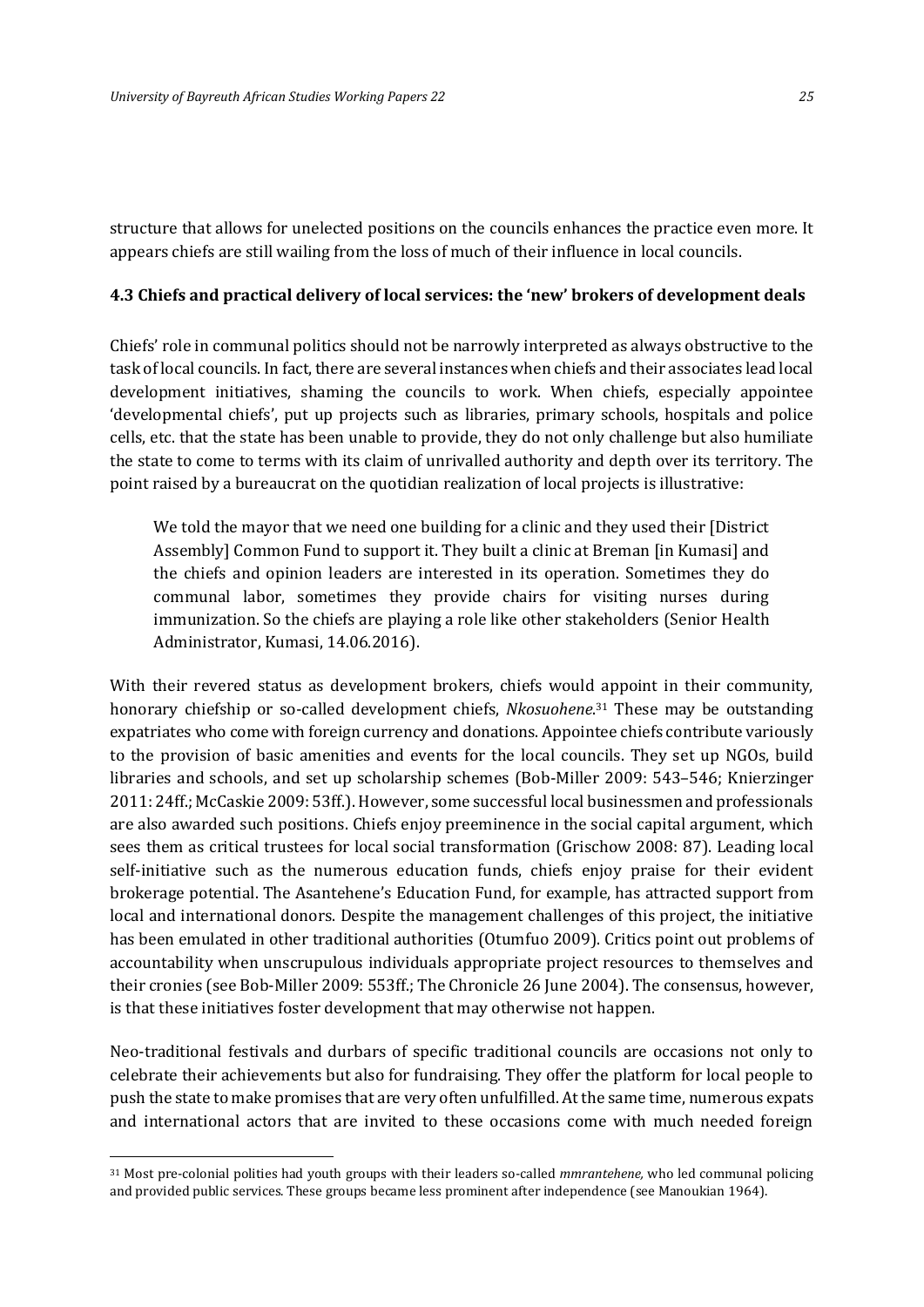currency, donations and networks. Significantly, affluent citizens living abroad (e.g., development chiefs) who are able to galvanize development assistance would use festivals as the occasion to glory and shame the state for its service as well its neglect of public service delivery. The case of Cephas Bansah, a development chief, and the German association *Gemeinde Heiligkreuzsteinach* in Heidelberg clearly illustrates the public humiliation of the state at both the local and national levels. At a durbar to publicize a jointly-constructed female jail for the municipality of Hohoe in Eastern Ghana, the chief and his sponsors went on to attack the state for paying lip services of maintaining law and order while neglecting human rights claims and entitlements of inmates. Though a police station is supposed to be the safest place, female detainees were subjected to sexual offences under the watch of police officers.<sup>32</sup> This neglect by the state gave impetus for the chiefs, as the real representatives of their communities, to globetrot for funds to build the separate female jail and present at a grand durbar with state officials unabashedly in attendance.

Most important for chiefs, these durbars and festivals are used to coax international development actors to continue to repose a belief in them as community trustees; as real representatives of local people and their development (see Grischow 2008: 83).<sup>33</sup> Through this, they claim a direct representation of their people, something state and its local representatives lack or willingly ignore. Therefore, chiefs successfully glory in their efforts to secure development interventions where the state fails. In effect, these initiatives fill a void in municipalities where the state is largely absent. At such durbars, chiefs would symbolically summon state authorities to 'submit' and legitimize traditional authority as seen in Figure 3, where chiefs sit while state elite and politicians stand up to greet the chiefs.<sup>34</sup> And to illustrate the point when well-educated chiefs become 'seduced' by communal sentiments, the same paramount chief (seated in state in figure 3) had in 2014 threatened the immediate removal of a local hospital administrator or the chief and his elders would not to be responsible for any mishap to that administrator (see Bokpe 2014).

<sup>32</sup> See Besonderes Präsent: DAS schenkte afrikanischer König seinem Volk (Rothfels 2018).

<sup>33</sup> The *Asantehene* in 2004 used his personal networks within the World Bank to secure a 30 million USD grant for traditional authorities to support water and sanitation projects (Valsecchi 2008: 146).

<sup>&</sup>lt;sup>34</sup> Note that as a symbol of authority and sign of respect, chiefs sit in state and the president rather stands up and greets them in turns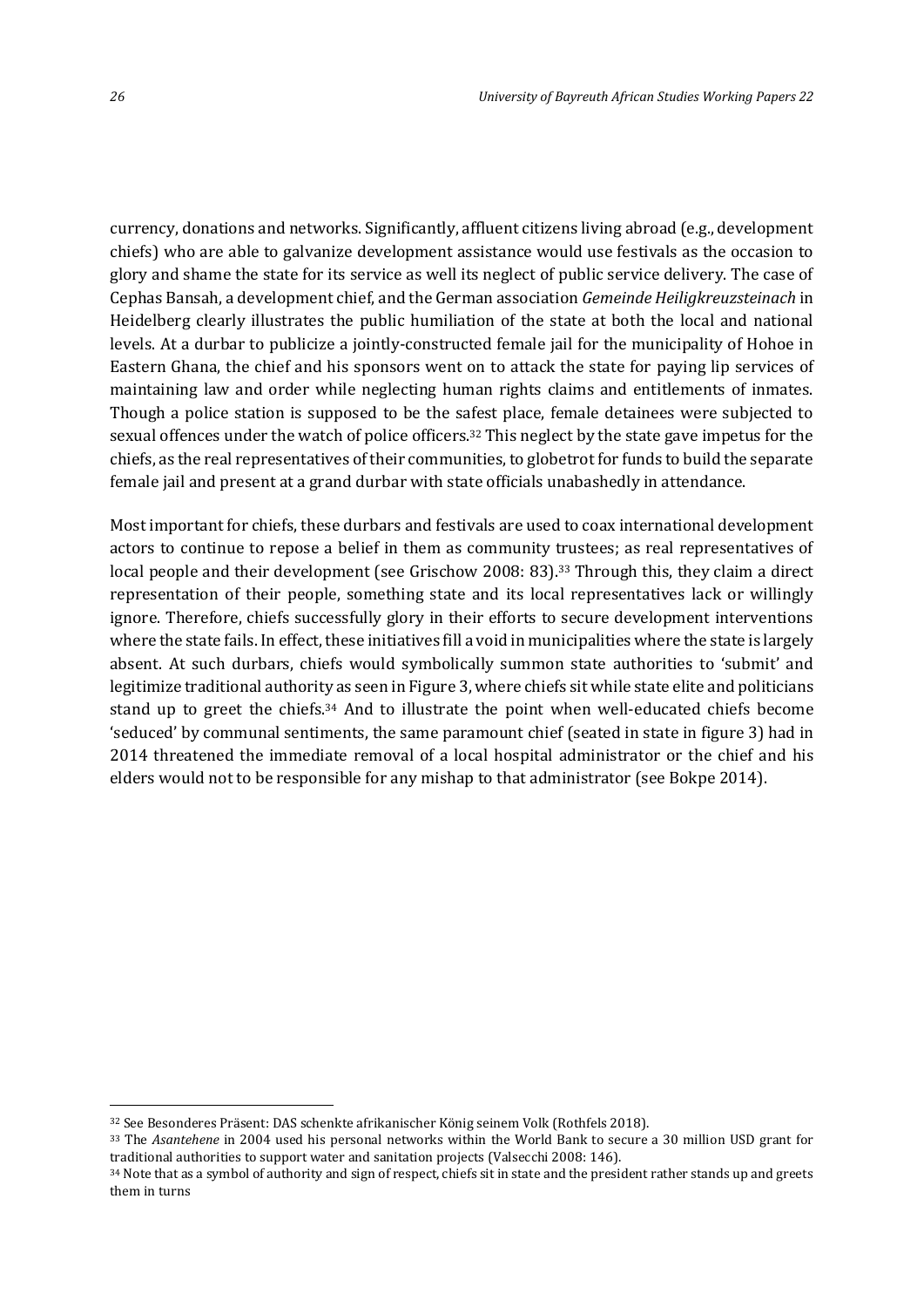**Figure 3 A Ghanaian President honouring Chiefs at a traditional festival. © John Mahama, 20.12.2014.** 



Co-production of local authority is vividly observed in communal surveillance and security projects. In local councils, one observes that chiefs play leading roles in voluntary self-organizing to provide communal self-defence and security in responds to rising levels of crime. Neighborhood self-organized security arrangements bring safety by fighting criminal activities. But to gain the necessarily trust in such voluntary arrangements, one must rely on inter-personal relations where chiefs and their traditional councils are frontrunners in selecting young men to help fight crime. The local state mainly provides formal recognition and some remuneration to such arrangements. Thus, despite the challenges posed by their interest and intervention, chiefs remain invaluable to the success of development projects in their councils. I must however point out the ambivalence inherent in this peculiar position of chiefs in relation to the functions of municipal councils. Certainly, their gesture points directly at the role of the "good paternalist patriarch"<sup>35</sup> someone who openly supports a local council chosen, to a large extent, in a democratic election. But their action on another level should be understood if we analyze the structure of the chieftaincy institution, its accountability and the political control it offers citizens. The critical question that we may ask is: what happens when the chief is not the good patriarch?

<sup>&</sup>lt;sup>35</sup> This concept is understood to denote a person in position of authority who can once be very generous and supportive but also ruthless based on specific circumstance and interests.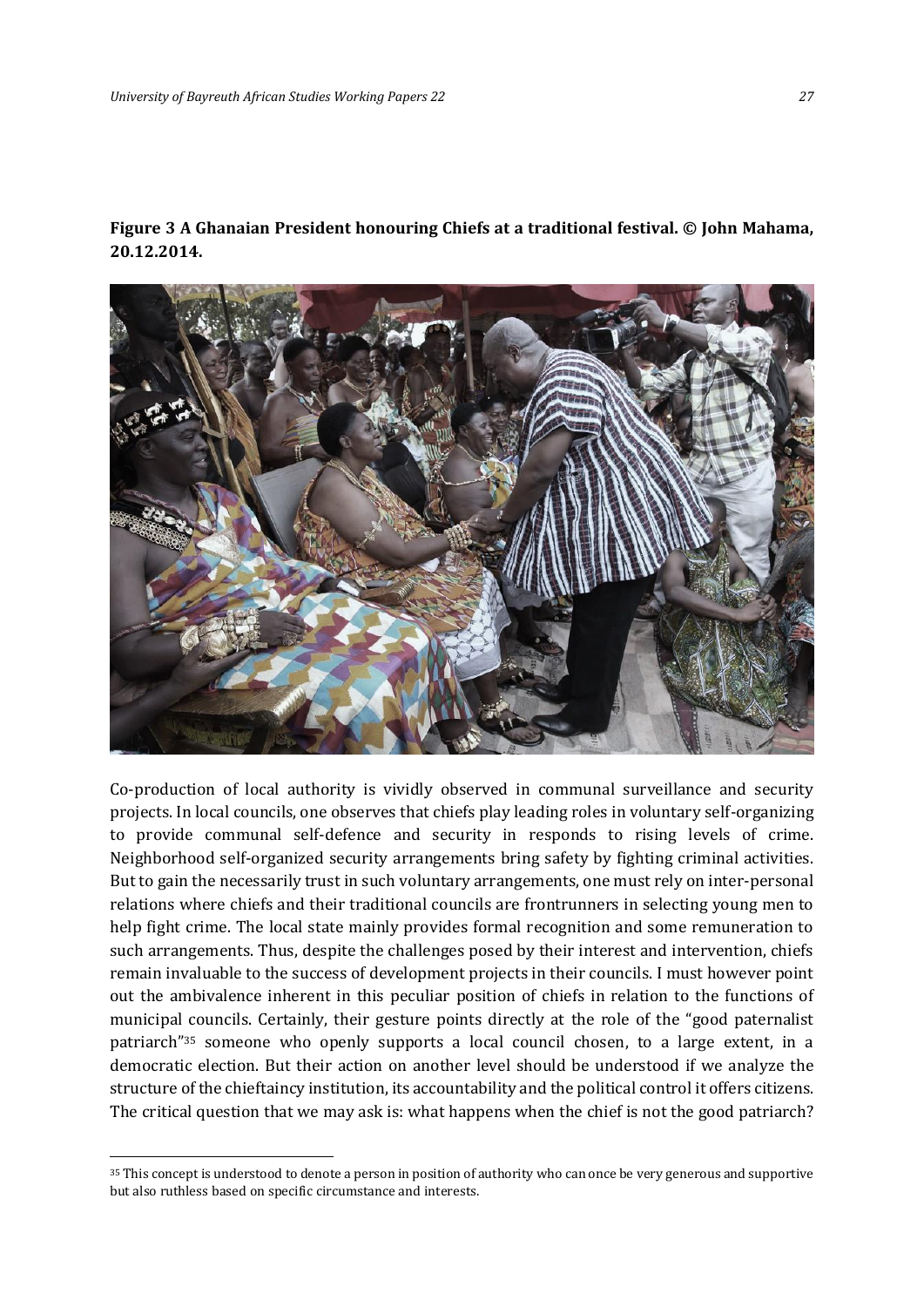This question becomes more apparent when we consider the role of chiefs as custodians of land particularly in Ghana. Customary land ownership, so-called 'stool land', accounts for over 80% of landholding in Ghana and inhibits the state's ability to implement land reforms (see Narh et al. 2016). Therefore, most municipal governments depend on allocations made by chiefs and royal houses. Since land remains central to the chieftaincy institutions, land ownership and access to land constitute a potential area of conflict not only among feuding chieftaincies but also between neo-traditional actors and municipalities where tensions arise between government rights and chiefly claims.

#### **5 Conclusion: local council as arena for preserving chieftain interest**

The discussion on ambivalence on the part of state actors and their local political programs help us to broach the topic of the persistence of neo-traditional interests in local councils. That chieftaincy is a 'necessary' institution for any political arrangement in post-colonial Ghana (Valsecchi 2008) appears taken-for-granted by actors both inside and outside of state bureaucracy. This persistence thrives on the ambivalence with which such actors approach the difficult topic of modern local administration that must at once be a merit-based democratic structure and still legitimized by neo-traditional norms. Most people embrace popular democracy in local councils but will at once posit that the office of chiefs predate the councils. The only difference in opinion is how specifically chiefs should be engaged in the local democracy project.

In addition, political elites and bureaucrats do not doubt the relevance of chieftaincy in matters of local administration. They would quickly point out chiefs as key people to consult in local decision making sometimes without recourse to whether or not it is officially permissible. Thus, the ambivalence with chieftaincy emanates from the fact that it provides legitimacy to state actors while at once distorting that legitimacy in its quotidian sense. As noted, the different administrations made frenetic and varying efforts to reform local councils, including the role of chiefs. However, the more state actors found their own legitimacy questioned, the more ambiguous their political programs proceeded. That in effect rendered ambivalent their intent to rid the chiefs of influence in local councils. Since these attempts have been subjected to selective preferences of state officials, they have deepened the ambiguity even further. Now, it appears clear that for local councils and their projects to be meaningful, there is the need to strike a delicate compromise between neo-traditional institutions and their state counterparts. As such, persistent rhetoric and evaluations of local councils, following the typical Weberian model that excludes chiefs' influence are just as ambiguous as the legitimacy they engender.

Local political reforms via legislation, overt rhetoric and political programs against so-called 'meddling' of chiefs in local councils have primarily been contingent on legitimacy – some sought loyal local chiefs and defended their own royal ties. While the colonial strategy was viewed with disdain, tactics of post-colonial administrations have been nothing more than enhancing regime legitimacy. Thus, a 'genuine' attempt to strengthen the local political system and define clearly the role of chiefs in the councils is still missing. In particular, the different administrations cautious of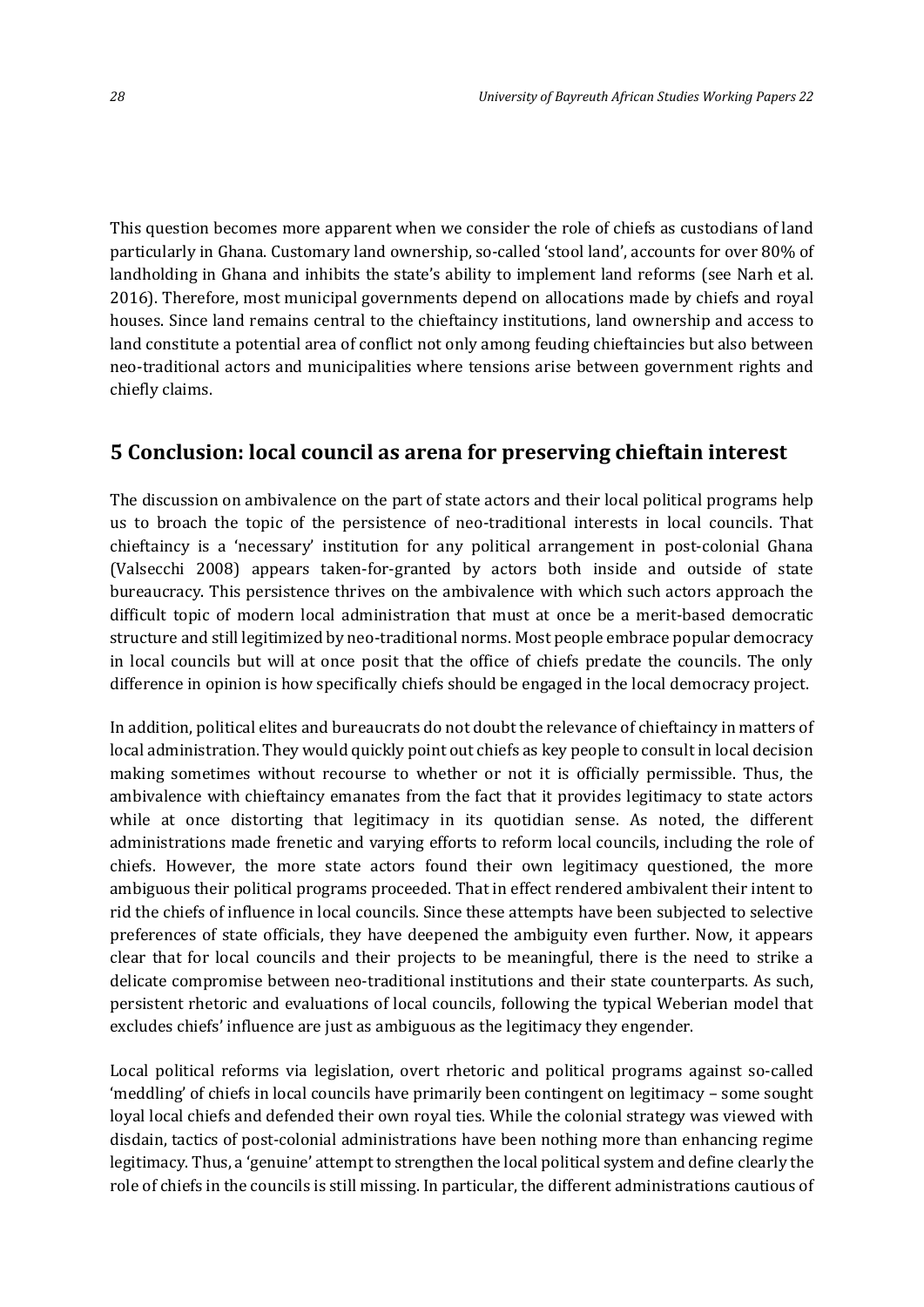their own survival have approached the role of chiefs in the councils with varying degrees of ambiguity. This ambivalence has, in effect, enhanced the resolve of chiefs in the daily running of local councils. Thus, reformists who see local institutional changes as a quick fix to mark the end of chieftain interest in municipal councils would be disappointed. Their concerted efforts appear rather to enhance such interest. Yet, considering the everyday relevance of chiefs in those councils, the counterfactual question of whether the formal inclusion or exclusion of chiefs will change Ghanaian municipalities' delivery of local services, still remains. A clear formal arrangement that clarifies the relationship between both institutions of chieftaincy and local councils in case of conflict will, which is still missing, might be of considerable importance to reformers. One could perhaps argue that Sierra Leone has been smart in assigning formal and executive roles to chiefs in their local councils where chiefs chair local development committees. Despite some inherent tussles with elected councilors, this bold public policy has nonetheless removed any ambiguity regarding the wielders of executive power within the electoral wards (Edwards et al. 2015: 50).

For the everyday practical arrangements, the role of chiefs on the councils should be clearly delineated such that a distinction is made between everyday running of the councils and when chiefs could be consulted or intervene in decisions of the councils. Alternatively, chiefs should be allowed to contest and represent unique wards on the councils. With elected mandate, their ambiguous roles may disappear. Additionally, a reduction in central governments influence in local councils will be helpful. If, for instance, the heads of local councils are elected instead of central government appointment, that mandate could help offset the pressures for their removal by chiefs. Indeed, any calls for such removal might invoke legislative provisions and perhaps a call for early elections. This might not only appear tedious but most likely lead chiefs to soften their stance on personality preferences. Further, election of mayors and heads of municipalities will help forestall attempts by chiefs to massage micro-nationalistic narratives for headship of local councils – preferring an indigene to other candidates who have different ethnic inclinations. Of course, the changes suggested above do not hold the 'magic bullet' against the challenges of local councils especially as the current government seeks even closer integration of chiefs in municipal councils. One could point to the Akufo-Addo administration's local political program of regional realignment that was mooted only after meeting with chiefs from those regions. In spite of the current local democracy project, that famous statement by a chief, quoted in the introductory statement (Dunn / Robertson 1973: 294), still applies. For chiefs, the local councils constitute a local political privilege and it would appear that chiefs would run the show in local councils for the foreseeable future!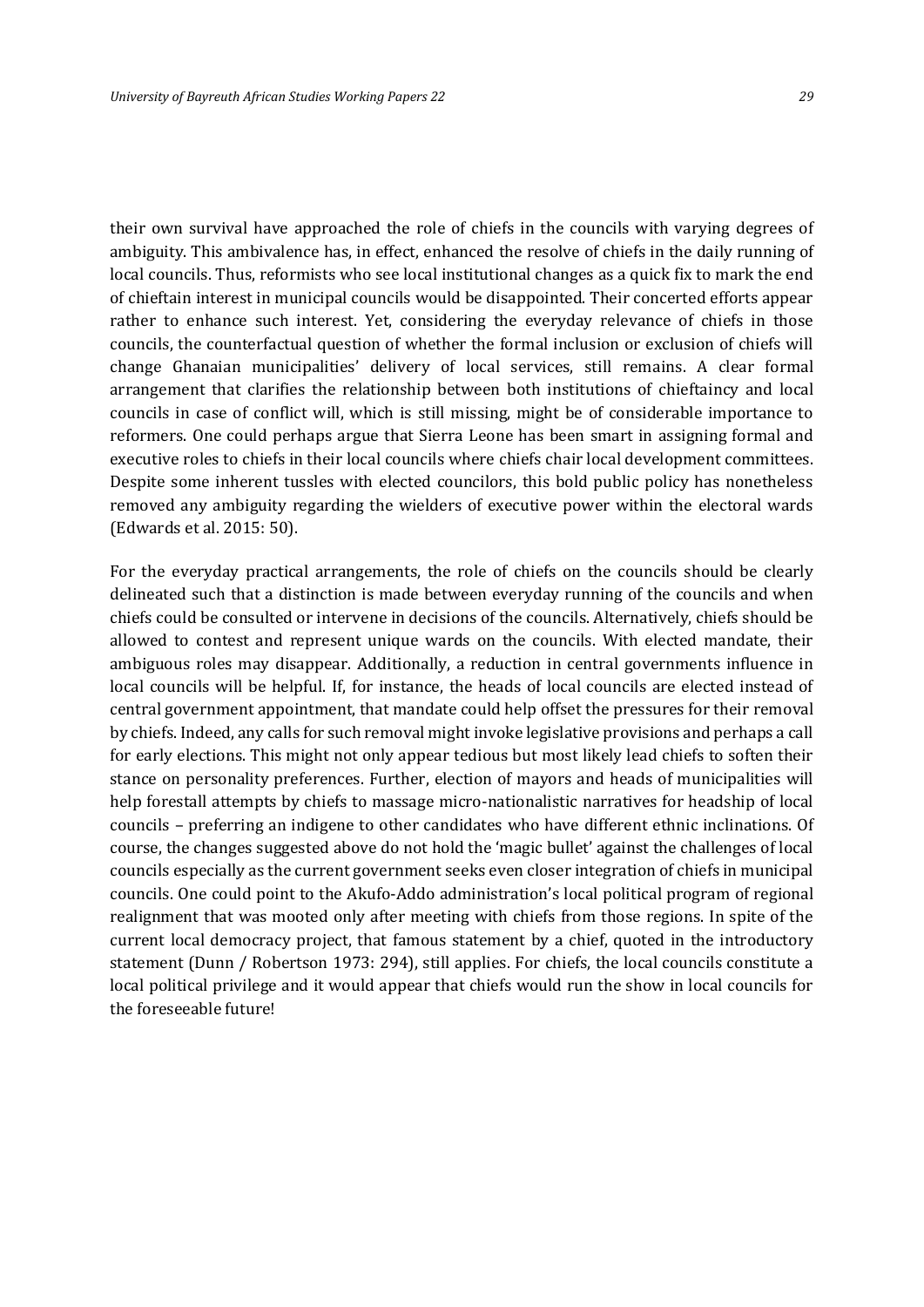#### **6 References**

- Agyeman, Dominic (1988). Ideological education under Nkrumah and Busia. Accra, Ghana Universities Press.
- Ahwoi, Kwamena (2010). Local government and decentralisation in Ghana. Accra, Unimax Macmillan.
- Anane, Ernest (2013). Two DCEs confirmed, one rejected. In: Ghanaian Chronicle 12 July 2013. Retrieved from <http://thechronicle.com.gh/two-dces-confirmed-one-rejected> (Accessed on 12.06.2017)
- Anyaoku, Emeka (2007). The condition of Africa: A cramp in the will. Kwame Nkrumah Memorial Lectures, 7th Series. Cape Coast, University of Cape Coast Press.
- Arhin, Kwame (1985). Traditional rule in Ghana: Past and present. Accra, Sedco.
- Aryeetey, Ernest / Goldstein, Markus (2000). Ghana: Social-policy reform in Africa. In: Reforming social policy: Changing perspectives on sustainable human development. Morales-Gomez, Daniel / Tschirgi, Necla / Moher, Jennifer (eds.). Ottawa, International Development Research Center: 9–43.
- Asafu-Adjaye, Edward (1951, September 29). [Letter to Regional Commissioners]. Memorandum on Local Government Reform in the Gold Coast (ARG2/11/1/1). PRAAD, Kumasi.
- Asafu-Adjaye, Edward (1952, June 13). [Letter to Chairmen of Councils]. Allowances to Members of Local Authorities (ARG2/11/1/5). PRAAD, Kumasi.
- Austin, Dennis (1970). Politics in Ghana: 1946–1960. London, Oxford University Press.
- Awuah, Joe (2016). Kojo Bonsu kicked out. In: Daily Guide 12 July 2016. Retrieved from http://dailyguideafrica.com/kojo-bonsu-kicked-out/ (Accessed on 07.09.2016)
- Ayee, Joseph (2012). The political economy of the creation of districts in Ghana. In: Journal of Asian and African Studies 48 (50): 623–645.
- Baako, Kwaku (2013). Kufour should come again…Second chamber to parliament is not convincing – Kwaku Baako Jr. In: PeaceFm Online 12 September 2013. Retrieved from http://www.peacefmonline.com/pages/politics/politics/201309/174273.php (Accessed on 24.06.2017)
- Berry, Sarah (1993). No condition is permanent: The social dynamics of agrarian change in sub-Saharan Africa. Madison, University of Wisconsin Press.
- Bierschenk, Thomas / Chauveau, Jean-Pierre / Olivier de Sardan, Jean-Pierre (2002). Local development brokers in Africa: The rise of a new social category. In: IFEAS Working Papers No.13. Mainz, IFEAS University Mainz.
- Blundo, Giogio (2015). The king is not a kinsman: Multiple accountabilities and practical norms in West African bureaucracies. In: Real governance and practical norms in sub-Saharan Africa: The game of the rules. De Herdt, Tom / Olivier de Sardan, Jean-Pierre (eds.). London, New York, Routledge: 142–159.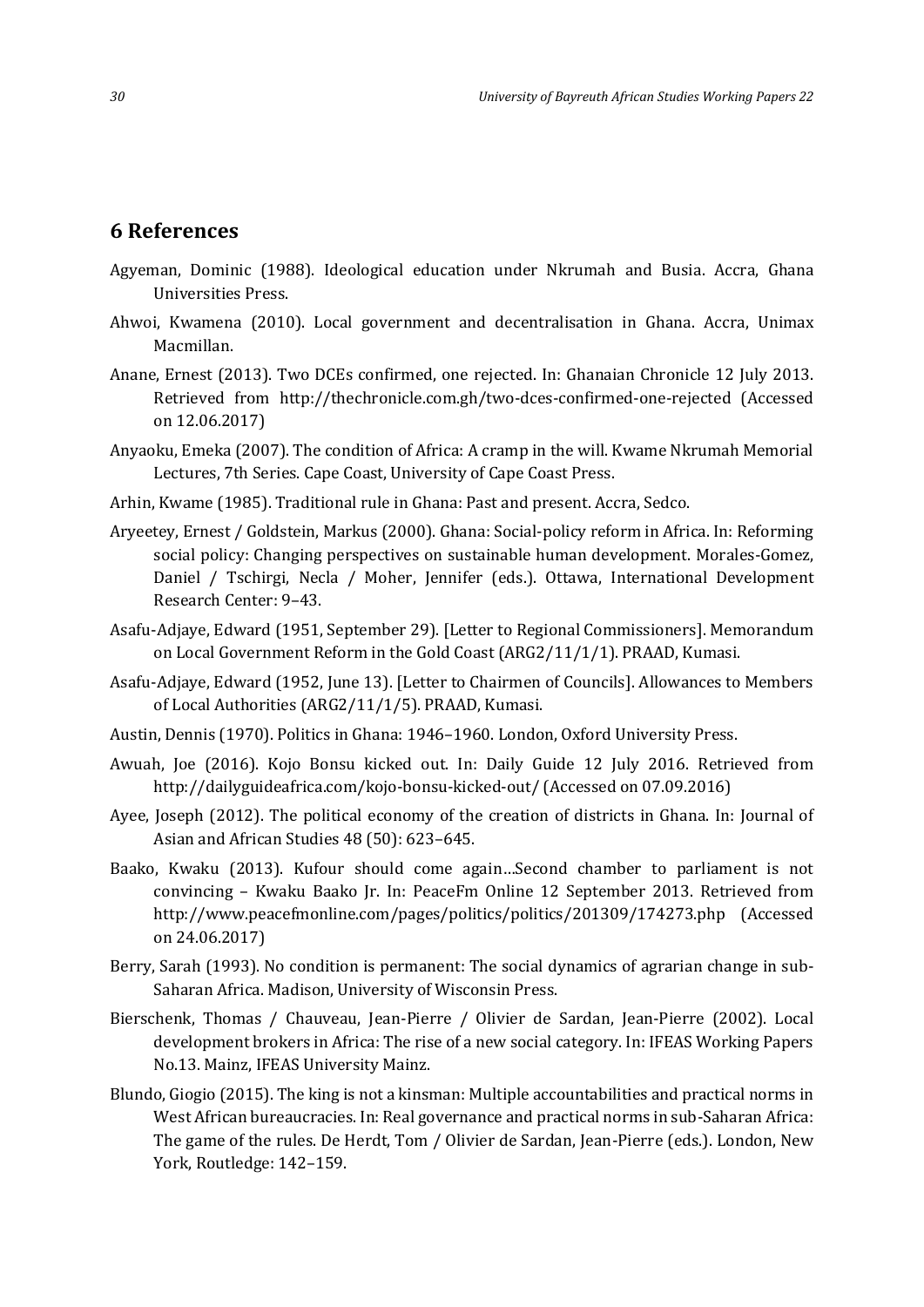- Bob-Miller, George (2009). Chieftaincy, diaspora, and development: The institution of Nkosuohene in Ghana. In: African Affairs 108 (433): 541–558.
- Bogner, Artur / Neubert, Dieter (2010). Conflict regulation and post-conflict processes in Ghana and Uganda. In: Newsletter of African Studies Bayreuth (NABS), X, 54–55.
- Bokpe, Seth J. (2014). Dormaahene presides over high court. In: Daily Graphic 1 March 2014. Retrieved from https://www.graphic.com.gh/news/general-news/dormaahene-presidesover-high-court.html (Accessed on 26.10.2018)
- Boone, Catherine (2003). Political topographies of the African state: Territorial authority and institutional choice. Cambridge, Cambridge University Press.
- Boone, Catherine / Duku, Dennis (2003). Ethnic land rights in Western Ghana: Landlord–stranger relations in the democratic era. In: Development and Change 43 (3): 671–693.
- Brako-Powers, Austin (2017). Akufo-Addo's nominee sails through. In: MyJoyOnline 17 March 2017. Retrieved from https://www.myjoyonline.com/politics/2017/March-17th/akufoaddos-kma-nominee-sails-through.php (Accessed on 09.05.2017)
- Busia, Kofi Abrefa (1968). The position of the chief in modern political system of Ashanti: A study in the influence of contemporary social changes on Ashanti political institutions. London, Frank Cass.
- Busia, Kofi Abrefa (1970). Progress in unity. Accra: Ministry of Information / Ghana Publishing Corporation.
- Busia, Kofi Abrefa (1971). Africa in search of democracy. London, Routledge and Kegan Paul.
- Cleaver, Frances (2015). In pursuit of arrangements that work: Bricolage, practical norms and everyday water governance. In: Real governance and practical norms in sub-Saharan Africa: The game of the rules. De Herdt, Tom / Olivier de Sardan, Jean-Pierre (eds.). London, New York, Routledge: 207–227.
- Danso-Boafo, Alex (1996). The political biography of Dr. Kofi Abrefa Busia. Accra, Ghana Universities Press.
- De Juan, Alexander / Pierskalla, Jan (2017). The comparative politics of colonialism and its legacies: An introduction. In: Politics and Society 45 (2): 159–172.
- Doudu, Samuel (2010). Atebubu Omanhene recognises DCE. In: Daily Graphic 19 February 2010: 17.
- Dunn, John / Robertson, Alexander (1973). Dependence and opportunity: Political change in Ahafo. Cambridge, Cambridge University Press.
- Edwards, Benjamin / Yilmaz, Sedar / Boex, Jamie (2015). Decentralization as a post-conflict strategy: Local government discretion and accountability in Sierra Leone. In: Public Administration and Development 35 (1): 46–60.
- Fieldhouse, David K. (1981). Colonialism 1870–1945: An introduction. London, Weidenfeld and Nicolsen.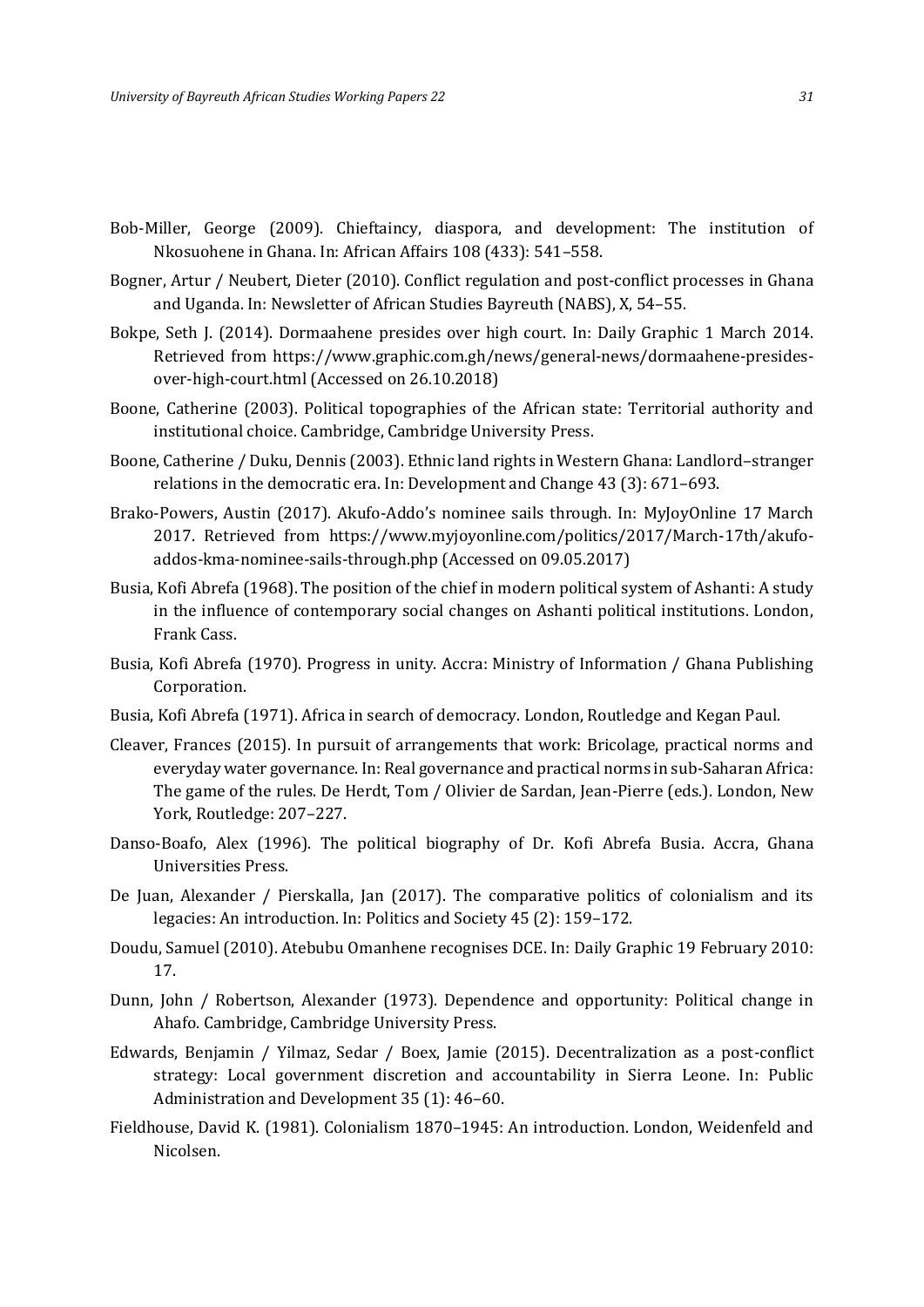- Freiku, Sebatian / Alhassan, Issah (2016). Bonsu falls on own dagger … for daring to tangle with Otumfuo. In: The Ghanaian Chronicle 13 July 2016. Retrieved from https://www.modernghana.com/news/703889/bonsu-falls-on-own-dagger-for-daringto-tangle-with-otumfu.html (Accessed on 08.06.2017)
- Government Agent. (1958, September 15). [Letter to the Regional Commissioner, Kumasi, Ashanti]. Local Government Reform Papers (ARG2/11/1/4). PRAAD, Kumasi.
- Graphic Editorial April 26, 2009. Otumfuo, Ayekoo. Retrieved from http://graphiceditorials.blogspot.com
- Grischow, Jeff (2006). Shaping tradition: Civil society and development in colonial northern Ghana, 1899–1957. Leiden, Boston, Brill.
- Grischow, Jeff (2008). Rural 'community', chiefs and social capital: The case of southern Ghana. In: Journal of Agrarian Change 8 (1): 64–93.
- Habermas, Jürgen (1989). The structural transformation of the public sphere. Cambridge, Polity Press.
- Hyam, Ronald (2010). Understanding the British Empire. Cambridge, Cambridge University Press.
- Is U.S. Money Aiding Another Communist State?: Hearings before the Subcommittee to Investigate the Administration of the Internal Security Act and Other Internal Security Laws of the Committee on the Judiciary, Senate, 86th Cong. 2 (1962) (Testimony of K. A. Busia).
- Jonah, Kwesi (2003). The electoral response of Ghana's traditional rulers to their subordination and alienation in local governance. In: Local government in Ghana: Grassroots participation in the 2002 local government elections. Amponsah, Nicholas / Boafo-Arthur, Kwame (eds.). Accra, Livog Limited: 209–224.
- Kelsall, Tim (2011). Going with the grain in African development? In: Development Policy Review 29 (S1): 223–251.
- Knierzinger, Johannes (2011). Chieftaincy and development in Ghana: From political intermediaries to neotraditional brokers. In: IFEAS Working Papers No. 124. Mainz, IFEAS University Mainz.
- Kohrs, Christian (2001). Nkrumah Rawlings: Eine Annäherung an das politische Denken zweier ghanaischer Staatsmänner. Heidelberg, Books on African Studies.
- Kufour, John (2006). President Kufuor urges chiefs and people of Asante-Mampong to bury their differences. In: Ghana News Agency 30 August 2006. Retrieved from http://www.ghananewsagency.org/social/president-kufuor-urges-chiefs-and-people-ofasante-mampong-to-bury-their-differences-532 (Accessed on 20.06.2017)
- Kühl, Stefan (2015). The diffusion of organizations: The role of foreign Aid. In: From globalization to world society: Neo-institutional and systems-theoretical perspectives. Holzer, Boris / Kastner, Fatima / Werron, Tobias (eds.). London: Routledge, 258–278.
- Lentz, Carola (1998). The chief, the mine captain and the politician: Legitimating power in northern Ghana. In: Africa 68 (1): 46–65.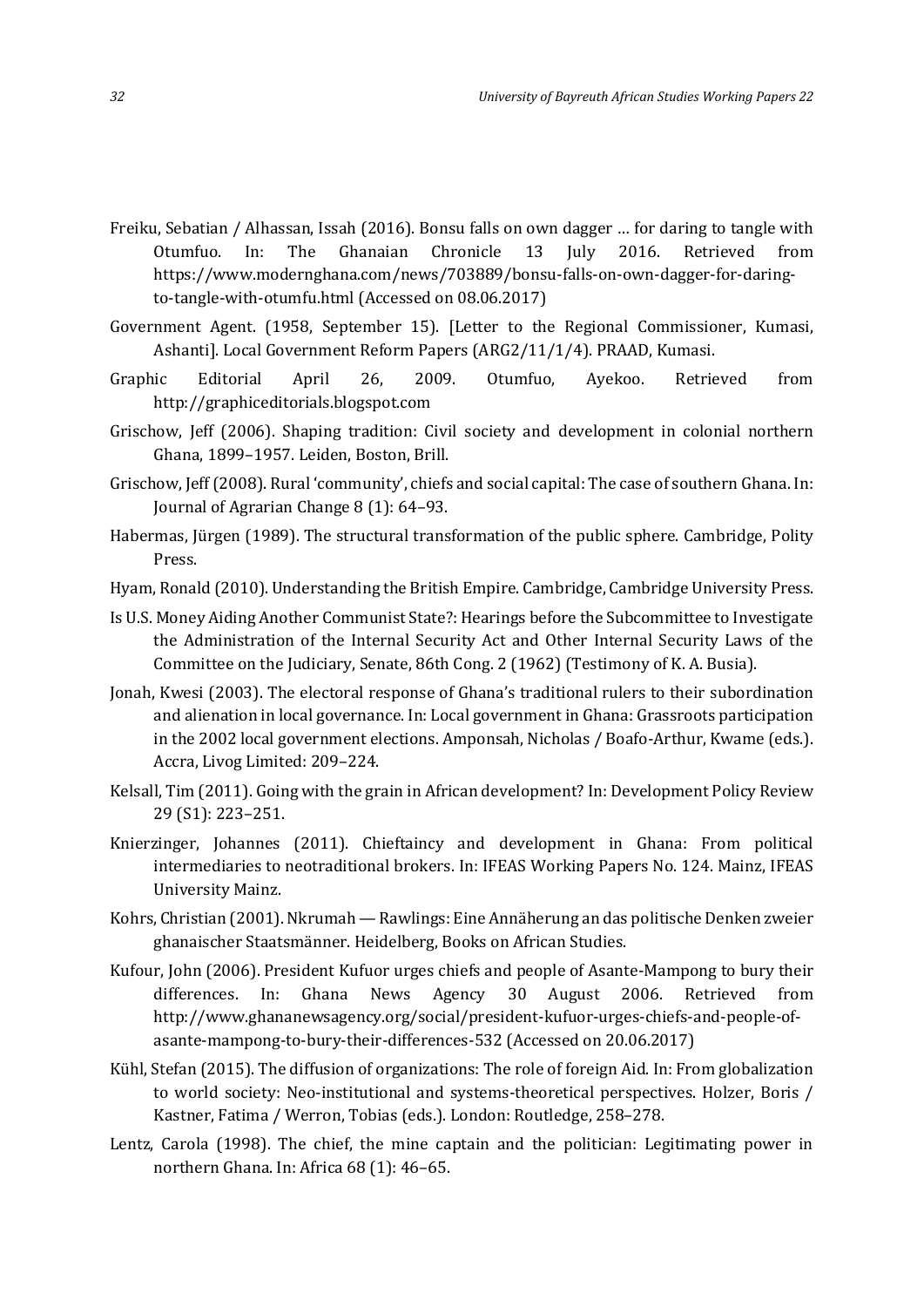- Lentz, Carola (2006). Decentralization, the state and conflicts over local boundaries in northern Ghana. In: Development and Change 37 (4): 901–919.
- Lentz, Carola / Nugent, Paul (2000). Ethnicity in Ghana: A comparative perspective. In: Ethnicity in Ghana: The limits of invention. Lentz, Carola / Nugent, Paul (eds.). London, Macmillan Press: 183–203.
- Lobnibe, Isidore (2017). "They vote like their kindred": Regional citizenship, electoral politics and discourses of belonging in Brong Ahafo, Ghana. In: Journal of Asian and African Studies 52 (8): 1225–1242.
- Luhmann, Niklas (1986). The autopoiesis of social systems. In: Sociocybernetic paradoxes. Geyer, Felix / Zouwen, Van Der (eds.). London, Sage: 172–192.
- Lund, Christian (2003). 'Bawku is still volatile': Ethno-political conflict and state recognition in Northern Ghana. In: Journal of Modern African Studies 41 (4): 587–610.
- Lund, Christian (2006). Twilight institutions: Public authority and local politics in Africa. In: Development and Change 37 (4): 685–705.
- Manoukian, Madeline (1964). Akan and Ga-Adangme peoples. London, Stone & Cox Ltd.
- McCaskie, Tom (2009). African American psychologists, the Atlantic slave trade and Ghana: A history of the present. In: Reconfiguring slavery: West African trajectories. Rossi, Benedetta (ed.). Liverpool, Liverpool University Press: 45–62.
- Meyer, John (1992). Institutionalization and the rationality of formal organizational structure. In: Organizational environments: Ritual and rationality. Meyer, John / Scott, Richard (eds.). Newbury, London, New Delhi, Sage: 261–282.
- Migdal, Joel / Schlichte, Klaus. (2005). Re-thinking the State. In: The dynamics of states: The formation and crises of state domination. Schlichte, Klaus (ed.). Burlington, VT: Ashgate: 1– 40.
- Mohan, Giles, / Stokke, Kristian. (2000). Participatory development and empowerment: The dangers of localism. In: Third World Quarterly 21 (2): 247–268.
- Narh, Peter / Lambini, Cosmas / Sabbi, Matthew / Pham, Van Dien / Nguyen, Thanh (2016). Land sector reforms in Ghana, Kenya and Vietnam: A comparative analysis of their effectiveness. In: Land, 5 (2): 8 (1-17).
- Neubert, Dieter (1996). The role of local brokers in the development system. Experiences with "self‑help projects" in East Africa. In: Bulletin de l'APAD 11: 1–11.
- Neubert, Dieter (2009). Local and regional non-state actors on the margins of public policy in Africa. In: Nonstate actors as standard setters. Peters, Anne / Koechlin, Lucy / Förster, Till / Zinkernagel Gretta Fenner (eds.). Cambridge, Cambridge University Press: 35–60.

New Patriotic Party (NPP). (2016). Change: An Agenda for Jobs. Accra, NPP.

Nkrumah, Kwame (1950). Editorial. In: Accra Evening News 5 January 1950.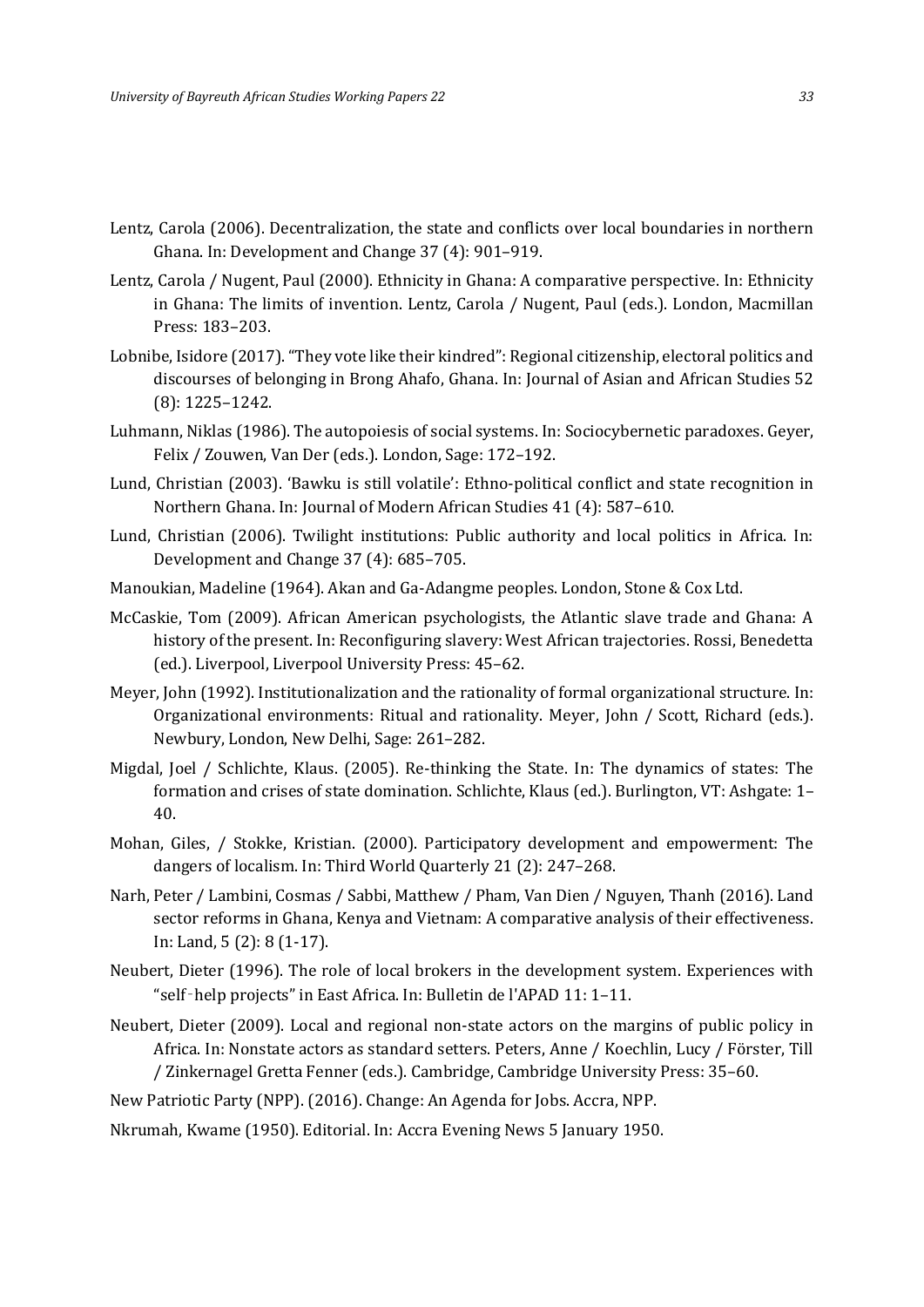- Nugent, Paul (1996). An abandoned project? The nuances of chieftaincy, development and history in Ghana's Volta region. In: Journal of Legal Pluralism and Unofficial Law, 28 (37–38): 203– 225.
- Nyabor, Jonas (2016). Ghanaians to elect MMDCEs in 2018 Nana Addo. In: Citifmonline 22 December 2016. Retrieved from http://citifmonline.com (Accessed on 12.06.2017)
- Otumfuo, Ayekoo (2009, April 26). [Graphic Editorial] Daily Graphic. Retrieved from http://graphiceditorials.blogspot.de/2009/04/otumfuo-ayekoo-april-26-2009.html (Accessed on 20.08.2017)
- Owusu-Sarpong, Christiane (2003). Setting the Ghanaian context of rural local government: Traditional authority values. In: Grassroots governance? Chiefs in Africa and Afro-Caribbean. Ray, Donald / Reddy, Purshottama S. (eds.). Calgary, University of Calgary Press: 31–67.
- Rathbone, Richard (2000). Nkrumah and the Chiefs: Politics of Chieftaincy in Ghana, 1951–1960. Oxford, James Currey.
- Rawlings, Jerry (1993). "Chieftaincy: Focal Point for Development." Address by President Rawlings to the National House of Chiefs. Held in Kumasi 26 August. Retrieved from http://www.presidentrawlings.com/pgs/quotes.php (Accessed on 18.06.2017)
- Ray, Donald (1996). Divided sovereignty: Traditional authority and the state in Ghana. In: Journal of Legal Pluralism and Unofficial Law 28 (37–38): 181–202.
- Ray, Donald (2003). Ghana: Traditional leadership and rural local governance. In: Grassroots governance? Chiefs in Africa and Afro-Caribbean. Ray, Donald, I. / Reddy, Purshottama S. (eds.). Calgary, University of Calgary Press: 83–121.
- Republic of Ghana (1992). Constitution of the Republic of Ghana. Tema, Ghana Publishing Corporation.
- Republic of Ghana (1993). Local Government Act. Act 462, Art. 5: 1(d). Tema: Ghana Publishing Corporation.
- Republic of Ghana (2008). Local Government Act. Act 759, Art. 58. Tema: Ghana Publishing Corporation.
- Rothfels, Jasper (2018). Besonderes Präsent: DAS schenkte afrikanischer König seinem Volk. In: Berliner Kurier 17 February 2018. Retrieved from [https://www.berliner](https://www.berliner-kurier.de/news/panorama/besonderes-praesent-das-schenkte-afrikanischer-koenig-seinem-volk-29715404)[kurier.de/news/panorama/besonderes-praesent-das-schenkte-afrikanischer-koenig](https://www.berliner-kurier.de/news/panorama/besonderes-praesent-das-schenkte-afrikanischer-koenig-seinem-volk-29715404)[seinem-volk-29715404](https://www.berliner-kurier.de/news/panorama/besonderes-praesent-das-schenkte-afrikanischer-koenig-seinem-volk-29715404) (Accessed on 17.04.2018)
- Sabbi, Matthew (2015). Competing interests of local political actors in the making of local government in Ghana. In: Modern Africa: Politics, History and Society 3 (1): 11–37.
- Sabbi, Matthew (2017). Local state institutional reforms in Ghana: Actors, legitimacy and the unfulfilled promise of participatory development. Baden-Baden, Nomos Verlag.
- Scott, Richard (2008). Institutions and organizations: Ideas and interests. Thousand Oaks, Sage.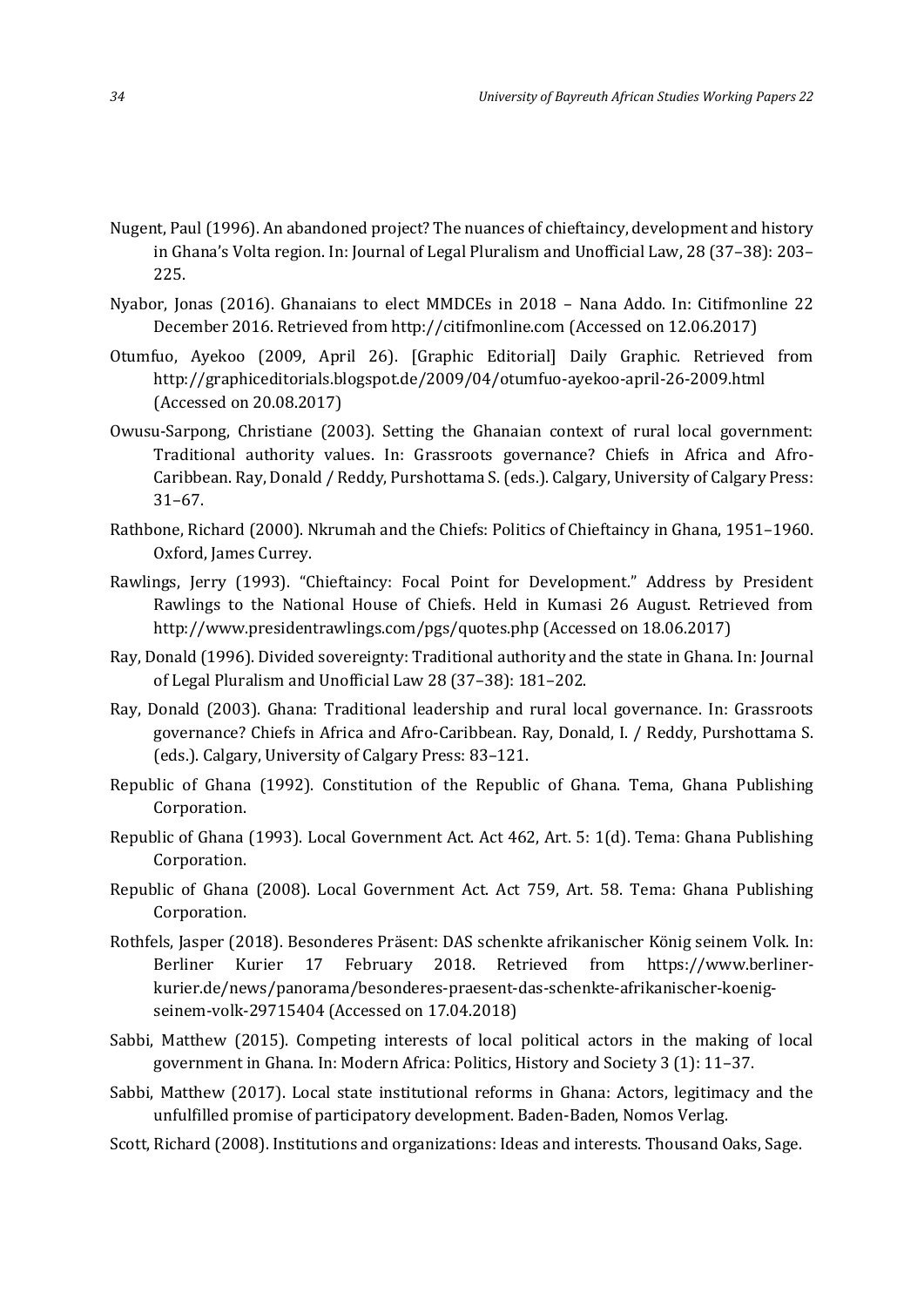- Staniland, Martin (1975). The lions of Dagbon: Political change in northern Ghana. Cambridge, Cambridge University Press.
- Suchman, Mark (1995). Managing legitimacy: Strategic and institutional approaches. In: Academy of Management Review 20 (3): 571–610.
- The Chronicle June 26, 2004. The Otumfuo Education Fund Lack of transparency? Retrieved from http://ghanaweb.com (Accessed on 06.08.2017)
- Thomi, Walter (1999). Nationalstaatliche Regulation und Dezentralisierung: Local government reform in Ghana. In: WeltTrends 25: 99–120.
- Townsend, A. J. (1958, June 13). [Letter to Government Agent, Mampong, Ashanti]. Local Government Reform (ARG2/11/1/12). PRAAD, Kumasi.
- Ubink, Janine (2007). Traditional authority revisited: Popular perceptions of chiefs and chieftaincy in peri-urban Kumasi, Ghana. In: Journal of Legal Pluralism, 39 (55): 123–161.
- Valsecchi, Pierluigi (2008). "He who sets the boundary" Chieftaincy as a "necessary" institution in modern Ghana. In: Beside the state: Emergent powers in contemporary Africa. A. Bellagamba, Lice / Klute, Georg (eds.). Cologne, Rüdiger Köppe Verlag: 140–161.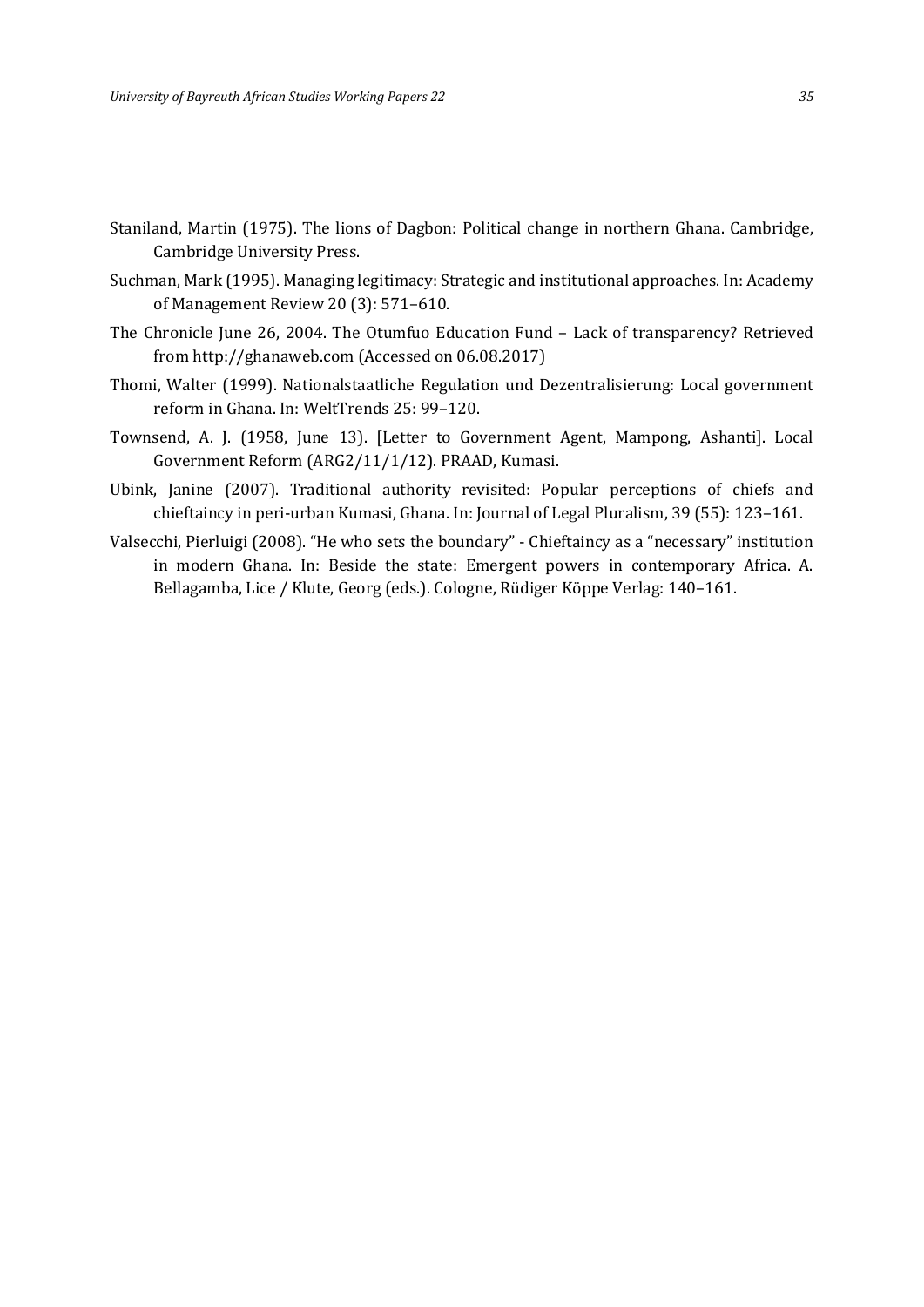### **7 Appendix**

**Figure 4 Collage: Ghanaian chiefs arriving at municipal council events © Author**